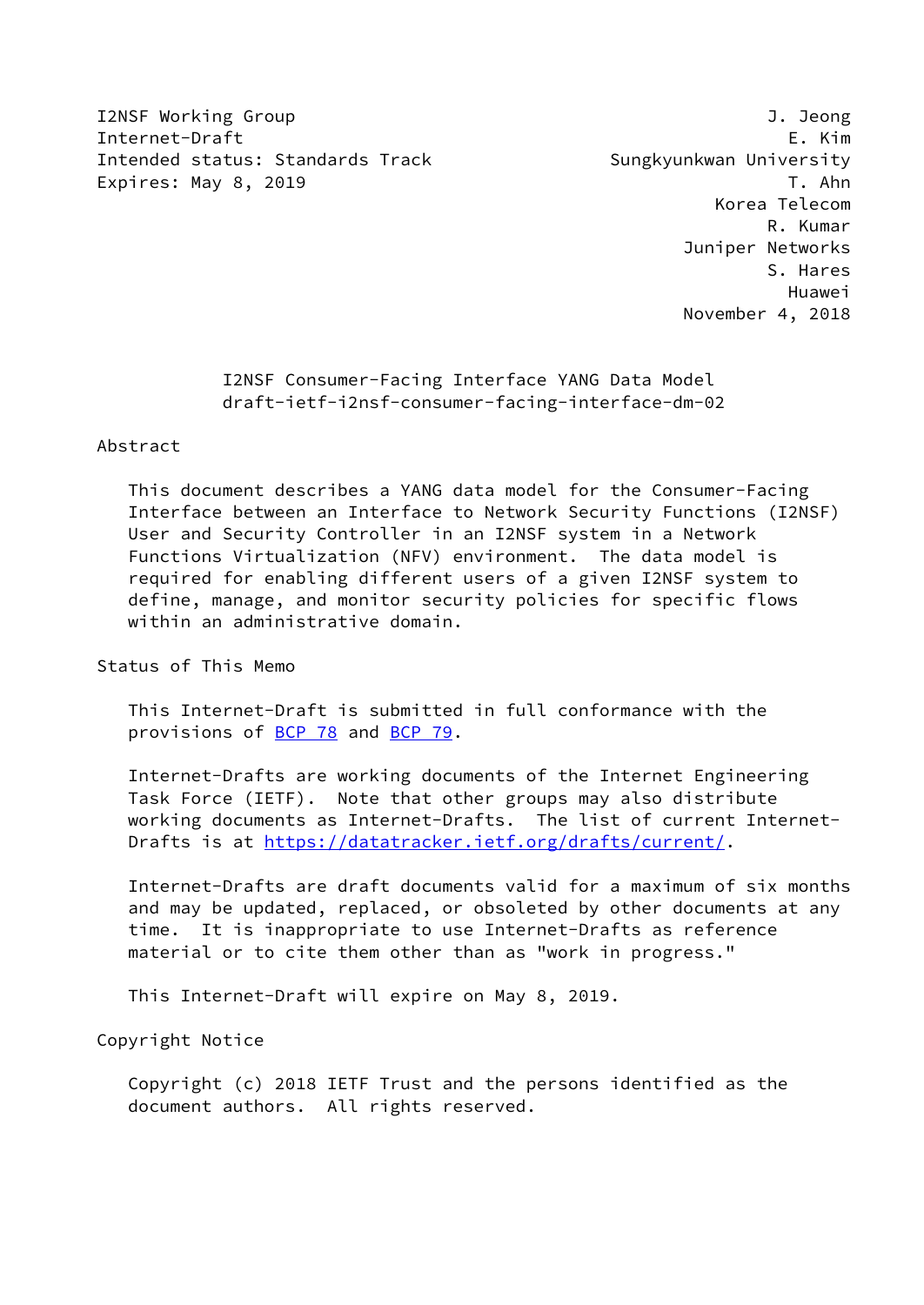<span id="page-1-1"></span>This document is subject to **[BCP 78](https://datatracker.ietf.org/doc/pdf/bcp78)** and the IETF Trust's Legal Provisions Relating to IETF Documents [\(https://trustee.ietf.org/license-info](https://trustee.ietf.org/license-info)) in effect on the date of publication of this document. Please review these documents carefully, as they describe your rights and restrictions with respect to this document. Code Components extracted from this document must include Simplified BSD License text as described in Section 4.e of the Trust Legal Provisions and are provided without warranty as described in the Simplified BSD License.

Table of Contents

| $\perp$ .         |                                                                | $\overline{2}$ |
|-------------------|----------------------------------------------------------------|----------------|
| 2.                |                                                                | $\frac{3}{2}$  |
| $\underline{3}$ . |                                                                |                |
| 4.                | Data Modeling for Security Policies for Consumer-Facing        |                |
|                   |                                                                | $\overline{3}$ |
|                   | 4.1. YANG Data Model for Security Policies for Consumer-Facing |                |
|                   |                                                                | 8              |
|                   | 5. Use Case: Policy Instance Example for VoIP/VoLTE Security   |                |
|                   |                                                                | 33             |
|                   | Policy Instance YANG Example for VoIP/VoLTE Security<br>5.1.   |                |
|                   |                                                                | 35             |
|                   | $6.$ Example XML Output for Various Use Cases                  | 45             |
|                   | Case 1: VoIP Security Service<br>6.1.                          | 45             |
|                   | $6.2$ . Case 2: DDoS-Attack Mitigation                         | 47             |
|                   | $6.3.$ Case 3: Time-Based Firewall                             | 48             |
|                   | $6.4$ . Case 4: Time-Based Web-Filter                          | 49             |
|                   | 6.5. Case 5: Threat-Feed Configuration                         | 50             |
| $\mathbf{I}$ .    |                                                                | 51             |
| 8.                |                                                                | 51             |
|                   | Normative References<br>8.1.                                   | 51             |
|                   | <u>8.2</u> . Informative References                            | 52             |
|                   | Changes from draft-ietf-i2nsf-consumer-facing-<br>Appendix A.  |                |
|                   | interface-dm-01                                                | $-53$          |
|                   | Appendix B. Acknowledgments                                    | 53             |
|                   |                                                                | 53             |
|                   |                                                                | 53             |

<span id="page-1-0"></span>[1](#page-1-0). Introduction

This document provides a YANG [[RFC6020](https://datatracker.ietf.org/doc/pdf/rfc6020)] data model that defines the required data for the Consumer-Facing Interface between an Interface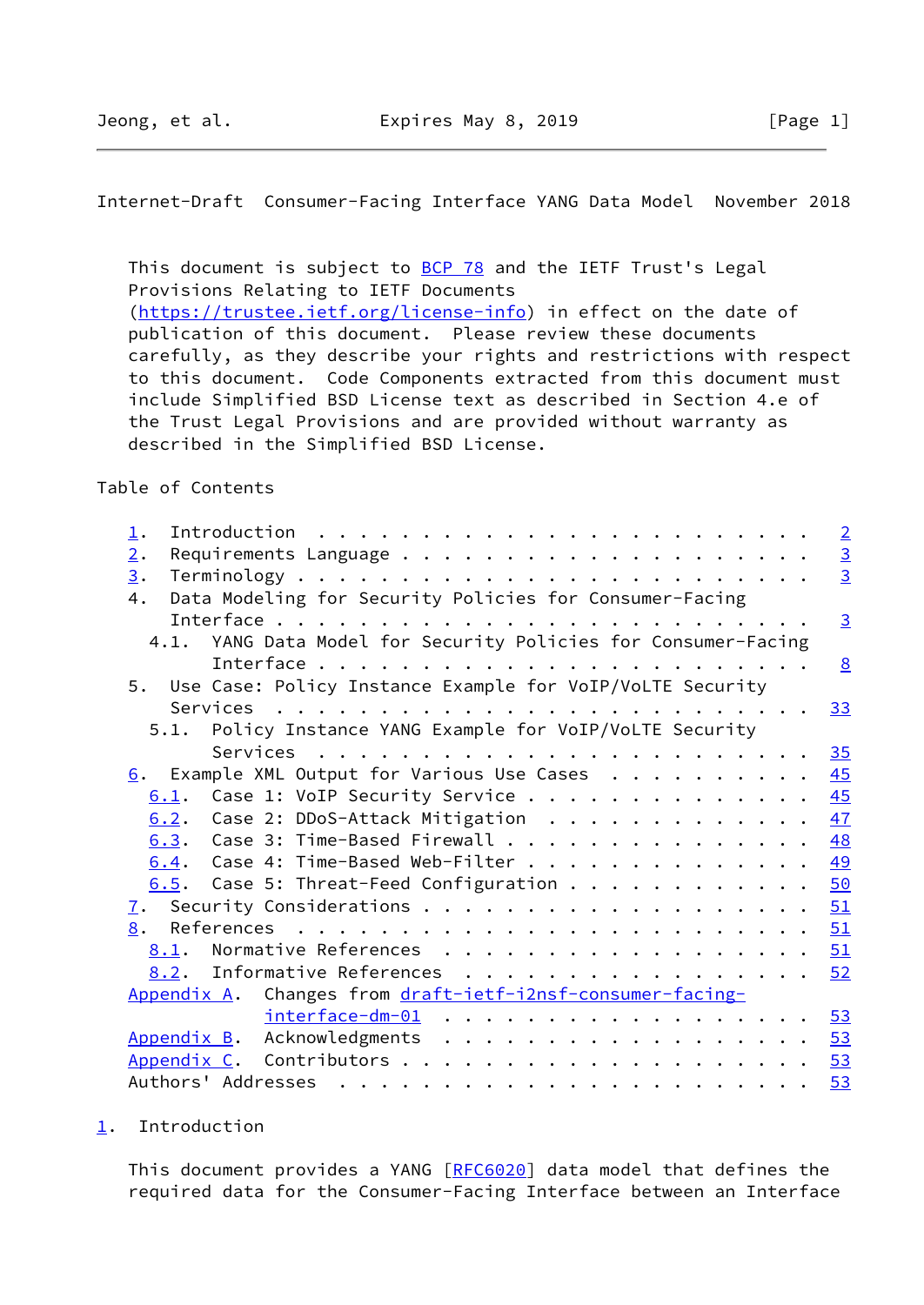to Network Security Functions (I2NSF) User and Security Controller in an I2NSF system [\[i2nsf-framework](#page-58-1)] in a Network Functions Virtualization (NFV) environment. The data model is required for enabling different users of a given I2NSF system to define, manage and monitor security policies for specific flows within an

Jeong, et al. Expires May 8, 2019 [Page 2]

<span id="page-2-1"></span>Internet-Draft Consumer-Facing Interface YANG Data Model November 2018

 administrative domain. This document defines a YANG data model based on the information model of I2NSF Consumer-Facing Interface [\[client-facing-inf-im](#page-58-2)].

 Data models are defined at a lower level of abstraction and provide many details. They provide details about the implementation of a protocol's specification, e.g., rules that explain how to map managed objects onto lower-level protocol constructs. Since conceptual models can be implemented in different ways, multiple data models can be derived by a single information model.

 The efficient and flexible provisioning of network functions by NFV leads to a rapid advance in the network industry. As practical applications, network security functions (NSFs), such as firewall, intrusion detection system (IDS)/intrusion protection system (IPS), and attack mitigation, can also be provided as virtual network functions (VNF) in the NFV system. By the efficient virtual technology, these VNFs might be automatically provisioned and dynamically migrated based on real-time security requirements. This document presents a YANG data model to implement security functions based on NFV.

<span id="page-2-0"></span>[2](#page-2-0). Requirements Language

 The key words "MUST", "MUST NOT", "REQUIRED", "SHALL", "SHALL NOT", "SHOULD", "SHOULD NOT", "RECOMMENDED", "MAY", and "OPTIONAL" in this document are to be interpreted as described in [RFC 2119](https://datatracker.ietf.org/doc/pdf/rfc2119) [\[RFC3444](https://datatracker.ietf.org/doc/pdf/rfc3444)].

<span id="page-2-2"></span>[3](#page-2-2). Terminology

 This document uses the terminology described in [\[i2nsf-terminology](#page-58-3)][client-facing-inf-im][\[client-facing-inf-req\]](#page-58-4).

<span id="page-2-3"></span>[4](#page-2-3). Data Modeling for Security Policies for Consumer-Facing Interface

The main objective of this data model is to fully transform the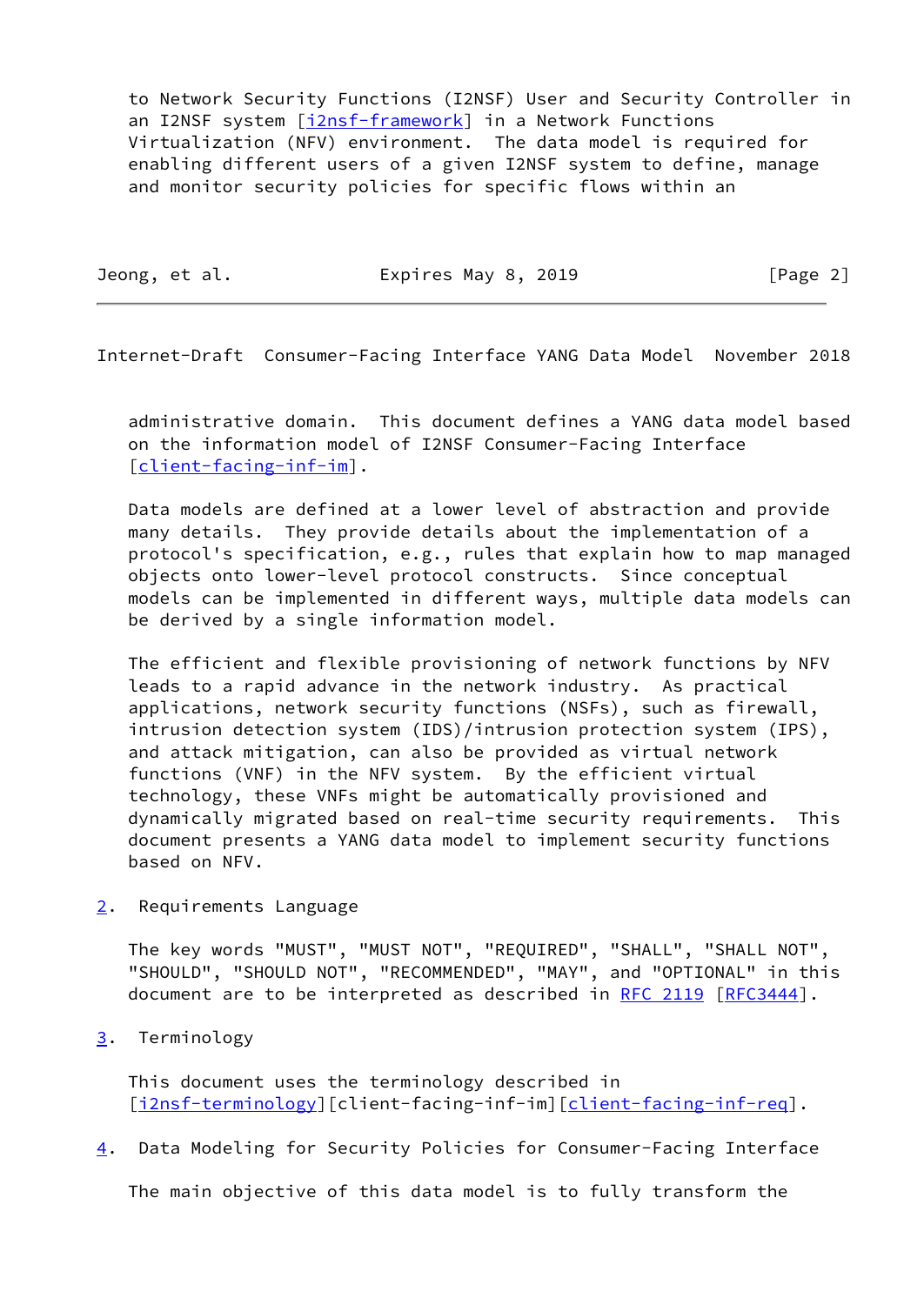information model [[client-facing-inf-im\]](#page-58-2) into a YANG data model that can be used for delivering control and management messages via the Consumer-Facing Interface between an I2NSF User and Security Controller for the I2NSF User's high-level security policies.

 The semantics of the data model must be aligned with the information model of the Consumer-Facing Interface. The transformation of the information model was performed so that this YANG data model can facilitate the efficient delivery of the control or management messages.

Jeong, et al. **Expires May 8, 2019** [Page 3]

Internet-Draft Consumer-Facing Interface YANG Data Model November 2018

 This data model is designed to support the I2NSF framework that can be extended according to the security needs. In other words, the model design is independent of the content and meaning of specific policies as well as the implementation approach. This document suggests a VoIP/VoLTE security service as a use case for policy rule generation.

 Multi-tenancy in this document enables multiple administrative domains in order to manage application resources. An Enterprise organization may have multiple tenants or departments such as human resources (HR), finance, and legal departments. Thus, we need an object which defines a set of permissions assigned to a user in an organization that wants to manage its own Security Policies. You can think of it as a way to assign policy users to a job function or a set of permissions within the organization. The policy-role object SHALL have Name, Date and access-profile to grant or deny permissions for the perpose of security policy management.

module: policy-general +--rw policy | +--rw rule\* [rule-id] | +--rw rule-id uint16 | +--rw name? string | +--rw date? yang:date-and-time | +--rw case? string | +--rw event\* [event-id] |  $+--rw$  event-id string | | +--rw name? string | | +--rw date? yang:date-and-time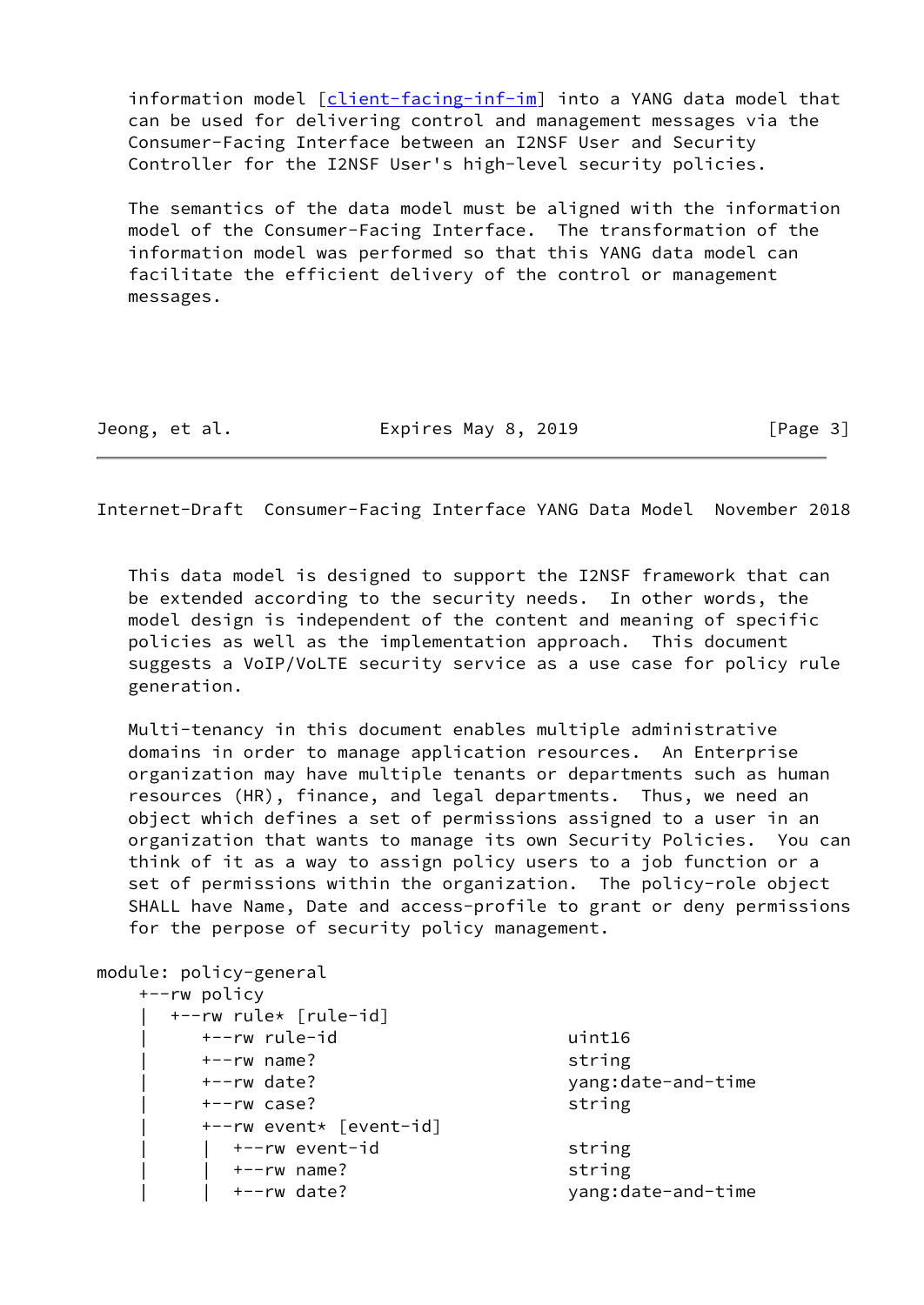| +--rw event-type?                       | string                          |
|-----------------------------------------|---------------------------------|
| +--rw time-information?                 | string                          |
| +--rw event-map-group?                  | -> /threat-feed/event-map-group |
|                                         | /event-map-group-id             |
| +--rw enable?                           | boolean                         |
| +--rw condition* [condition-id]         |                                 |
| +--rw condition-id                      | string                          |
| +--rw source?                           | string                          |
| +--rw destination?                      | string                          |
| +--rw match?                            | boolean                         |
| +--rw match-direction?                  | string                          |
| +--rw exception?                        | string                          |
| +--rw policy-action* [policy-action-id] |                                 |
| +--rw policy-action-id                  | string                          |
| $+--rw$ name?                           | string                          |
| +--rw date?                             | yang:date-and-time              |
| +--rw primary-action?                   | string                          |
| +--rw secondary-action?                 | string                          |
| +--rw owner?                            | string                          |

Jeong, et al. **Expires May 8, 2019** [Page 4]

```
 +--rw multi-tenancy
   | +--rw policy-domain* [policy-domain-id]
     | | +--rw policy-domain-id uint16
      | | +--rw name string
      | | +--rw address? string
      | | +--rw contact string
     | | +--rw date yang:date-and-time
      | | +--rw policy-tenant* [policy-tenant-id]
        | | | +--rw policy-tenant-id uint16
        | | | +--rw name string
        | | | +--rw date yang:date-and-time
        | | | +--rw domain? -> /multi-tenancy
                                   | | | /policy-domain
                                   | | | /policy-domain-id
      | | +--rw authentication-method? -> /multi-tenancy
                                   | | /policy-mgnt-auth-method
                                   | | /policy-mgnt-auth-method-id
   | +--rw policy-role* [policy-role-id]
     | | +--rw policy-role-id uint16
      | | +--rw name string
      | | +--rw date yang:date-and-time
     +--rw access-profile string
```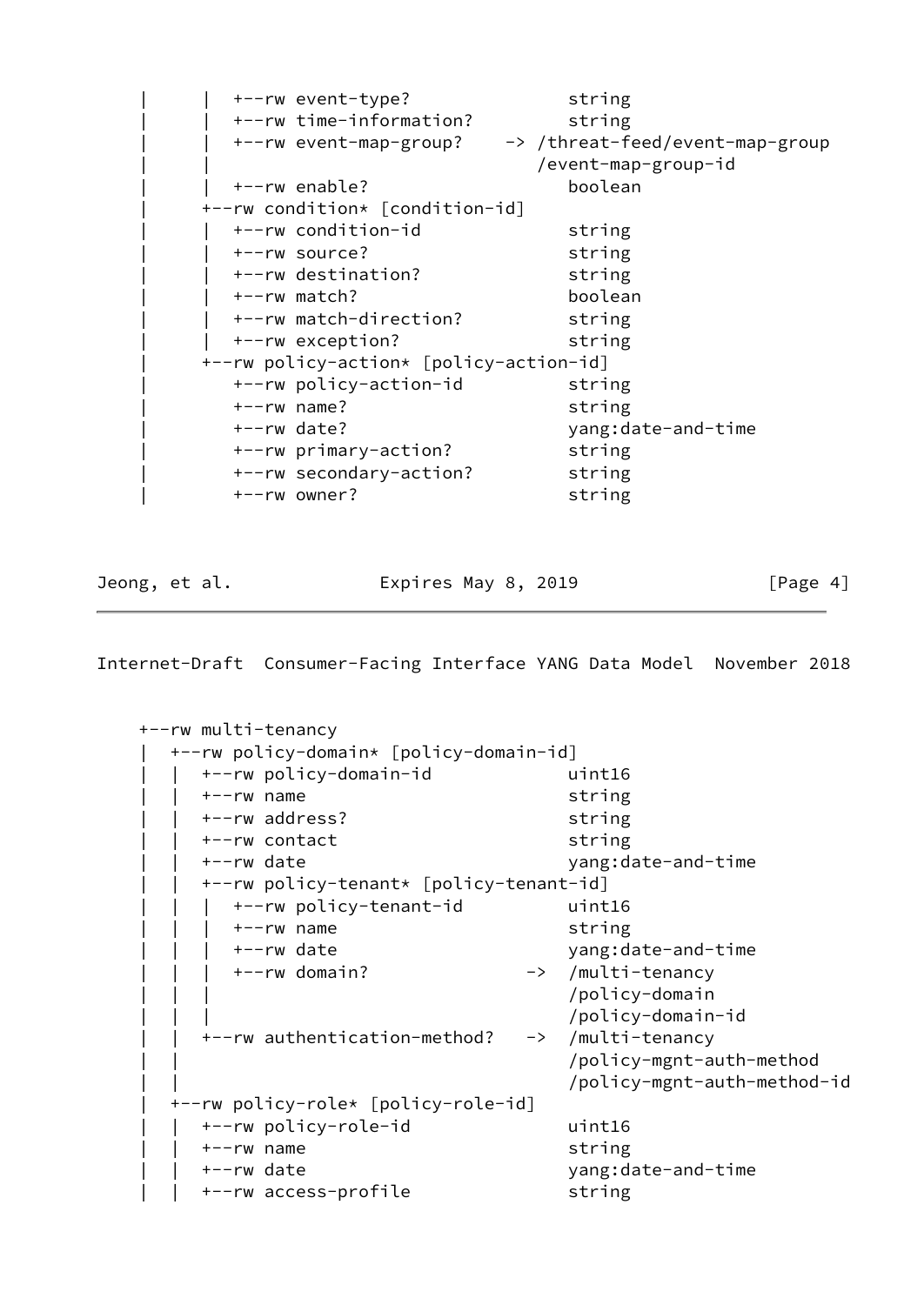|                      | +--rw policy-user* [policy-user-id]                         |                    |
|----------------------|-------------------------------------------------------------|--------------------|
|                      | +--rw policy-user-id                                        | uint16             |
| $+--rw$ name         |                                                             | string             |
| +--rw date           |                                                             | yang:date-and-time |
|                      | +--rw password                                              | string             |
|                      | +--rw email                                                 | string             |
|                      | +--rw scope-type?                                           | string             |
|                      | +--rw scope-reference?                                      | string             |
| +--rw role           |                                                             | string             |
|                      | +--rw policy-mgnt-auth-method* [policy-mgnt-auth-method-id] |                    |
|                      | +--rw policy-mgnt-auth-method-id                            | uint16             |
| $+--rw$ name         |                                                             | string             |
| +--rw date           |                                                             | yang:date-and-time |
|                      | +--rw authentication-method                                 | enumeration        |
|                      | +--rw mutual-authentication                                 | boolean            |
|                      | +--rw token-server                                          | inet:ipv4-address  |
|                      | +--rw certificate-server                                    | inet:ipv4-address  |
|                      | +--rw single-sing-on-server                                 | inet:ipv4-address  |
| +--rw endpoint-group |                                                             |                    |
|                      | +--rw meta-data-source* [meta-data-source-id]               |                    |
|                      | +--rw meta-data-source-id                                   | uint16             |
| $+--rw$ name         |                                                             | string             |
| +--rw date           |                                                             | yang:date-and-time |
|                      | +--rw tag-type?                                             | boolean            |
|                      | +--rw tag-server-information?                               | inet:ipv4-address  |
|                      | +--rw tag-application-protocol?                             | string             |
|                      |                                                             |                    |

Jeong, et al. **Expires May 8, 2019** [Page 5]

| +--rw tag-server-credential?          | string             |
|---------------------------------------|--------------------|
| +--rw user-group* [user-group-id]     |                    |
| +--rw user-group-id                   | uint16             |
| $+--rw$ name?                         | string             |
| $+--rw$ date?                         | yang:date-and-time |
| +--rw group-type?                     | enumeration        |
| +--rw meta-data-server?               | inet:ipv4-address  |
| +--rw group-member?                   | string             |
| +--rw risk-level?                     | uint16             |
| +--rw device-group* [device-group-id] |                    |
| +--rw device-group-id                 | uint16             |
| $+--rw$ name?                         | string             |
| $+--rw$ date?                         | yang:date-and-time |
| +--rw group-type?                     | enumeration        |
| +--rw meta-data-server?               | inet:ipv4-address  |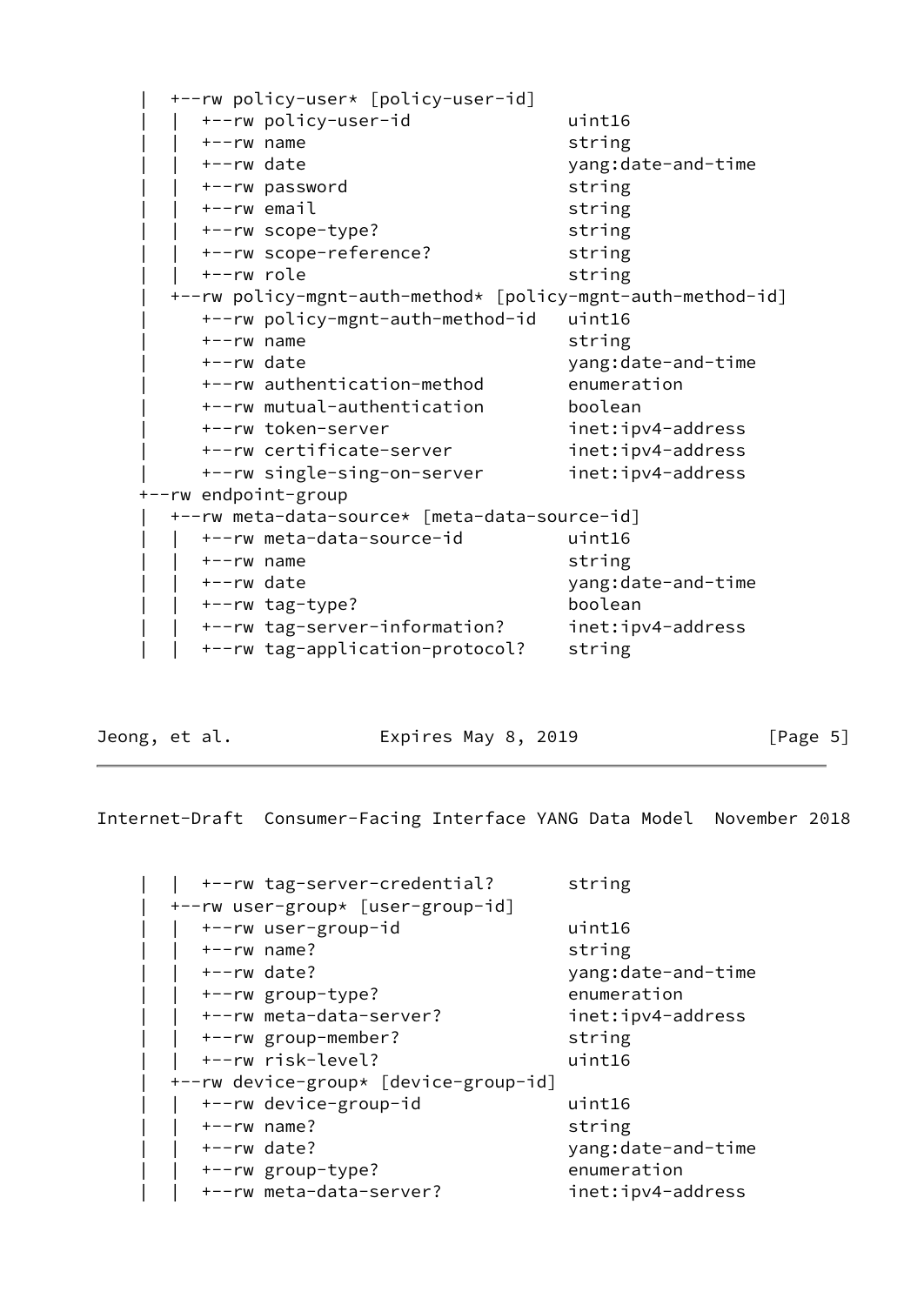| +--rw group-member?                             | string             |
|-------------------------------------------------|--------------------|
| +--rw risk-level?                               | uint16             |
| +--rw application-group* [application-group-id] |                    |
| +--rw application-group-id                      | uint16             |
| $+--rw$ name?                                   | string             |
| $+--rw$ date?                                   | yang:date-and-time |
| +--rw group-type?                               | enumeration        |
| +--rw meta-data-server?                         | inet:ipv4-address  |
| +--rw group-member?                             | string             |
| +--rw risk-level?                               | uint16             |
| +--rw location-group* [location-group-id]       |                    |
| +--rw location-group-id                         | uint16             |
| $+--rw$ name?                                   | string             |
| +--rw date?                                     | yang:date-and-time |
| +--rw group-type?                               | enumeration        |
| +--rw meta-data-server?                         | inet:ipv4-address  |
| +--rw group-member?                             | string             |
| +--rw risk-level?                               | uint16             |
| +--rw threat-feed                               |                    |
| +--rw threat-feed* [threat-feed-id]             |                    |
| +--rw threat-feed-id                            | uint16             |
| $+--rw$ name?                                   | string             |
| $+--rw$ date?                                   | yang:date-and-time |
| +--rw feed-type                                 | enumeration        |
| +--rw feed-server?                              | inet:ipv4-address  |
| +--rw feed-priority?                            | uint16             |
| +--rw custom-list* [custom-list-id]             |                    |
| +--rw custom-list-id                            | uint16             |
| $+--rw$ name?                                   | string             |
| $+--rw$ date?                                   | yang:date-and-time |
| +--rw list-type                                 | enumeration        |
| +--rw list-property                             | enumeration        |
| +--rw list-content?                             | string             |

Jeong, et al. Expires May 8, 2019 [Page 6]

Internet-Draft Consumer-Facing Interface YANG Data Model November 2018

 | +--rw malware-scan-group\* [malware-scan-group-id] | | +--rw malware-scan-group-id uint16 | | +--rw name? string | | +--rw date? yang:date-and-time | | +--rw signature-server? inet:ipv4-address | | +--rw file-types? string | | +--rw malware-signatures? string | +--rw event-map-group\* [event-map-group-id]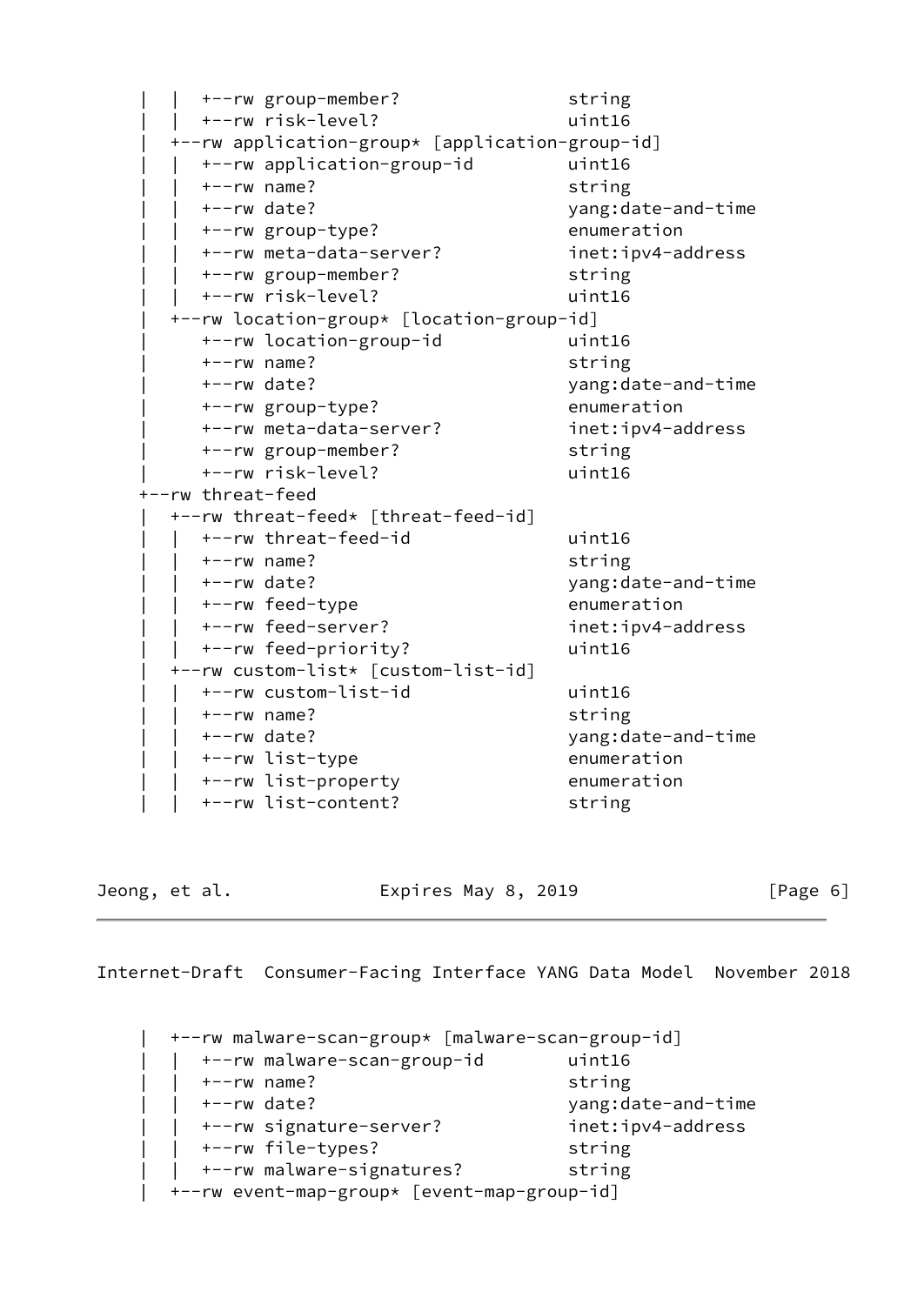```
 | +--rw event-map-group-id uint16
     | +--rw name? string
     | +--rw date? yang:date-and-time
     | +--rw security-events? string
    | +--rw threat-map? string
 +--rw telemetry-data
   +--rw telemetry-data* [telemetry-data-id]
     | +--rw telemetry-data-id uint16
     | +--rw name? string
     | +--rw date? yang:date-and-time
     | +--rw logs? boolean
     | +--rw syslogs? boolean
     | +--rw snmp? boolean
     | +--rw sflow? boolean
     | +--rw netflow? boolean
     | +--rw interface-stats? boolean
   +--rw telemetry-source* [telemetry-source-id]
     | +--rw telemetry-source-id uint16
     | +--rw name? string
     | +--rw date? yang:date-and-time
     | +--rw source-type? enumeration
     | +--rw nsf-source? inet:ipv4-address
     | +--rw nsf-credentials? string
     | +--rw collection-interval? uint16
     | +--rw collection-method? enumeration
     | +--rw heartbeat-interval? uint16
     | +--rw qos-marking? uint16
   +--rw telemetry-destination* [telemetry-destination-id]
     +--rw telemetry-destination-id uint16
     +--rw name? string
     +--rw date? yang:date-and-time
     +--rw collector-source? inet:ipv4-address
    +--rw collector-credentials? string
     +--rw data-encoding? string
     +--rw data-transport? enumeration
```
Figure 1: Generic Data Model for Security Policies for cf Interface

Jeong, et al. **Expires May 8, 2019** [Page 7]

<span id="page-7-0"></span>Internet-Draft Consumer-Facing Interface YANG Data Model November 2018

<span id="page-7-1"></span>[4.1](#page-7-1). YANG Data Model for Security Policies for Consumer-Facing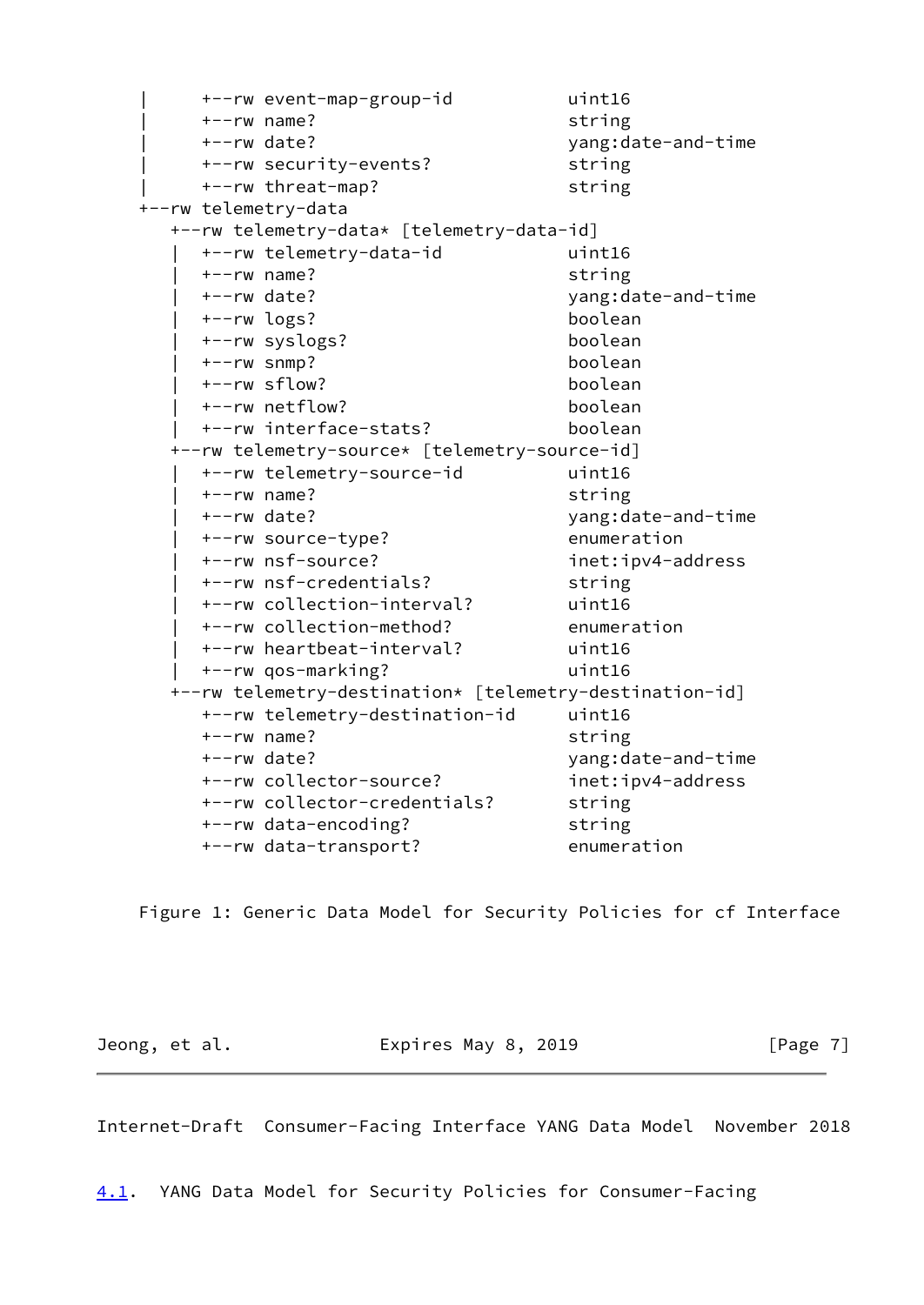# Interface

```
 This section describes a YANG data model for Consumer-Facing
    Interface, based on the information model of Consumer-Facing
   [client-facing-inf-im].
<CODE BEGINS> file "policy-general.yang"
module ietf-policy-general {
   namespace
     "urn:ietf:params:xml:ns:yang:ietf-policy-general";
   prefix
     cf-interface;
   import ietf-yang-types{
     prefix yang;
   }
   import ietf-inet-types{
     prefix inet;
   }
   organization
     "IETF I2NSF (Interface to Network Security Functions)
     Working Group";
   contact
    http://tools.ietf.org/wg/i2nsf>
     WG List: <mailto:i2nsf@ietf.org>
      WG Chair: Adrian Farrel
      <mailto:Adrain@olddog.co.uk>
      WG Chair: Linda Dunbar
      <mailto:Linda.duhbar@huawei.com>
      Editor: Jaehoon Paul Jeong
      <mailto:pauljeong@skku.edu>";
   description
     "This module defines a YANG data module for consumer-facing
      interface to security controller.";
   revision "2018-11-04"{
     description "fourth revision";
     reference
       "draft-kumar-i2nsf-client-facing-interface-im-04";
   }
```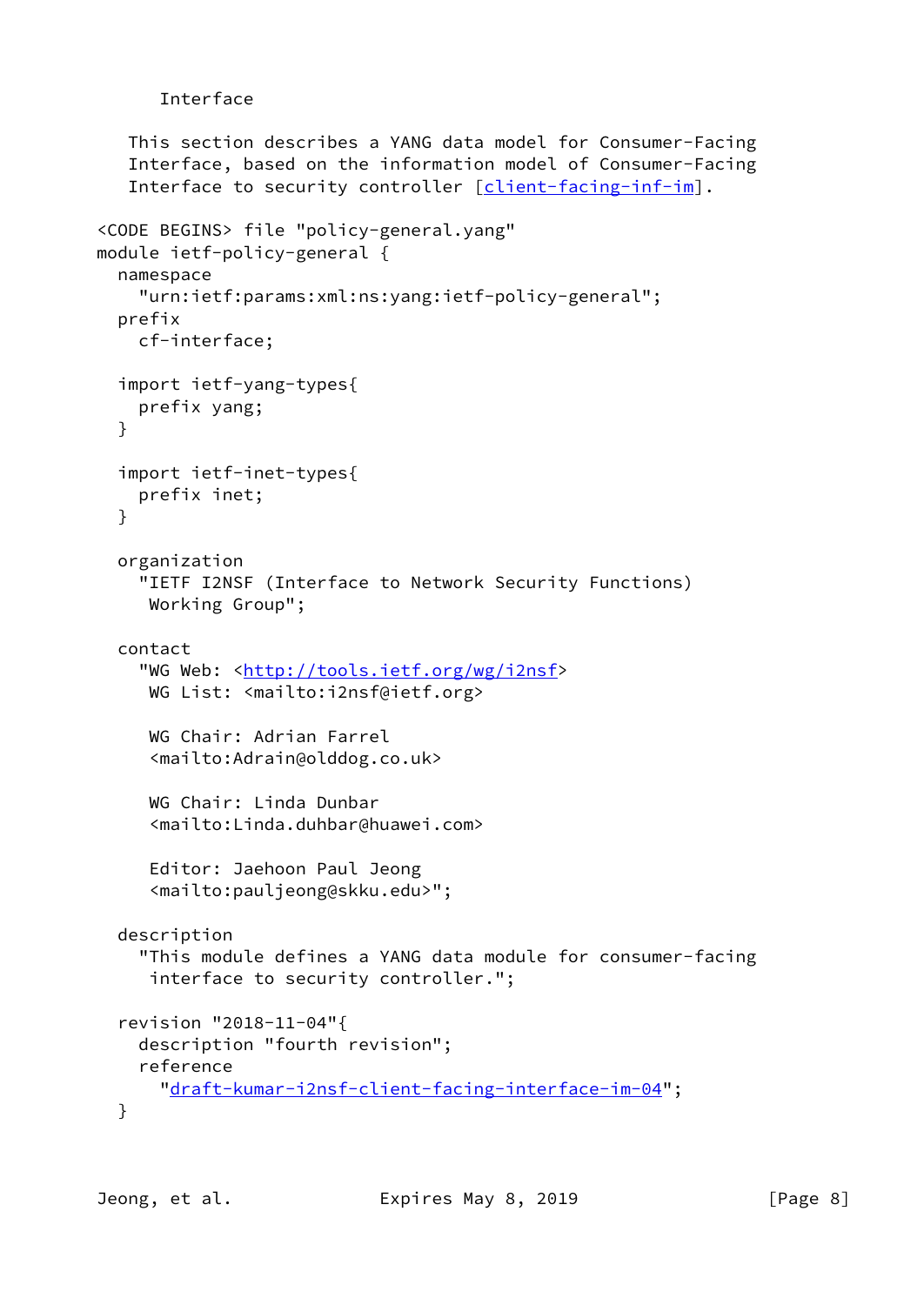```
 //Groupings
 container policy {
   description
   "This object is a policy instance to have
   complete information such as where and when
   a policy need to be applied.";
   list rule {
    key "rule-id";
    leaf rule-id {
    type uint16;
    description
    "This is ID for rules.";
   }
     description
     "This is a container for rules.";
     leaf name {
      type string;
       description
        "This field idenfifies the name of this object.";
     }
     leaf date {
      type yang:date-and-time;
       description
        "Date this object was created or last
         modified";
     }
     leaf case {
      type string;
       description
        "to identify whether the rule belongs to
        web filter or enterprise mode.";
     }
     list event {
      key "event-id";
      description
      "This represents the security event of a
      policy-rule.";
      leaf event-id {
      type string;
      mandatory true;
      description
      "This represents the event-id.";
      }
      leaf name {
```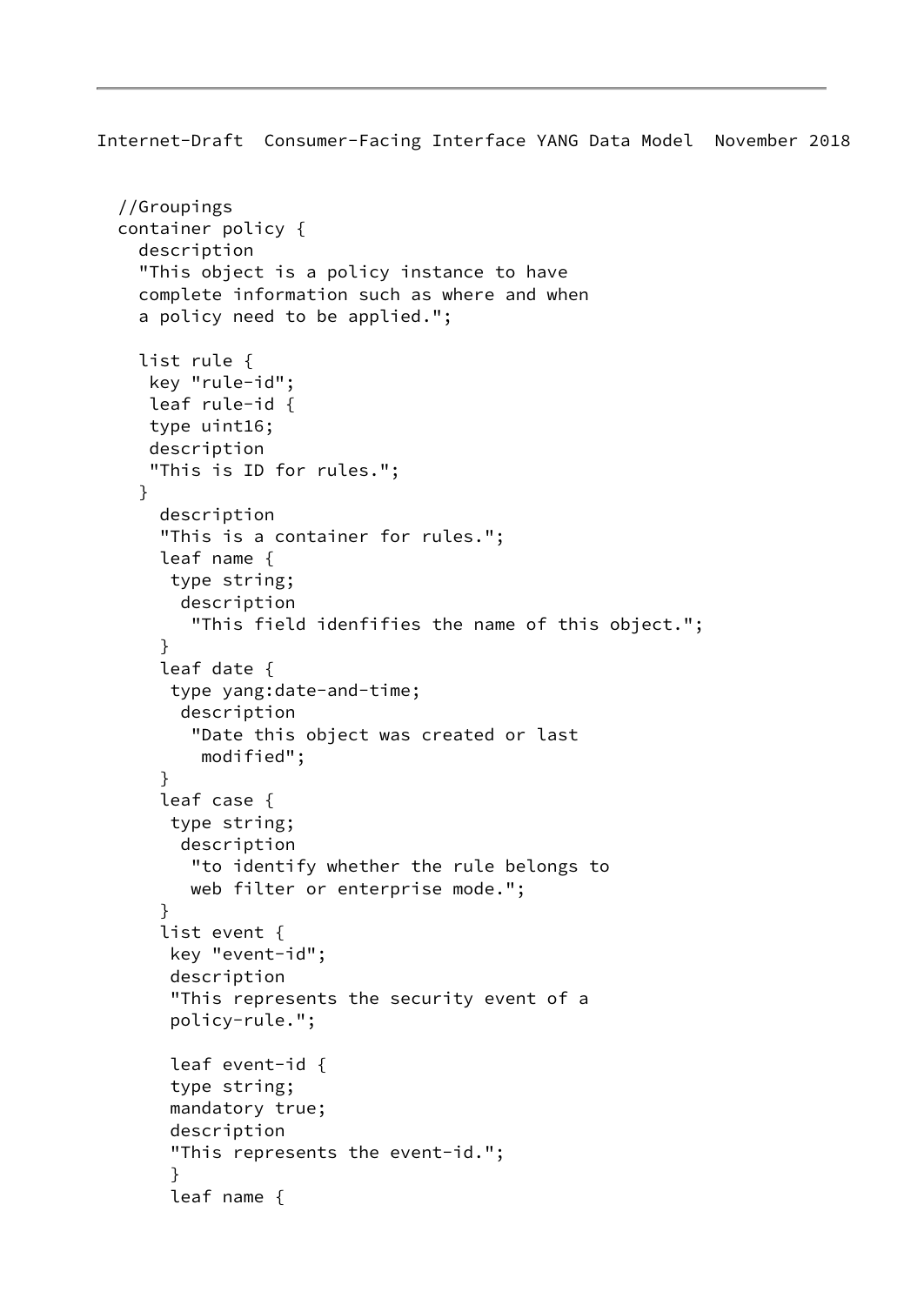```
 type string;
  description
```

```
Internet-Draft Consumer-Facing Interface YANG Data Model November 2018
           "This field idenfifies the name of this object.";
        }
        leaf date {
         type yang:date-and-time;
         description
          "Date this object was created or last
           modified";
        }
        leaf event-type {
         type string;
          description
           "This field identifies the event of
           policy enforcement trigger type.";
        }
        leaf time-information {
         type string;
         description
          "This field contains time calendar such as
          BEGIN-TIME and END-TIME for one time
          enforcement or recurring time calendar for
          periodic enforcement.";
        }
        leaf event-map-group {
         type leafref {
         path "/threat-feed/event-map-group/event-map-group-id";
         }
         description
         "This field contains security events or threat
         map in order to determine when a policy need
         to be activated. This is a reference to
         Evnet-Map-Group.";
        }
        leaf enable {
         type boolean;
          description
           "This determines whether the condition
           matches the security event or not.";
        }
      }
```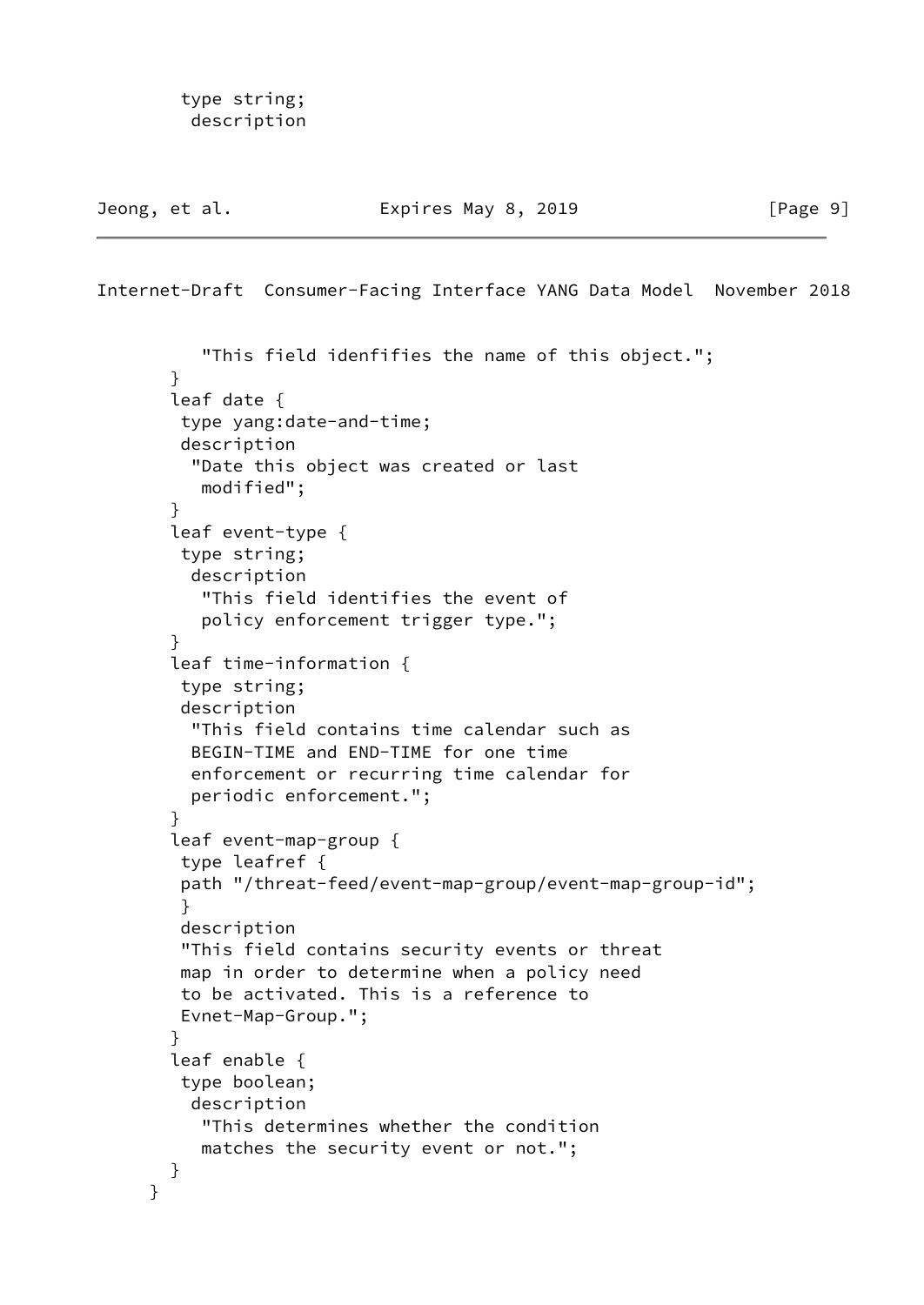```
 list condition {
 key "condition-id";
  description
  "This represents the condition of a
  policy-rule.";
  leaf condition-id {
   type string;
   description
```
Jeong, et al. **Expires May 8, 2019** [Page 10]

```
 "This represents the condition-id.";
 }
 leaf source {
 type string;
  description
  "This field identifies the source of
  the traffic. This could be reference to
  either 'Policy Endpoint Group' or
   'Threat-Feed' or 'Custom-List' if Security
  Admin wants to specify the source; otherwise,
  the default is to match all traffic.";
 }
 leaf destination {
 type string;
  description
    "This field identifies the source of
     the traffic. This could be reference to
     either 'Policy Endpoint Group' or
     'Threat-Feed' or 'Custom-List' if Security
     Admin wants to specify the source; otherwise,
     the default is to match all traffic.";
 }
 leaf match {
 type boolean;
  description
    "This field identifies the match criteria used to
    evaluate whether the specified action need to be
    taken or not. This could be either a Policy-
    Endpoint-Group identifying a Application set or a
    set of traffic rules.";
 }
 leaf match-direction {
```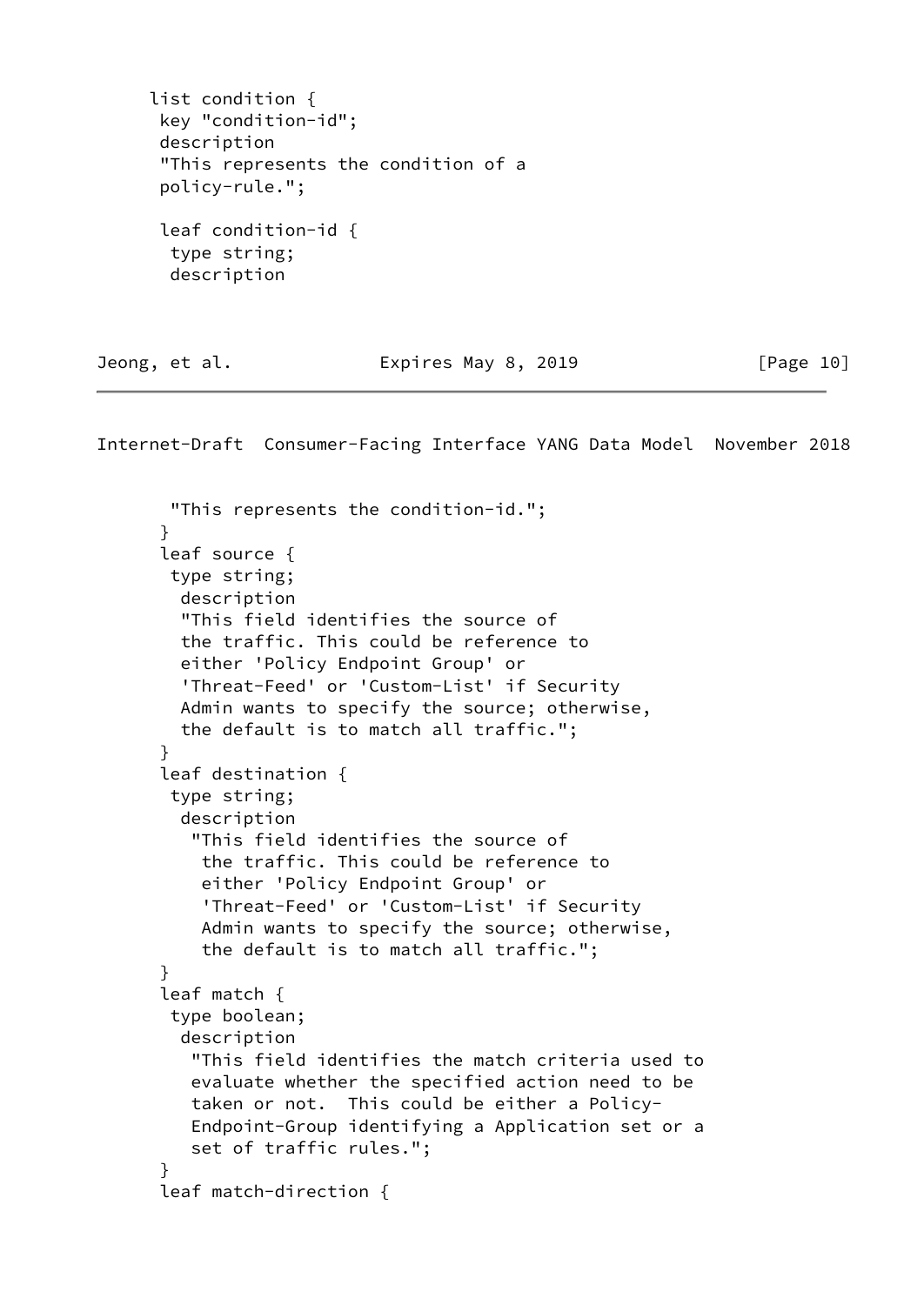```
 type string;
   description
    "This field identifies if the match criteria is
    to evaluated for both direction of the traffic or
    only in one direction with default of allowing in
    the other direction for stateful match conditions.
    This is optional and by default rule should apply
    in both directions.";
 }
 leaf exception {
 type string;
  description
    "This field identifies the exception
    consideration when a rule is evaluated for a
    given communication. This could be reference to
    Policy-Endpoint-Group object or set of traffic
```
Jeong, et al. Expires May 8, 2019 [Page 11]

```
 matching criteria.";
       }
      }
      list policy-action {
       key "policy-action-id";
       leaf policy-action-id {
       type string;
       mandatory true;
        description
         "this represents the policy-action-id.";
       }
       description
        "This object represents actions that a
        Security Admin wants to perform based on
        a certain traffic class.";
       leaf name {
        type string;
         description
          "The name of the policy-action object.";
 }
       leaf date {
        type yang:date-and-time;
         description
          "When the object was created or last
```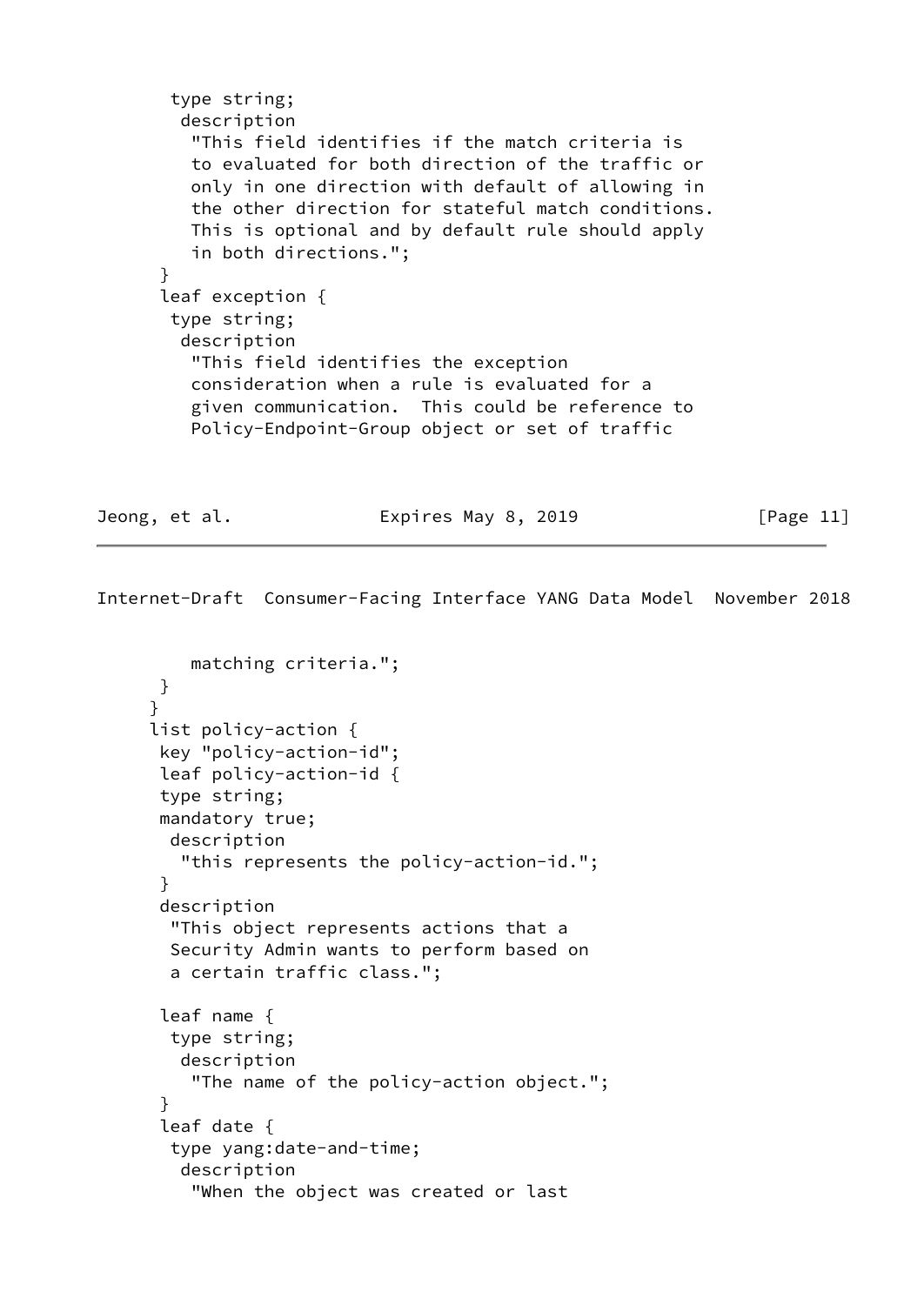```
 modified.";
 }
 leaf primary-action {
 type string;
  description
    "This field identifies the action when a rule
    is matched by NSF. The action could be one of
    'PERMIT', 'DENY', 'RATE-LIMIT', 'TRAFFIC-CLASS',
    'AUTHENTICATE-SESSION', 'IPS, 'APP-FIREWALL', etc.";
 }
 leaf secondary-action {
 type string;
  description
    "This field identifies additional actions if
    a rule is matched. This could be one of 'LOG',
    'SYSLOG', 'SESSION-LOG', etc.";
 }
 leaf owner {
 type string;
   description
    "This field defines the owner of this
    policy. Only the owner is authorized to
    modify the contents of the policy.";
```
Jeong, et al. Expires May 8, 2019 [Page 12]

```
 }
      }
    }
 }
     container multi-tenancy {
         description
           "The descriptions of multi-tenancy.";
         list policy-domain {
           key "policy-domain-id";
           leaf policy-domain-id {
             type uint16;
             description
               "This represents the list of domains.";
 }
           description
           "this represent the list of policy domains";
```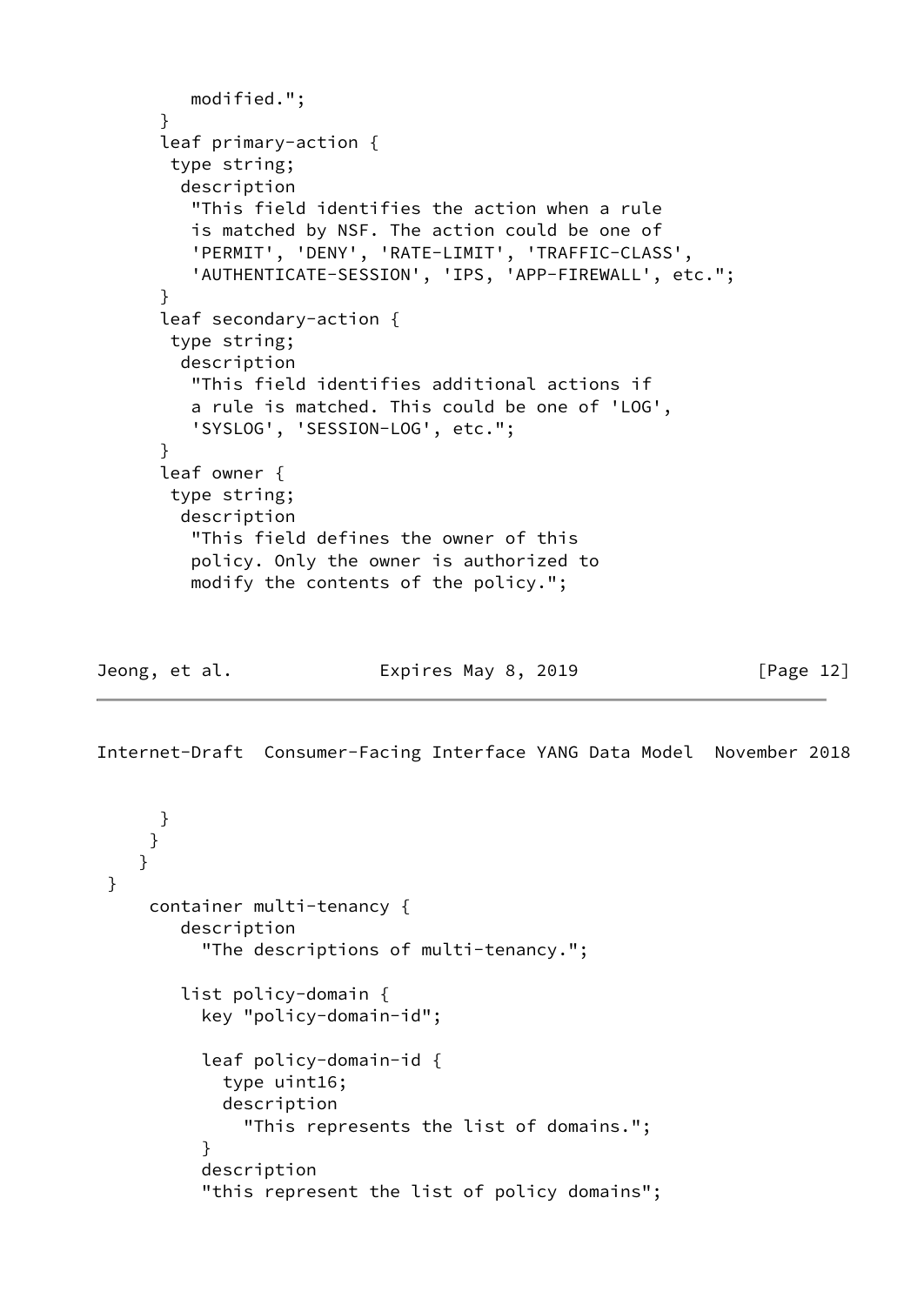```
 leaf name {
             type string;
             mandatory true;
             description
               "Name of the organization or customer representing
               this domain.";
 }
           leaf address {
             type string;
             description
               "address of an organization or customer.";
           }
           leaf contact {
             type string;
             mandatory true;
             description
               "contact information of the organization
                or customer.";
 }
           leaf date {
             type yang:date-and-time;
             mandatory true;
             description
               "The date when this account was created
               or last modified.";
 }
           list policy-tenant {
             key "policy-tenant-id";
             leaf policy-tenant-id {
               type uint16;
```
Jeong, et al. Expires May 8, 2019 [Page 13]

Internet-Draft Consumer-Facing Interface YANG Data Model November 2018

 description "The policy tenant id."; } description "This represents the list of tenants"; leaf name { type string; mandatory true; description "Name of the Department or Division within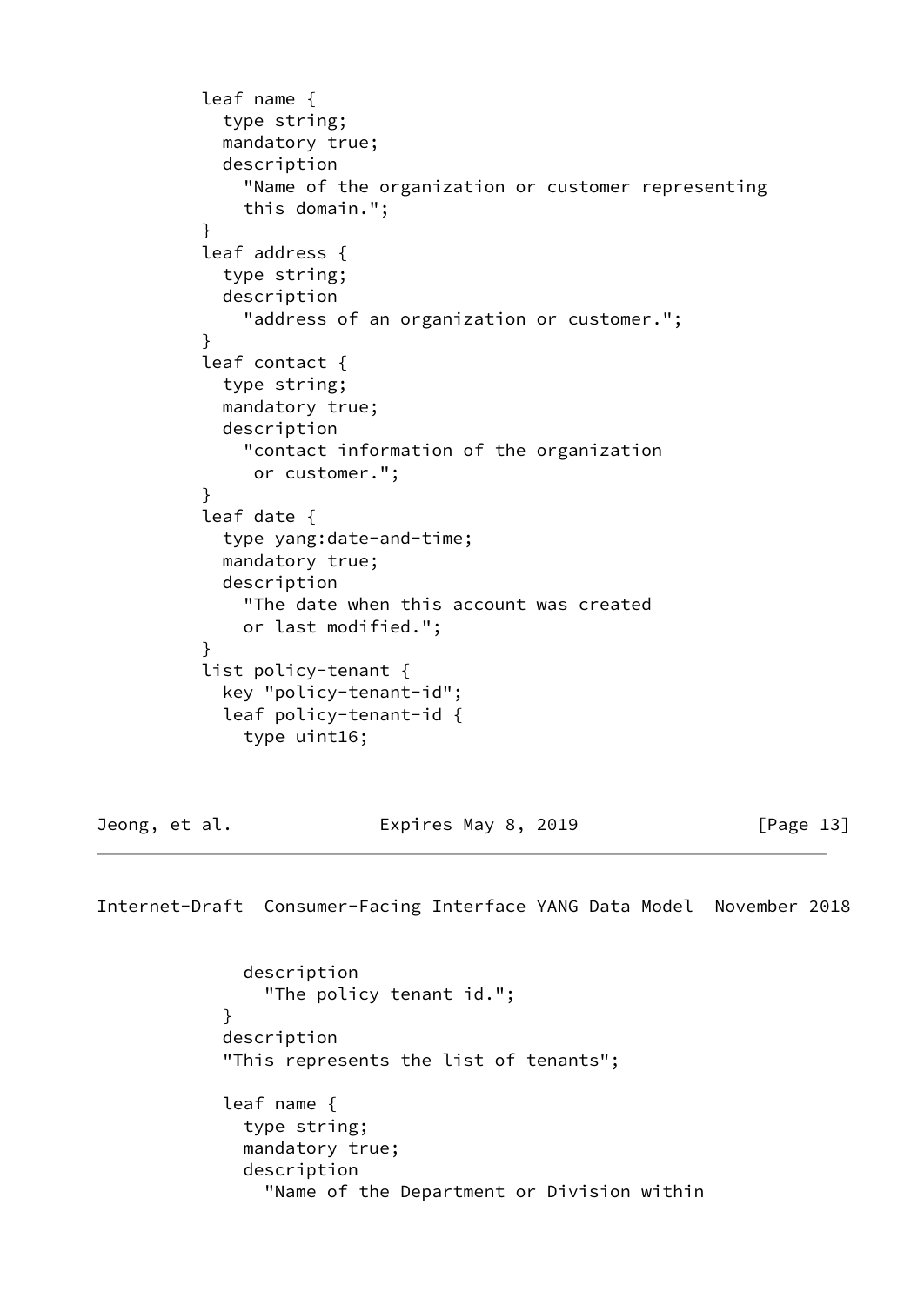```
 an organization.";
 }
            leaf date {
              type yang:date-and-time;
              mandatory true;
              description
                "Date this account was created or last modified.";
 }
            leaf domain {
              type leafref {
               path "/multi-tenancy/policy-domain/policy-domain-id";
 }
              description
              "This field identifies the domain to which this
              tenant belongs. This should be reference to a
              'Policy-Domain' object.";
 }
 }
          leaf authentication-method {
            type leafref {
             path "/multi-tenancy/policy-mgnt-auth-method/policy-mgnt-auth-met
 }
            description
            "Authentication method to be used for this domain.
            It should be a reference to a 'policy-mgmt-auth-method'
            object.";
 }
        }
        list policy-role {
          key "policy-role-id";
          leaf policy-role-id {
          type uint16;
          mandatory true;
          description
            "This defines a set of permissions assigned
            to a user in an organization that want to manage
Jeong, et al. Expires May 8, 2019 [Page 14]
```

```
 its own Security Policies.";
 }
          description
          "This represents the list of policy roles.";
```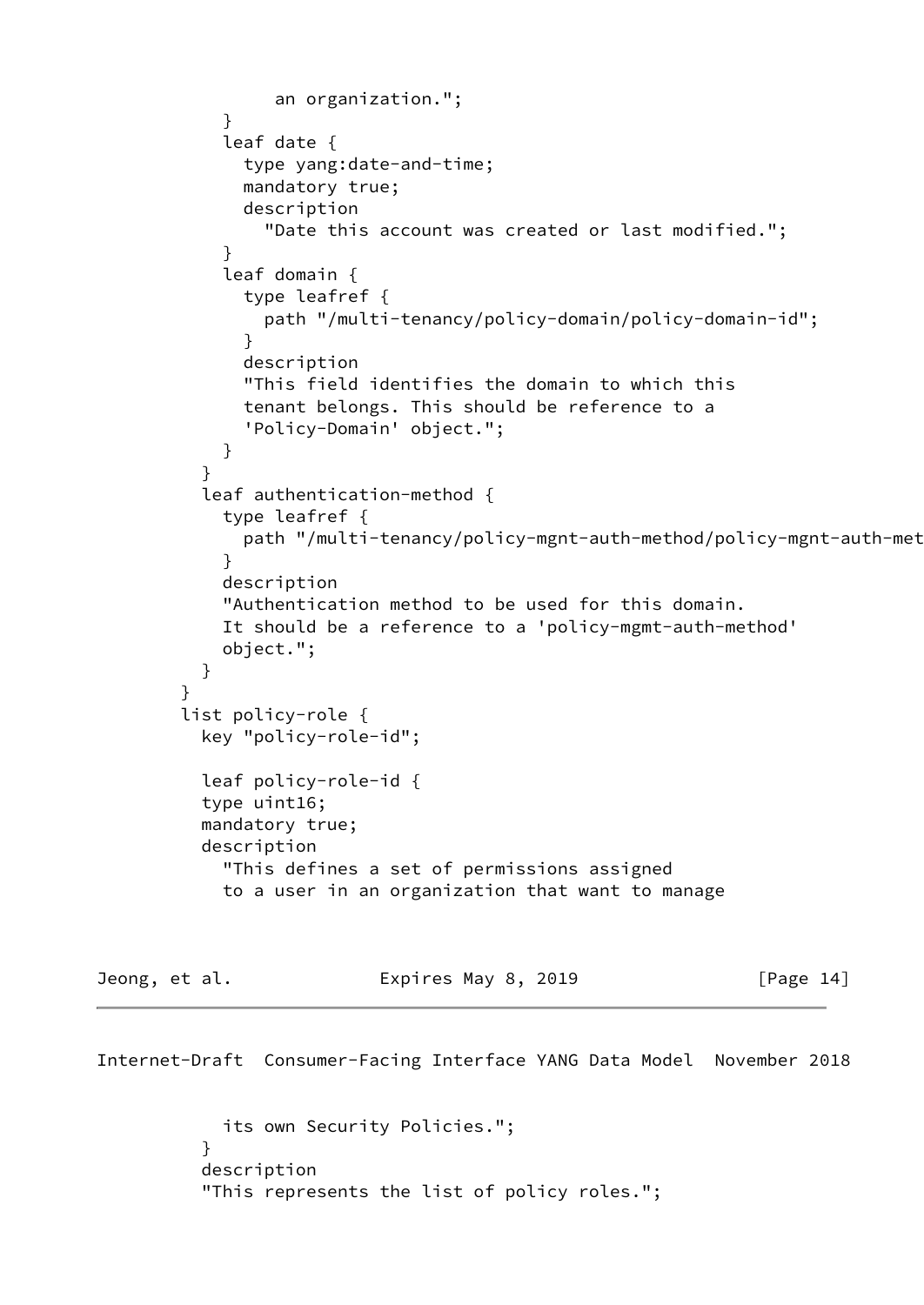```
 leaf name {
             type string;
             mandatory true;
             description
               "This field identifies name of the role.";
 }
           leaf date {
             type yang:date-and-time;
             mandatory true;
             description
               "Date this role was created or last modified.";
 }
           leaf access-profile {
             type string;
             mandatory true;
             description
               "This field identifies the access profile for the
               role. The profile grants or denies access to policy
               objects. Multiple access profiles can be
               concatenated together.";
           }
 }
         list policy-user {
           key "policy-user-id";
           leaf policy-user-id {
           type uint16;
           description
             "This represents the policy-user-id.";
 }
           description
           "This represents the list of policy users.";
           leaf name {
             type string;
             mandatory true;
             description
               "The name of a user.";
 }
           leaf date {
             type yang:date-and-time;
             mandatory true;
             description
               "Date this user was created or last modified";
```
Jeong, et al. **Expires May 8, 2019** [Page 15]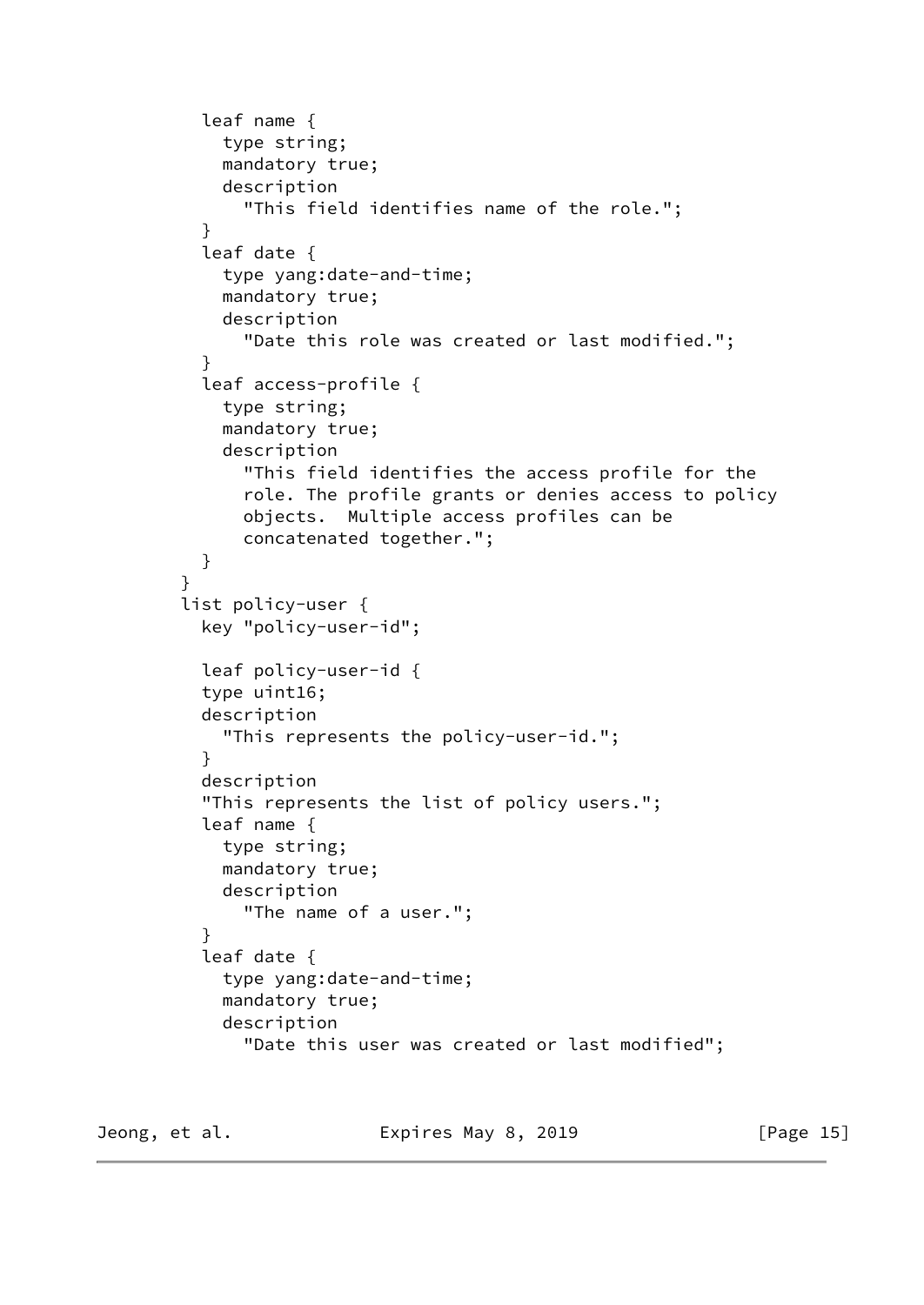```
 }
           leaf password {
             type string;
             mandatory true;
             description
               "User password for basic authentication";
           }
           leaf email {
             type string;
             mandatory true;
             description
               "The email account of a user";
 }
           leaf scope-type {
             type string;
             description
               "identifies whether a user has domain-wide
               or tenant-wide privileges";
 }
           leaf scope-reference {
             type string;
             description
               "This references policy-domain or policy-tenant
               to identify the scope.";
 }
           leaf role {
             type string;
             mandatory true;
             description
               "This references policy-role to define specific
               permissions";
           }
         }
         list policy-mgnt-auth-method {
           key "policy-mgnt-auth-method-id";
           leaf policy-mgnt-auth-method-id {
           type uint16;
           description
             "This represents the authentication method id.";
 }
           description
           "The descriptions of policy management
             authentication methods.";
           leaf name {
             type string;
             mandatory true;
```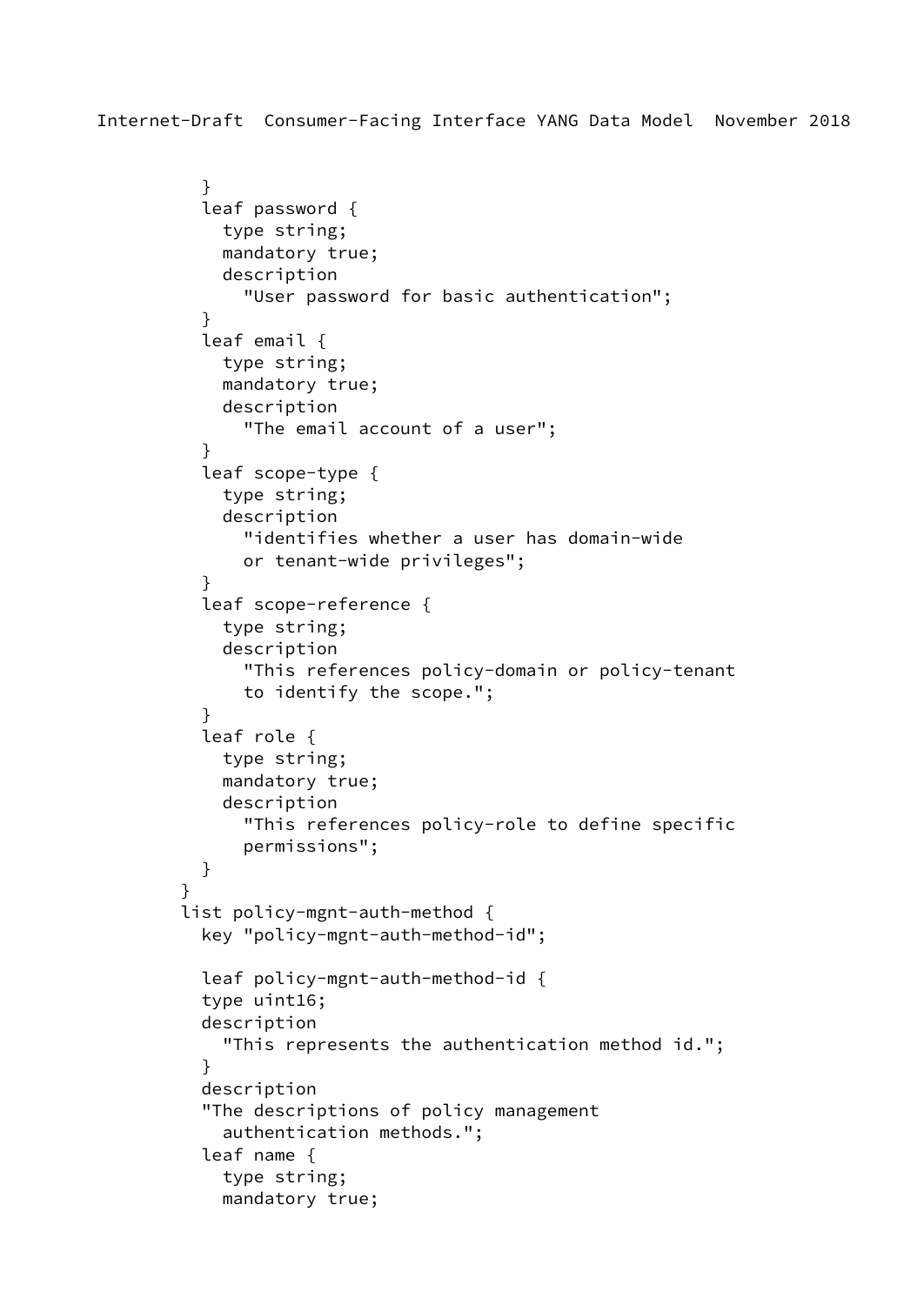```
Internet-Draft Consumer-Facing Interface YANG Data Model November 2018
```

```
 "name of the authentication method";
 }
          leaf date {
            type yang:date-and-time;
            mandatory true;
            description
              "date when the authentication method
              was created";
 }
          leaf authentication-method {
            type enumeration{
              enum password{
                description
                  "password-based authentication.";
 }
              enum token{
                description
                  "token-based authentication.";
 }
              enum certificate{
                description
                  "certificate-based authentication.";
 }
 }
            mandatory true;
            description
              "The description of authentication method;
              token-based, password, certificate,
              single-sign-on";
 }
          leaf mutual-authentication {
            type boolean;
            mandatory true;
            description
              "To identify whether the authentication
               is mutual";
 }
          leaf token-server {
            type inet:ipv4-address;
            mandatory true;
```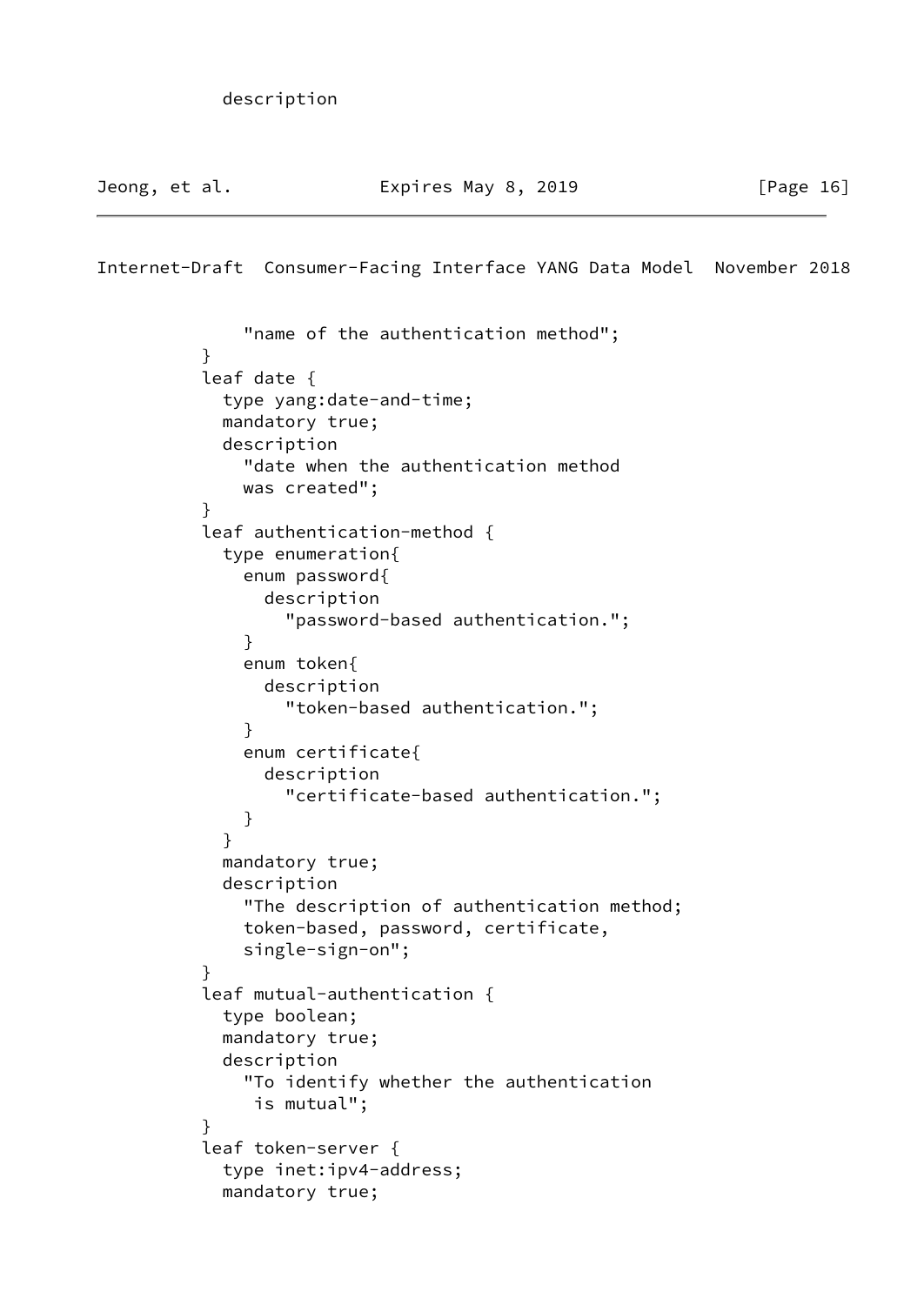```
 description
               "The token-server information if the
               authentication method is token-based";
 }
           leaf certificate-server {
             type inet:ipv4-address;
             mandatory true;
             description
```
Jeong, et al. **Expires May 8, 2019** [Page 17]

```
 "The certificate-server information if
               the authentication method is certificate-based";
 }
           leaf single-sing-on-server {
             type inet:ipv4-address;
             mandatory true;
             description
               "The single-sign-on-server information
               if the authentication method is
               single-sign-on-based";
 }
         }
      }
container endpoint-group {
         description
           "A logical entity in their business
           environment, where a security policy
           is to be applied.";
         list meta-data-source {
           key "meta-data-source-id";
           leaf meta-data-source-id {
           type uint16;
           mandatory true;
           description
             "This represents the meta-data source id.";
 }
           description
           "This represents the meta-data source.";
           leaf name {
             type string;
             mandatory true;
```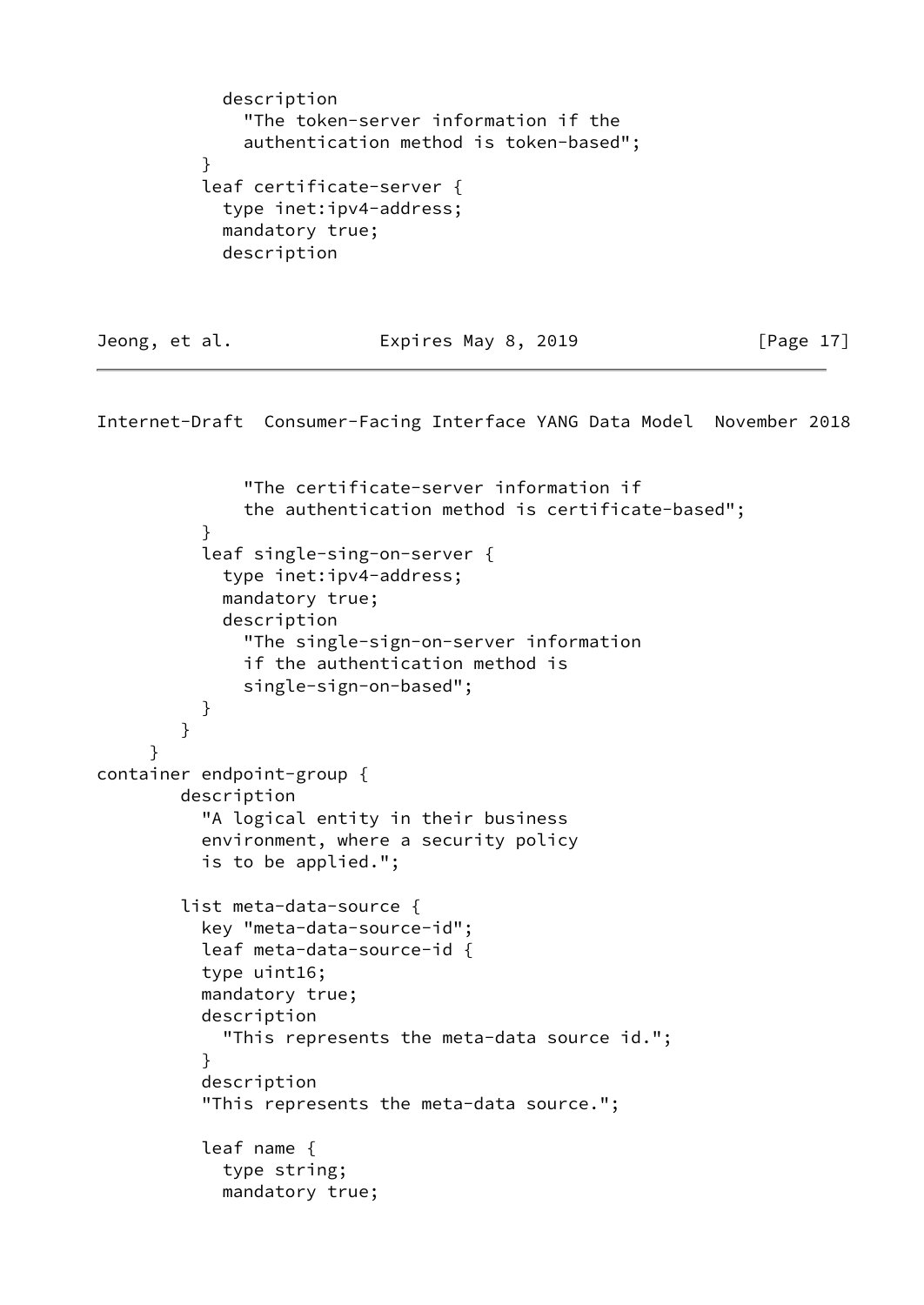```
 description
               "This identifies the name of the
               meta-datas-ource.";
 }
          leaf date {
            type yang:date-and-time;
            mandatory true;
            description
               "This identifies the date this object was
               created or last modified.";
 }
          leaf tag-type {
            type boolean;
            description
               "This identifies the group type; user group,
```
Jeong, et al. Expires May 8, 2019 [Page 18]

```
 app group or device group.";
 }
          leaf tag-server-information {
            type inet:ipv4-address;
            description
              "The description of suthentication method;
              token-based, password, certificate,
              single-sign-on";
 }
          leaf tag-application-protocol {
            type string;
            description
              "This filed identifies the protocol e.g. LDAP,
              Active Directory, or CMDB";
 }
          leaf tag-server-credential {
            type string;
            description
              "This field identifies the credential
              information needed to access the tag server";
 }
 }
        list user-group{
          key "user-group-id";
          leaf user-group-id {
```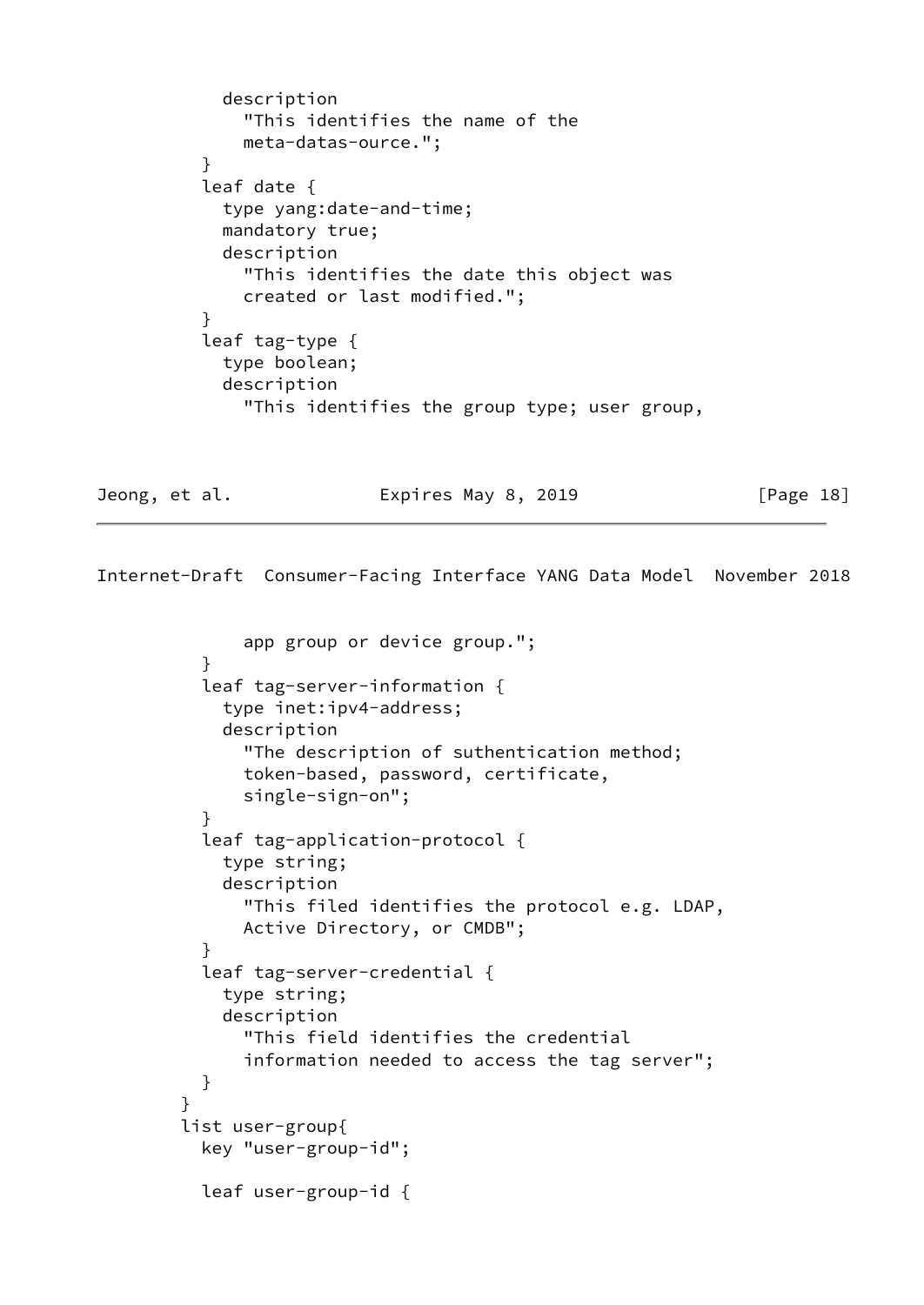```
 type uint16;
          mandatory true;
          description
             "This represents the the user group id.";
 }
          description
           "This represents the user group.";
          leaf name {
            type string;
            description
               "This field identifies the name of user-group.";
 }
          leaf date {
            type yang:date-and-time;
            description
              "when this user-group was created or last modified.";
 }
           leaf group-type {
            type enumeration{
              enum user-tag{
                description
```
## Jeong, et al. **Expires May 8, 2019** [Page 19]

```
 "The user group is based on user-tag.";
 }
             enum user-name{
               description
                 "The user group is based on user-name.";
 }
             enum ip-address{
               description
                 "The user group is based on ip-address.";
 }
 }
           description
             "This describes the group type; User-tag,
             User-name or IP-address.";
 }
          leaf meta-data-server {
           type inet:ipv4-address;
           description
             "This references metadata source";
```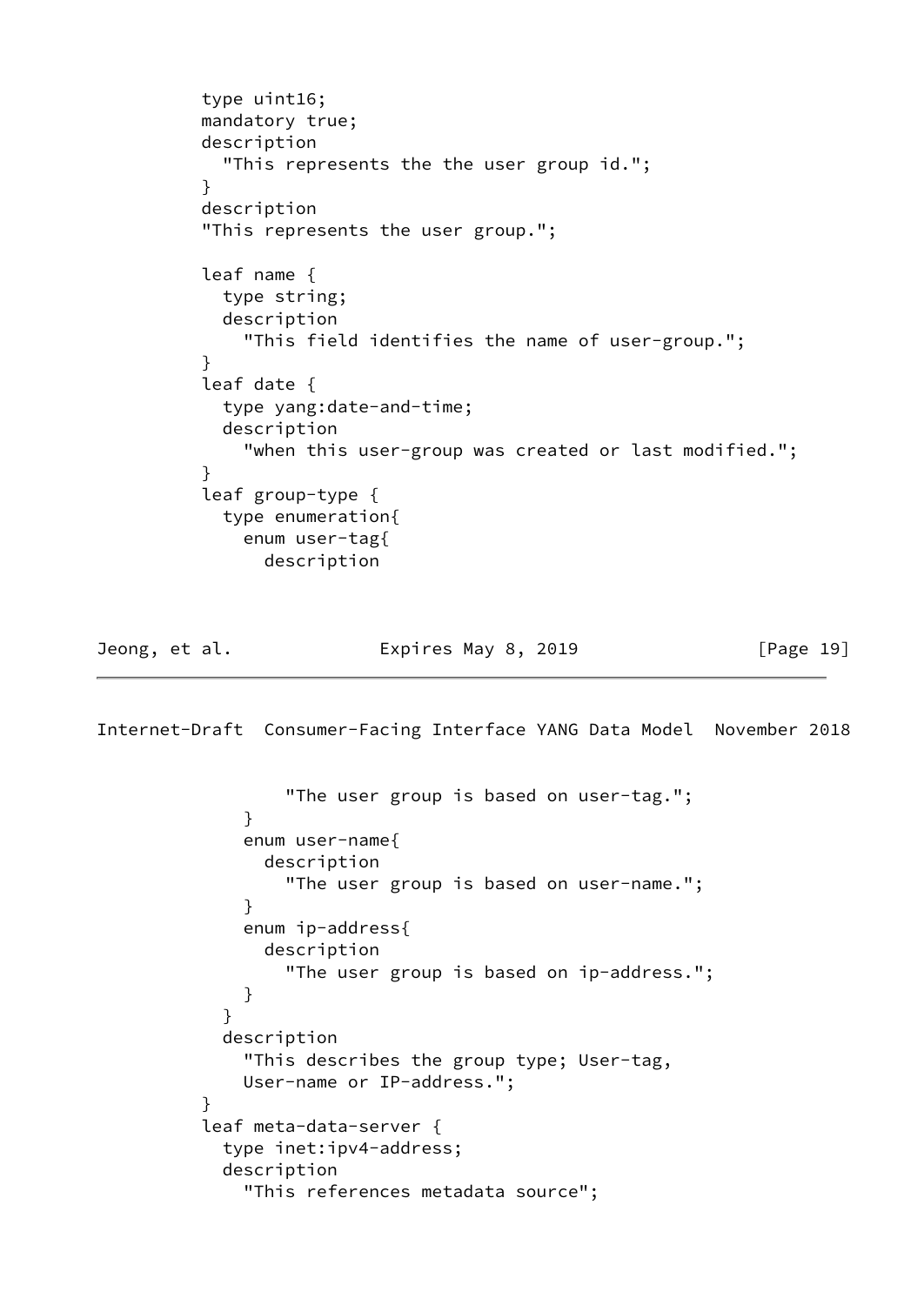```
 }
           leaf group-member {
             type string;
             description
               "This describes the user-tag information";
 }
           leaf risk-level {
             type uint16;
             description
               "This represents the threat level; valid range
                may be 0 to 9.";
           }
         }
         list device-group {
           key "device-group-id";
           leaf device-group-id {
           type uint16;
           description
             "This represents a device group id.";
 }
           description
             "This represents a device group.";
           leaf name {
             type string;
           description
               "This field identifies the name of
               a device-group.";
```
Jeong, et al. **Expires May 8, 2019** [Page 20]

```
 }
          leaf date {
            type yang:date-and-time;
            description
            "The date when this group was create or
            last modified.";
 }
          leaf group-type {
            type enumeration{
              enum device-tag{
                description
                  "The device group is based on device-tag.";
```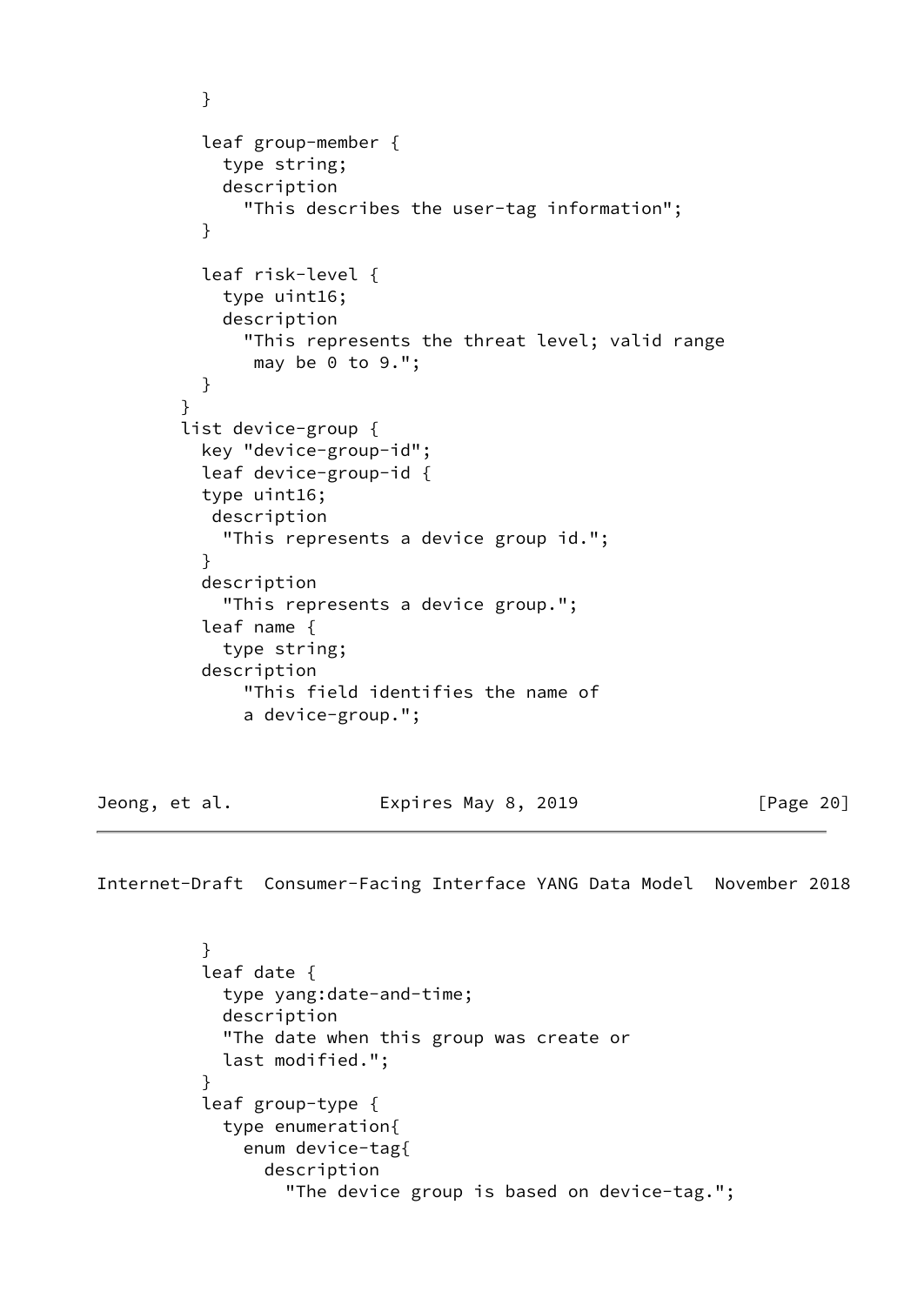```
 }
              enum device-name{
                description
                  "The device group is based on device-name.";
 }
              enum ip-address{
                description
                  "The device group is based on ip-address.";
 }
 }
            description
              "This describes the group type; device-tag,
              device-name or IP-address.";
 }
          leaf meta-data-server {
            type inet:ipv4-address;
            description
              "This references meta-data-source
              object.";
 }
          leaf group-member {
            type string;
            description
              "This describes the device-tag, device-name or
              IP-address information";
 }
          leaf risk-level {
            type uint16;
            description
              "This represents the threat level; valid range
             may be 0 to 9.';
          }
        }
        list application-group{
          key "application-group-id";
          leaf application-group-id {
```

| Jeong, et al. | Expires May 8, 2019 | [Page 21] |
|---------------|---------------------|-----------|
|---------------|---------------------|-----------|

 type uint16; description "This represents an application group id."; } description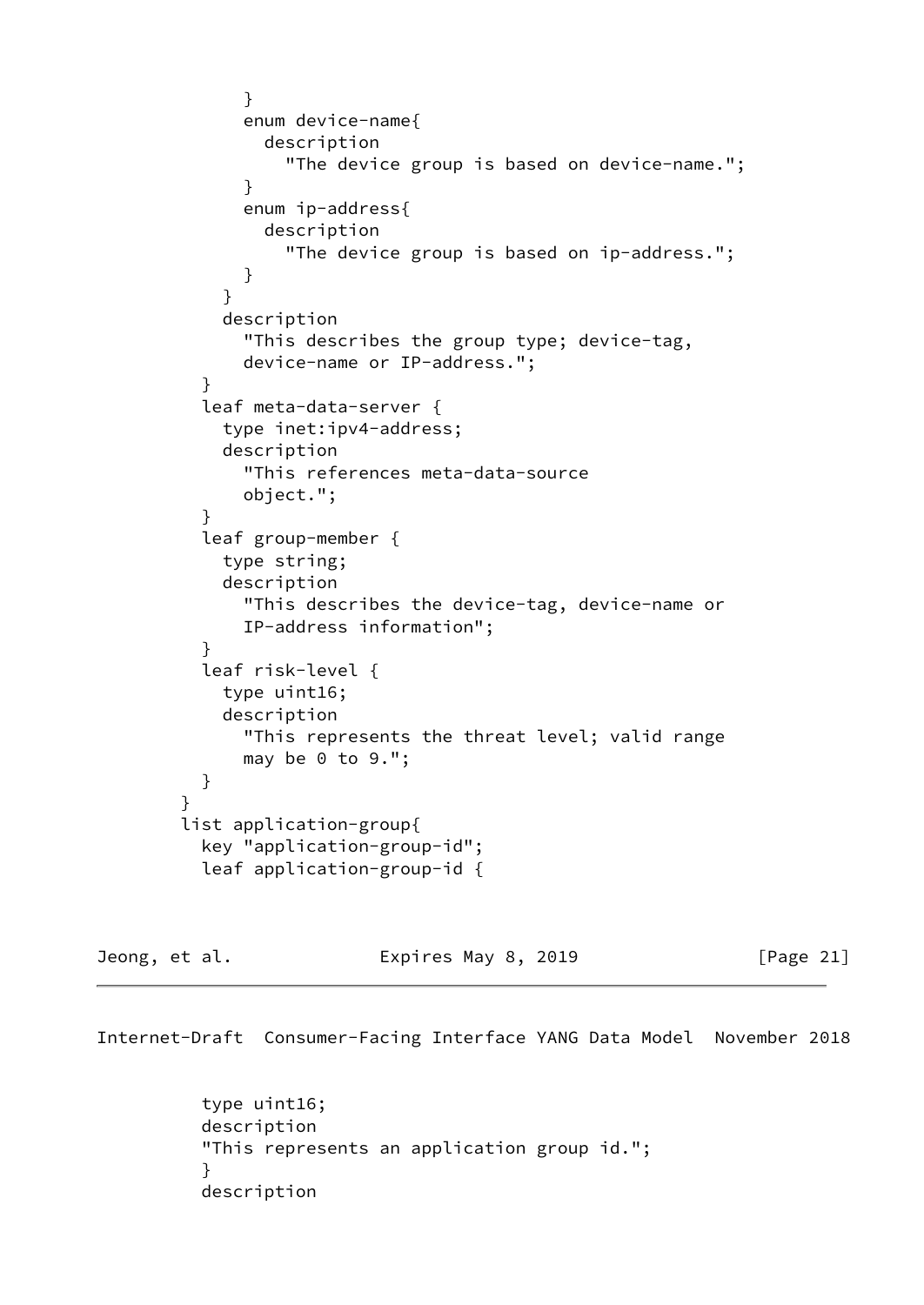```
 "This represents an application group.";
          leaf name {
            type string;
            description
            "This field identifies the name of
            an application group";
 }
          leaf date {
            type yang:date-and-time;
            description
            "The date when this group was created or
            last modified.";
 }
          leaf group-type {
            type enumeration{
              enum application-tag{
                description
                  "The application group is based on application-tag.";
 }
              enum device-name{
                description
                  "The application group is based on application-name.";
 }
              enum ip-address{
                description
                  "The application group is based on ip-address.";
 }
 }
            description
              "This identifies the group type;
              application-tag, application-name or
              IP-address.";
 }
          leaf meta-data-server {
            type inet:ipv4-address;
            description
              "This references meta-data-source
              object.";
 }
          leaf group-member {
            type string;
            description
              "This describes the application-tag,
```
Jeong, et al. Expires May 8, 2019 [Page 22]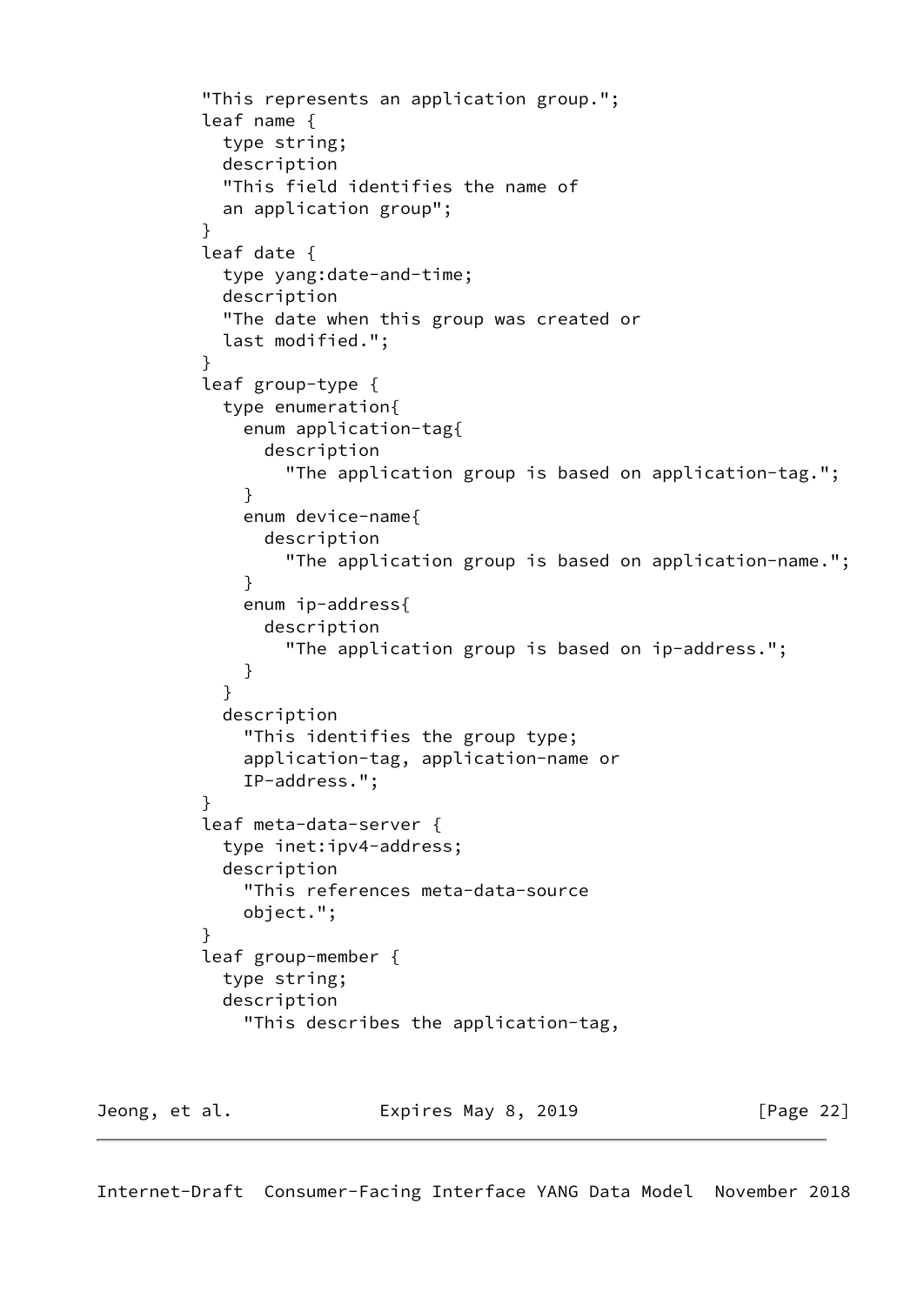```
 application-name or IP-address information";
 }
          leaf risk-level {
            type uint16;
            description
              "This represents the threat level; valid range
               may be 0 to 9.";
          }
        }
        list location-group{
          key "location-group-id";
          leaf location-group-id {
          type uint16;
          description
          "This represents a location group id.";
 }
          description
          "This represents a location group.";
          leaf name {
            type string;
            description
            "This field identifies the name of
            a location group";
          }
          leaf date {
            type yang:date-and-time;
            description
            "The date when this group was created or
            last modified.";
 }
          leaf group-type {
            type enumeration{
              enum location-tag{
                description
                  "The location group is based on location-tag.";
 }
              enum location-name{
                description
                  "The location group is based on location-name.";
 }
              enum ip-address{
                description
                  "The location group is based on ip-address.";
 }
 }
            description
              "This identifies the group type;
```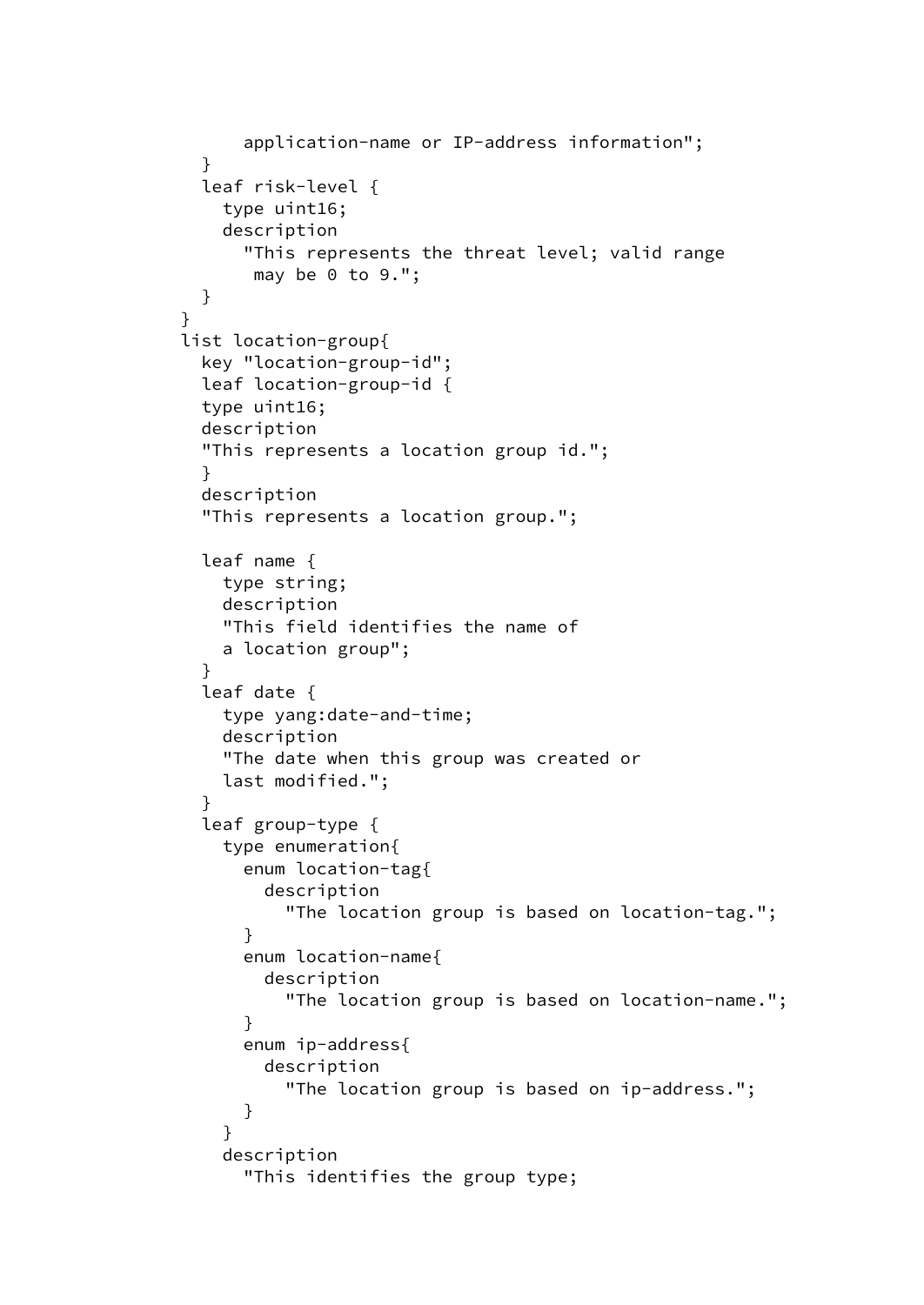```
 location-tag, location-name or
               IP-address.";
 }
           leaf meta-data-server {
             type inet:ipv4-address;
             description
               "This references meta-data-source
               object.";
 }
           leaf group-member {
             type string;
             description
               "This describes the location-tag,
               location-name or IP-address information";
 }
           leaf risk-level {
             type uint16;
             description
               "This represents the threat level; valid range
               may be 0 to 9.';
           }
         }
     }
    container threat-feed {
      description
       "this describes the list of threat-feed.";
         list threat-feed {
           key "threat-feed-id";
           leaf threat-feed-id {
           type uint16;
           mandatory true;
           description
             "This represents the threat-feed-id.";
 }
           description
             "This represents the threat feed within the
             threat-prevention-list.";
           leaf name {
             type string;
             description
               "Name of the theat feed.";
```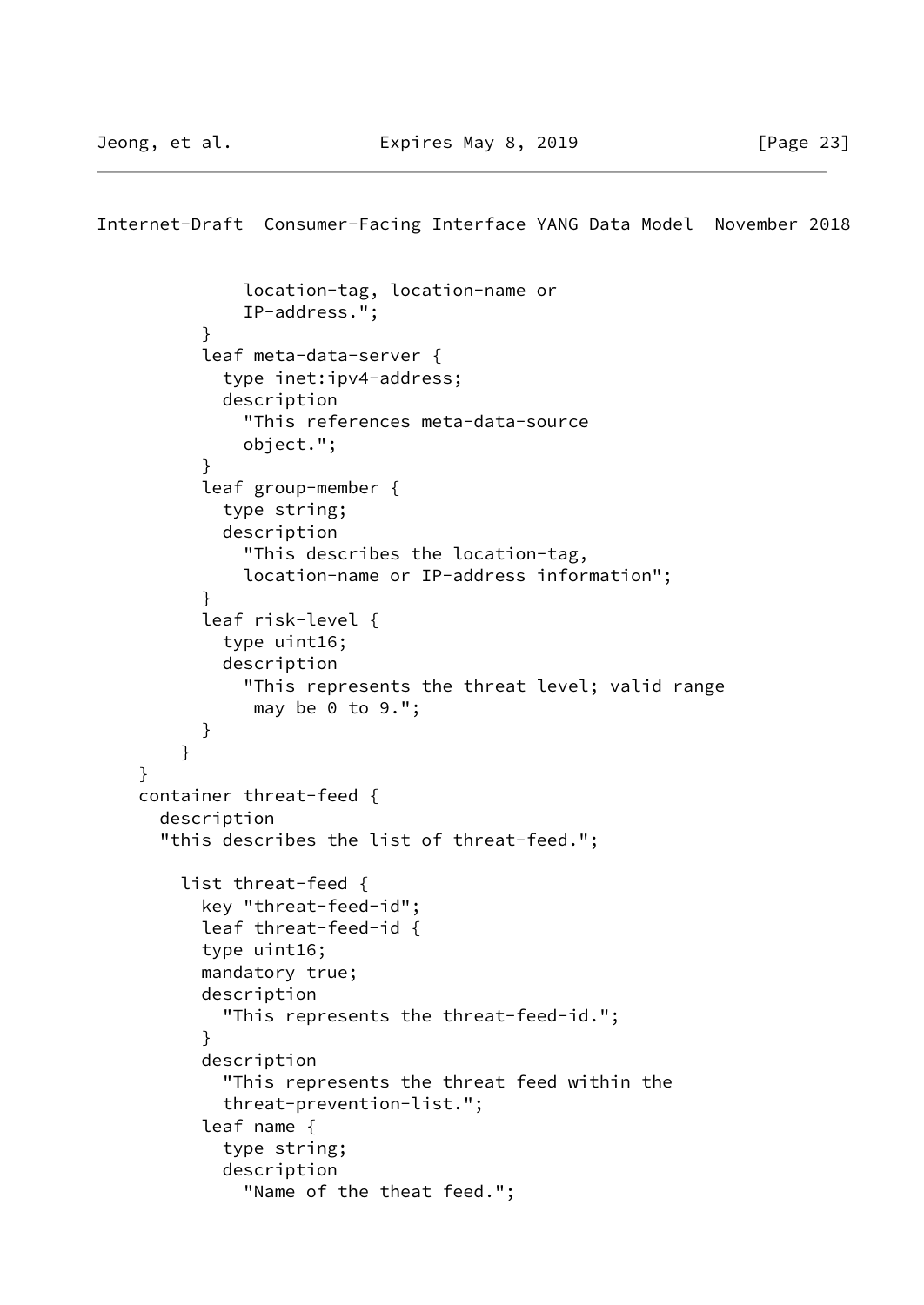```
 }
         leaf date {
           type yang:date-and-time;
           description
             "when the threat-feed was created.";
 }
```
Jeong, et al. **Expires May 8, 2019** [Page 24]

```
 leaf feed-type {
            type enumeration {
              enum unknown {
                description
                  "feed-type is unknown.";
 }
              enum ip-address {
                description
                  "feed-type is IP address.";
 }
              enum url {
                description
                  "feed-type is URL.";
 }
 }
            mandatory true;
            description
              "This determined whether the feed-type is IP address
              based or URL based.";
 }
          leaf feed-server {
            type inet:ipv4-address;
            description
              "this contains threat feed server information.";
          }
          leaf feed-priority {
            type uint16;
            description
              "this describes the priority of the threat from
              0 to 5, where 0 means the threat is minimum and
              5 meaning the maximum.";
          }
      }
      list custom-list {
          key "custom-list-id";
```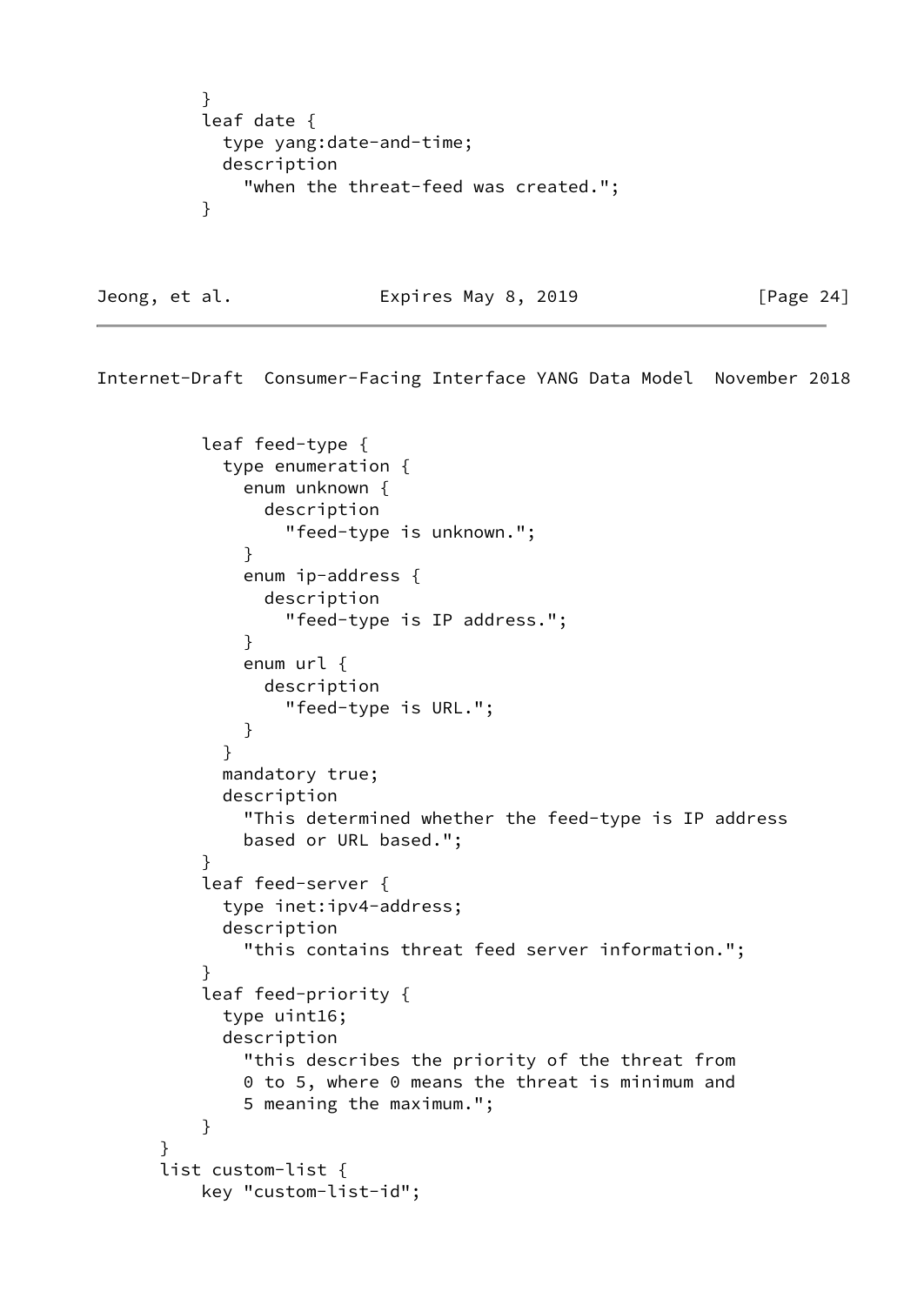```
 leaf custom-list-id {
          type uint16;
          description
          "this describes the custom-list-id.";
 }
          description
          "this describes the threat-prevention custom list.";
          leaf name {
            type string;
            description
               "Name of the custom-list.";
 }
          leaf date {
```
Jeong, et al. Expires May 8, 2019 [Page 25]

```
 type yang:date-and-time;
            description
              "when the custom list was created.";
 }
          leaf list-type {
            type enumeration {
             enum unknown {
               description
                 "list-type is unknown.";
 }
             enum ip-address {
               description
                 "list-type is IP address.";
 }
             enum mac-address {
               description
                 "list-type is MAC address.";
 }
             enum url {
               description
                 "list-type is URL.";
 }
 }
            mandatory true;
            description
             "This determined whether the feed-type is IP address
             based or URL based.";
          }
```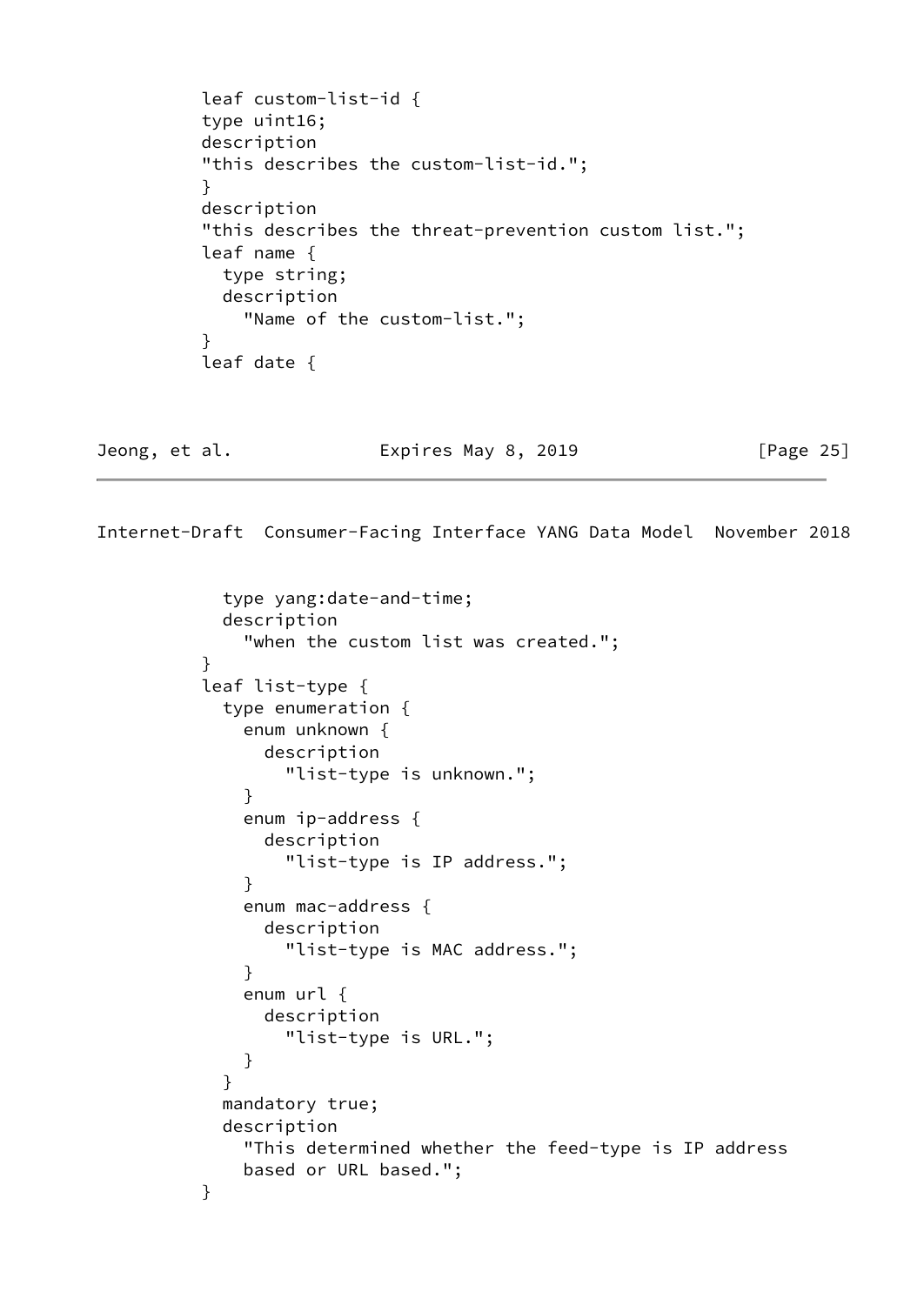```
 leaf list-property {
           type enumeration {
             enum unknown {
               description
                 "list-property is unknown.";
 }
             enum blacklist {
               description
                 "list-property is blacklist.";
 }
             enum whitelist {
               description
                 "list-property is whitelist.";
 }
 }
           mandatory true;
           description
             "This determined whether the list-type is blacklist
             or whitelist.";
 }
```
Jeong, et al. Expires May 8, 2019 [Page 26]

```
 leaf list-content {
             type string;
             description
               "This describes the contents of the custom-list.";
 }
       }
       list malware-scan-group {
           key "malware-scan-group-id";
           leaf malware-scan-group-id {
           type uint16;
           mandatory true;
           description
           "This is the malware-scan-group-id.";
 }
           description
           "This represents the malware-scan-group.";
           leaf name {
             type string;
             description
               "Name of the malware-scan-group.";
           }
```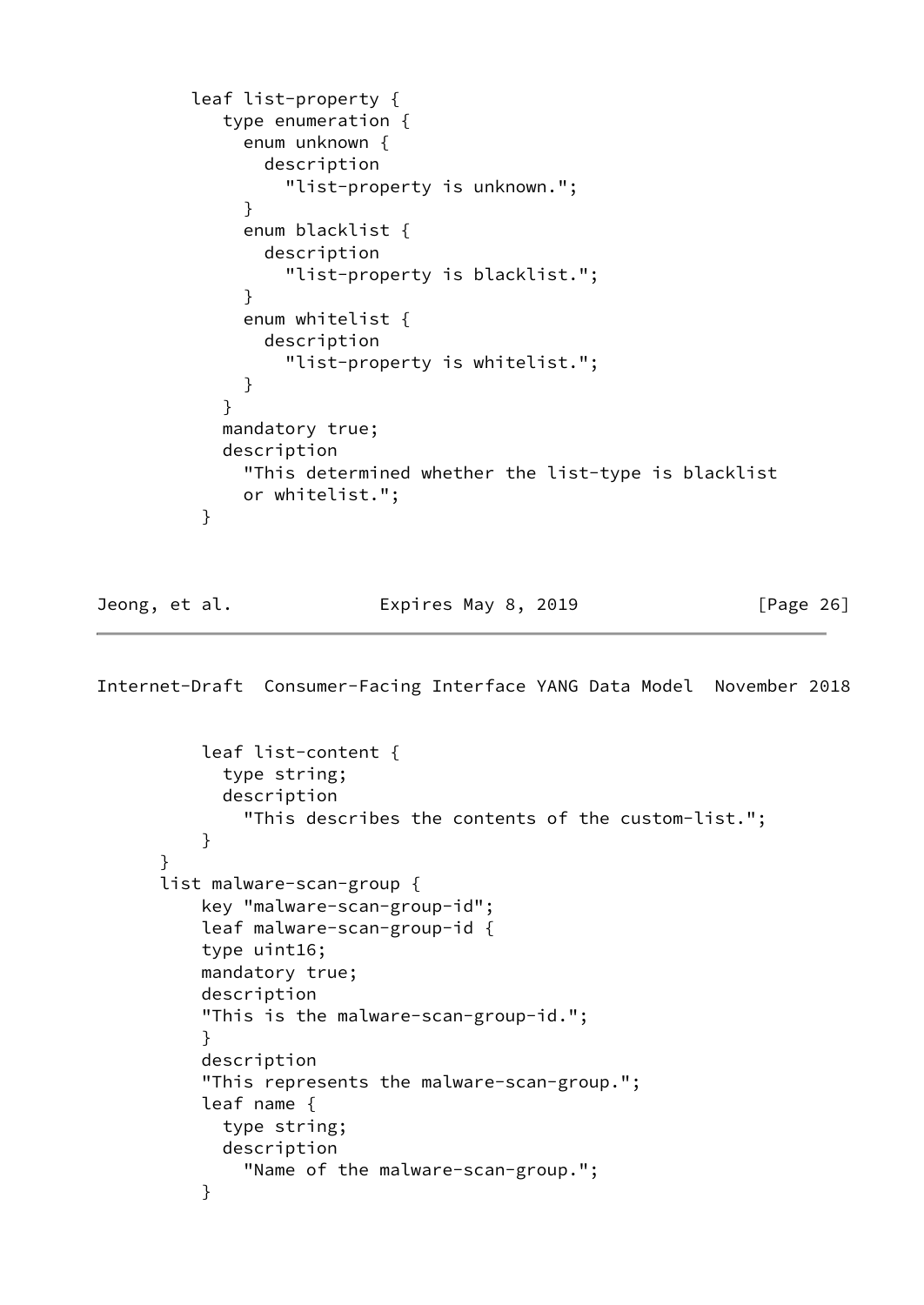```
 leaf date {
             type yang:date-and-time;
             description
               "when the malware-scan-group was created.";
 }
           leaf signature-server {
             type inet:ipv4-address;
             description
               "This describes the signature server of the
               malware-scan-group.";
 }
           leaf file-types {
            type string;
             description
               "This contains a list of file types needed to
               be scanned for the virus.";
 }
           leaf malware-signatures {
             type string;
             description
               "This contains a list of malware signatures or hash.";
           }
       list event-map-group {
           key "event-map-group-id";
           leaf event-map-group-id {
           type uint16;
```
}

Jeong, et al. Expires May 8, 2019 [Page 27]

Internet-Draft Consumer-Facing Interface YANG Data Model November 2018

 mandatory true; description "This is the event-map-group-id."; } description "This represents the event map group."; leaf name { type string; description "Name of the event-map."; } leaf date { type yang:date-and-time;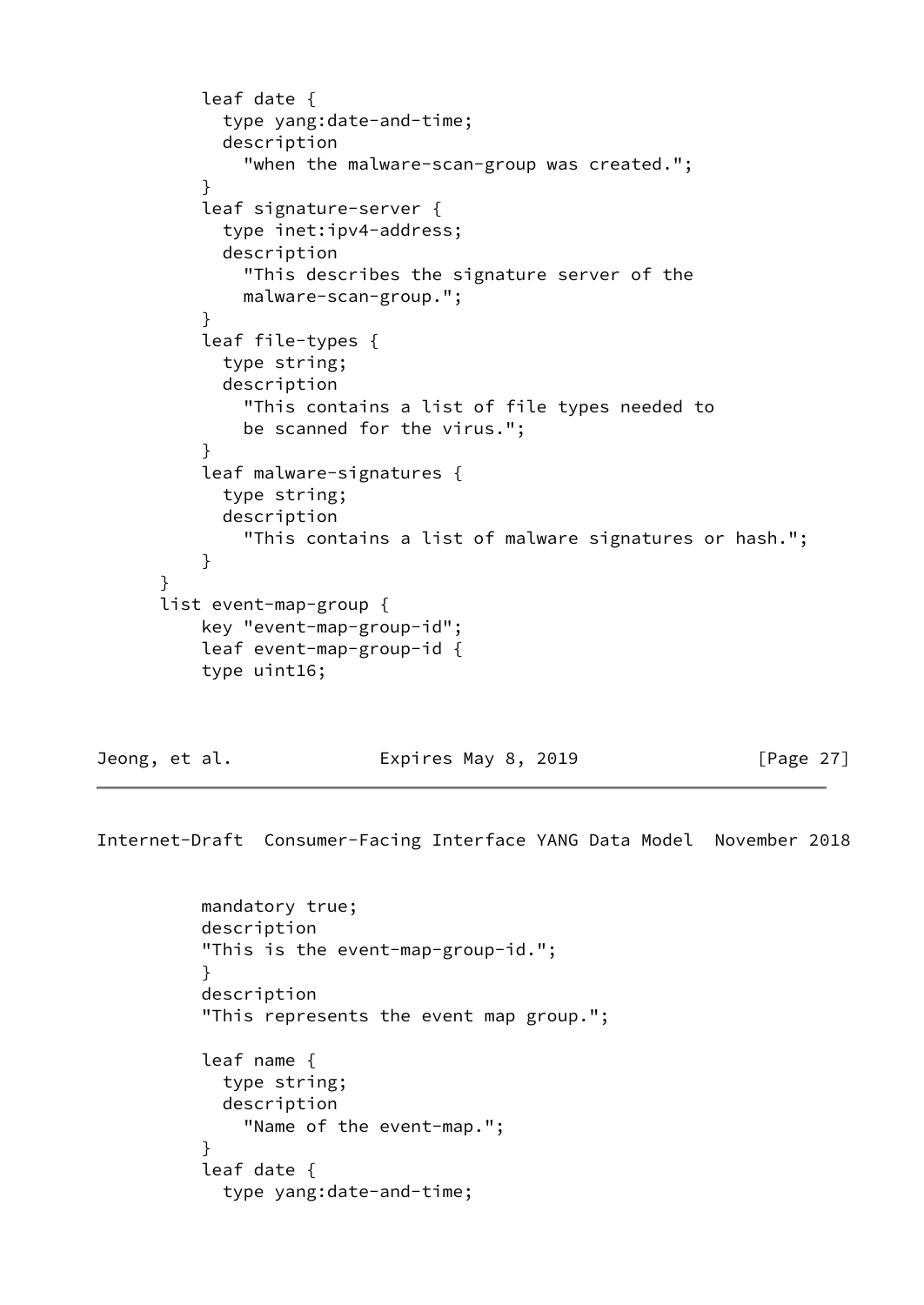```
 description
               "when the event-map was created.";
 }
           leaf security-events {
             type string;
             description
               "This contains a list of security events.";
 }
           leaf threat-map {
             type string;
             description
               "This contains a list of threat levels.";
 }
      }
     }
     container telemetry-data {
      description
       "Telemetry provides visibility into the network
      activities which can be tapped for further
       security analytics, e.g., detecting potential
      vulnerabilities, malicious activities, etc.";
      list telemetry-data {
        key "telemetry-data-id";
        leaf telemetry-data-id {
         type uint16;
        mandatory true;
        description
         "This is ID for telemetry-data-id.";
         }
        description
         "This is ID for telemetry-data.";
         leaf name {
```
Jeong, et al. Expires May 8, 2019 [Page 28]

```
 type string;
           description
             "Name of the telemetry-data object.";
 }
        leaf date {
           type yang:date-and-time;
           description
```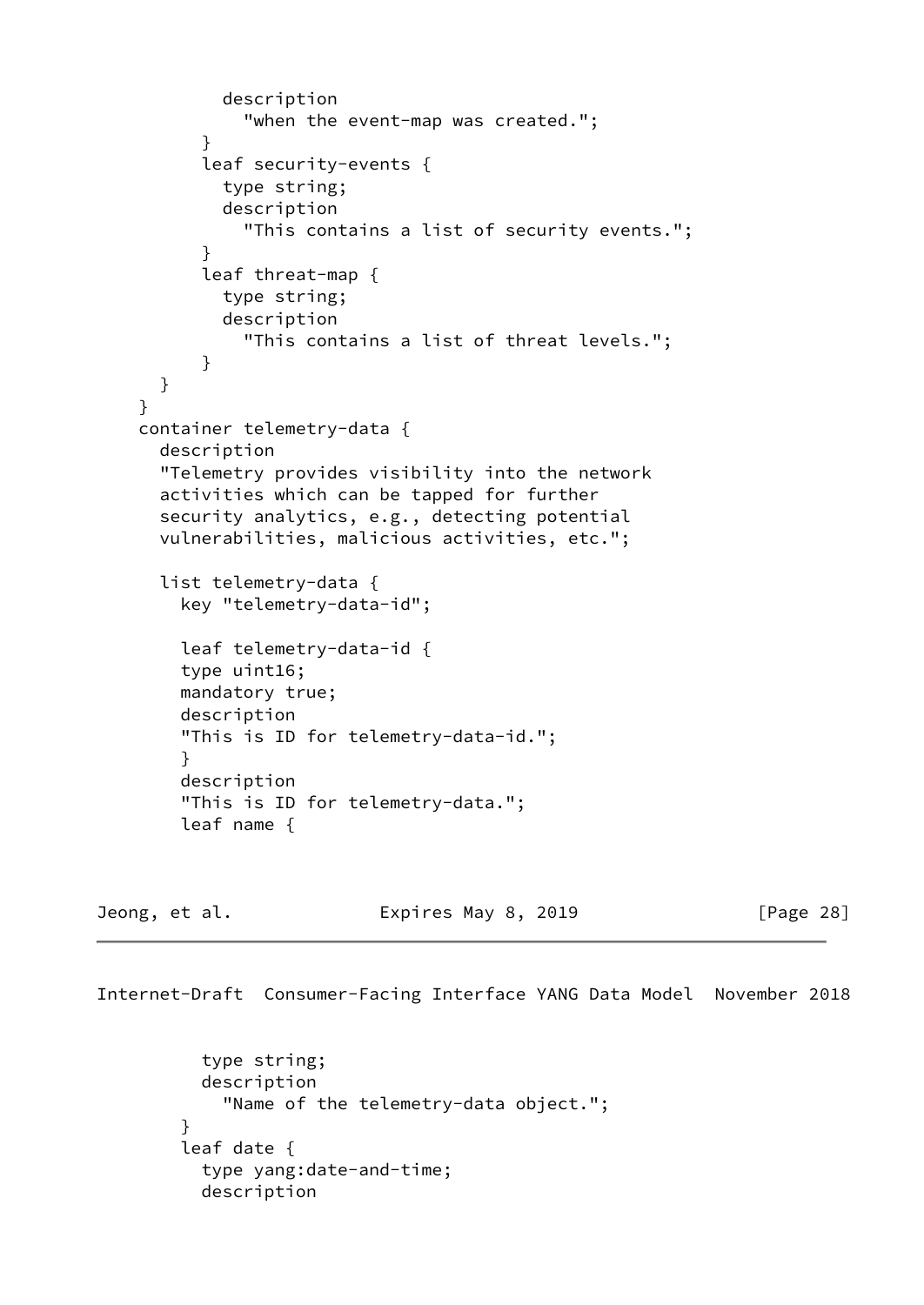```
 "This field states when the telemery-data
             object was created.";
         }
         leaf logs {
           type boolean;
           description
             "This field identifies whether logs
             need to be collected.";
 }
         leaf syslogs {
           type boolean;
           description
             "This field identifies whether System logs
             need to be collected.";
         }
         leaf snmp {
           type boolean;
           description
             "This field identifies whether 'SNMP traps' and
             'SNMP alarms' need to be collected.";
         }
         leaf sflow {
           type boolean;
           description
             "This field identifies whether 'sFlow' data
             need to be collected.";
         }
         leaf netflow {
           type boolean;
           description
             "This field identifies whether 'NetFlow' data
             need to be collected.";
         }
         leaf interface-stats {
           type boolean;
           description
             "This field identifies whether 'Interface' data
             such as packet bytes and counts need to be
             collected.";
         }
       }
Jeong, et al. Expires May 8, 2019 [Page 29]
```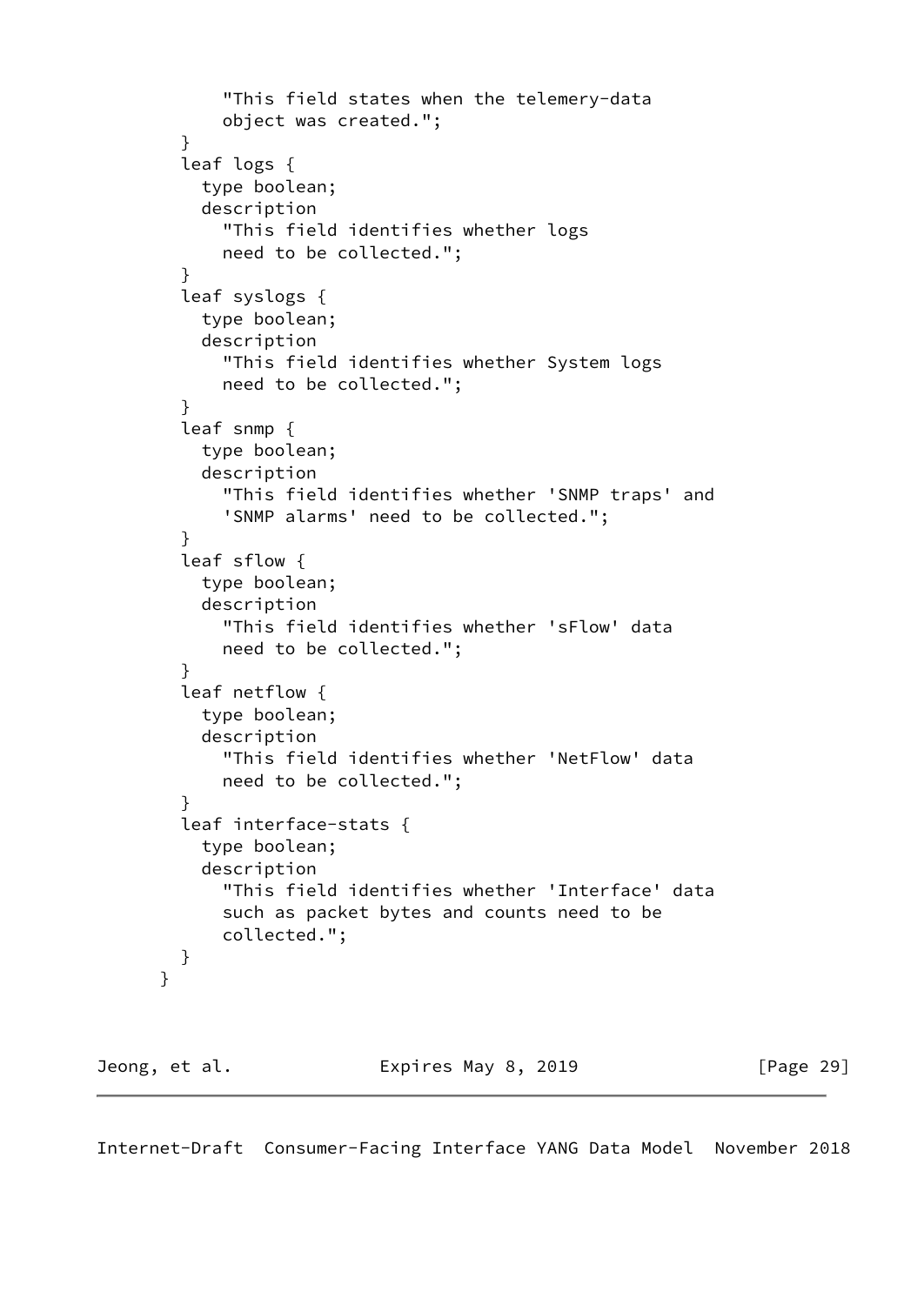```
 list telemetry-source {
        key "telemetry-source-id";
        leaf telemetry-source-id {
        type uint16;
        mandatory true;
        description
        "This is ID for telemetry-source-id.";
        }
        description
        "This is ID for telemetry-source.";
        leaf name {
          type string;
          description
            "This identifies the name of this object.";
 }
        leaf date {
          type yang:date-and-time;
            description
              "Date this object was created or last modified";
 }
        leaf source-type {
          type enumeration {
            enum network-nsf {
              description
                "NSF telemetry source type is network-nsf.";
 }
            enum firewall-nsf {
              description
                "NSF telemetry source type is firewall-nsf.";
 }
            enum ids-nsf {
              description
                "NSF telemetry source type is ids-nsf.";
 }
            enum ips-nsf {
              description
                "NSF telemetry source type is ips-nsf.";
 }
            enum proxy-nsf {
              description
                "NSF telemetry source type is proxy-nsf.";
 }
            enum other-nsf {
              description
                "NSF telemetry source type is other-nsf.";
 }
 }
```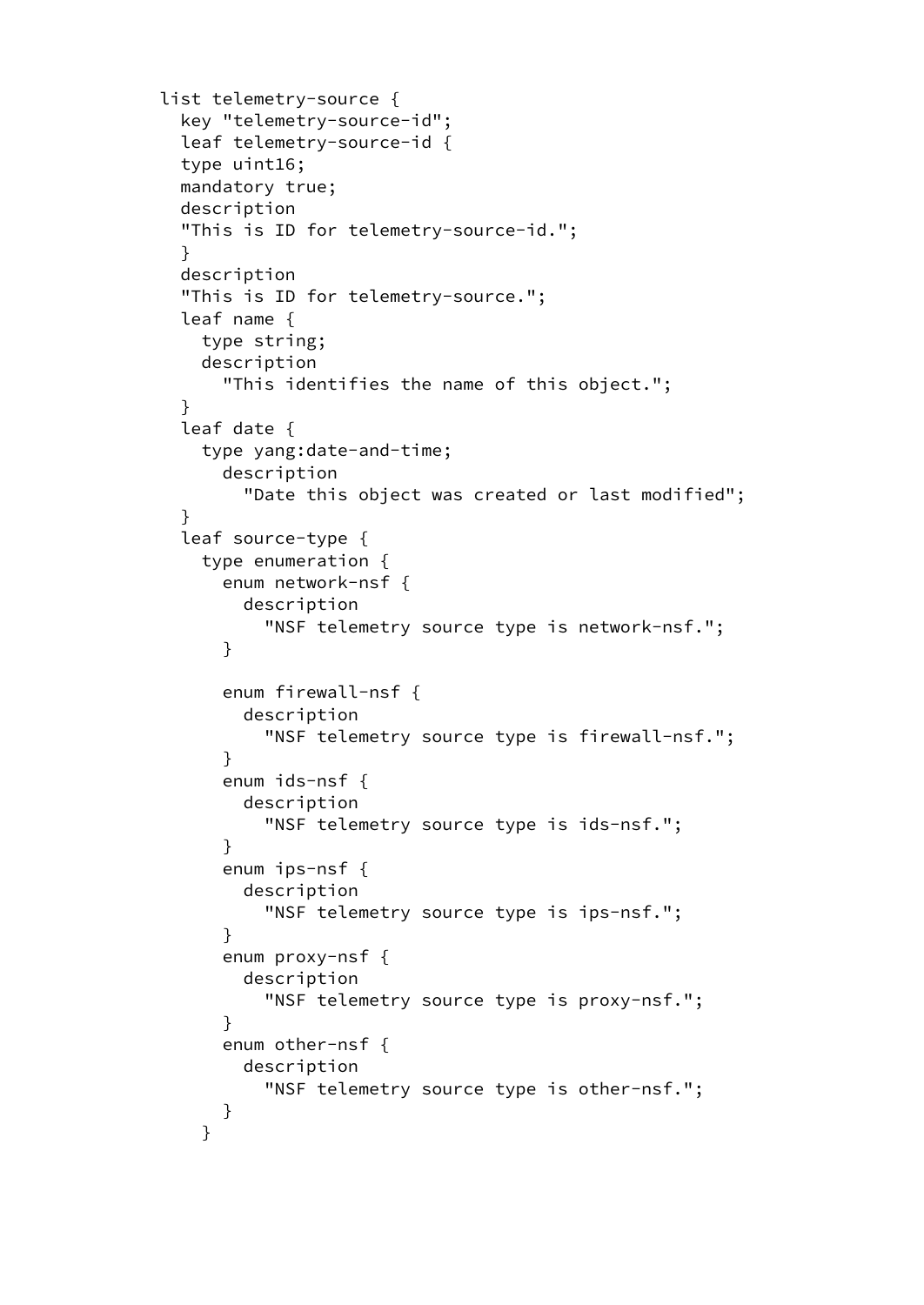```
Internet-Draft Consumer-Facing Interface YANG Data Model November 2018
           description
             "This should have one of the following type of
             the NSF telemetry source: NETWORK-NSF,
             FIREWALL-NSF, IDS-NSF, IPS-NSF,
             PROXY-NSF, VPN-NSF, DNS, ACTIVE-DIRECTORY,
             IP Reputation Authority, Web Reputation
             Authority, Anti-Malware Sandbox, Honey Pot,
             DHCP, Other Third Party, ENDPOINT";
 }
         leaf nsf-source {
           type inet:ipv4-address;
            description
             "This field contains information such as
             IP address and protocol (UDP or TCP) port
             number of the NSF providing telemetry data.";
         }
         leaf nsf-credentials {
           type string;
           description
             "This field contains username and password
             to authenticate with the NSF.";
         }
         leaf collection-interval {
           type uint16;
           units seconds;
           default 5000;
           description
             "This field contains time in milliseconds
              between each data collection. For example,
              a value of 5000 means data is streamed to
              collector every 5 seconds. Value of 0 means
              data streaming is event-based";
         }
         leaf collection-method {
           type enumeration {
             enum unknown {
               description
                 "collection-method is unknown.";
 }
             enum push-based {
               description
                 "collection-method is PUSH-based.";
 }
```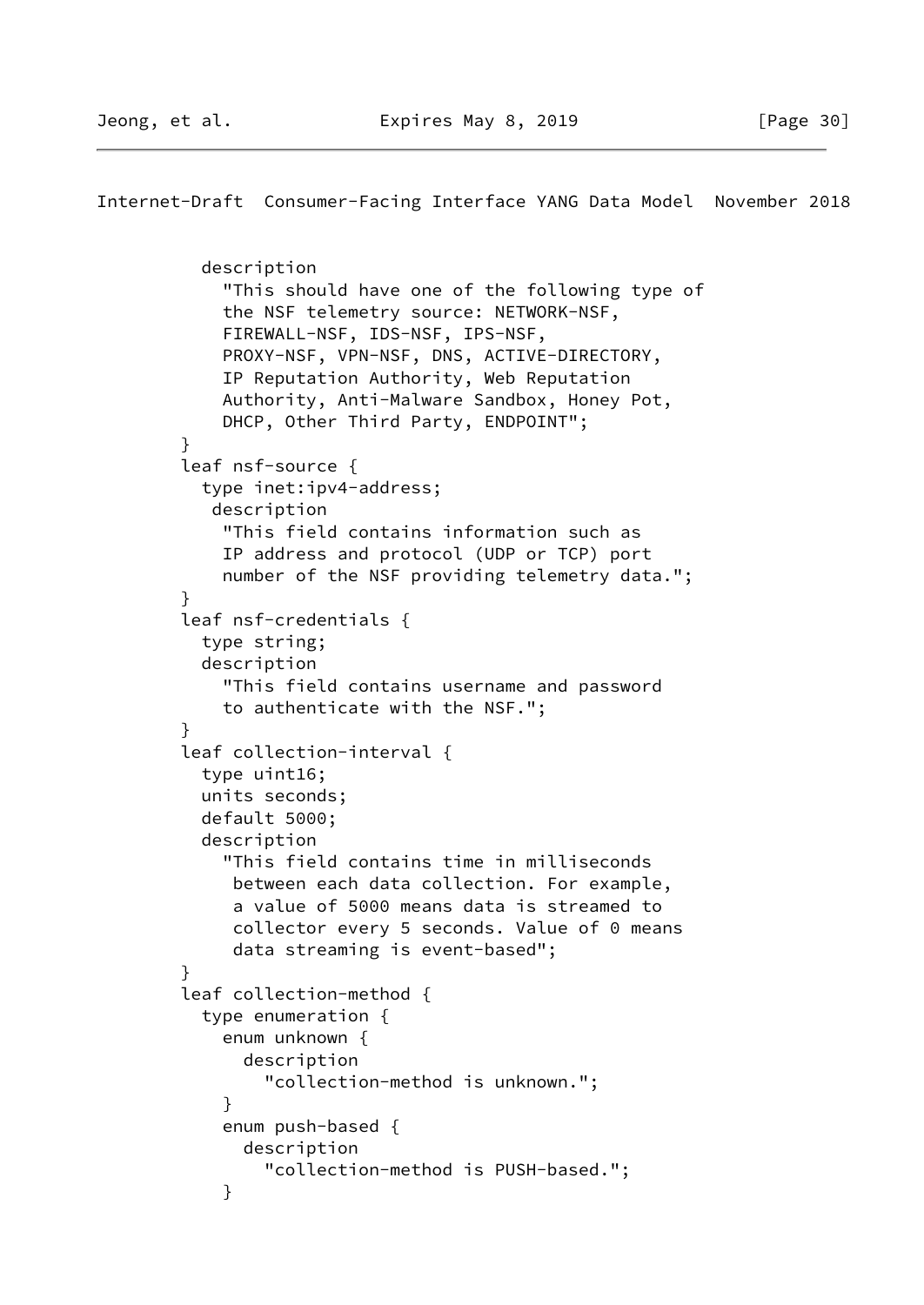```
 enum pull-based {
            description
              "collection-method is PULL-based.";
 }
 }
```
Jeong, et al. **Expires May 8, 2019** [Page 31]

```
 description
     "This field contains a method of collection,
     i.e., whether it is PUSH-based or PULL-based.";
  }
   leaf heartbeat-interval {
     type uint16;
     units seconds;
     description
     "time in seconds the source sends telemetry
     heartbeat.";
   }
   leaf qos-marking {
     type uint16;
     description
     "DSCP value must be contained in this field.";
   }
 }
 list telemetry-destination {
   key "telemetry-destination-id";
   leaf telemetry-destination-id {
   type uint16;
   description
   "this represents the telemetry-destination-id";
   }
   description
   "This object contains information related to
   telemetry destination. The destination is
   usually a collector which is either a part of
   Security Controller or external system
   such as Security Information and Event
  Management (SIEM).";
   leaf name {
     type string;
     description
       "This identifies the name of this object.";
```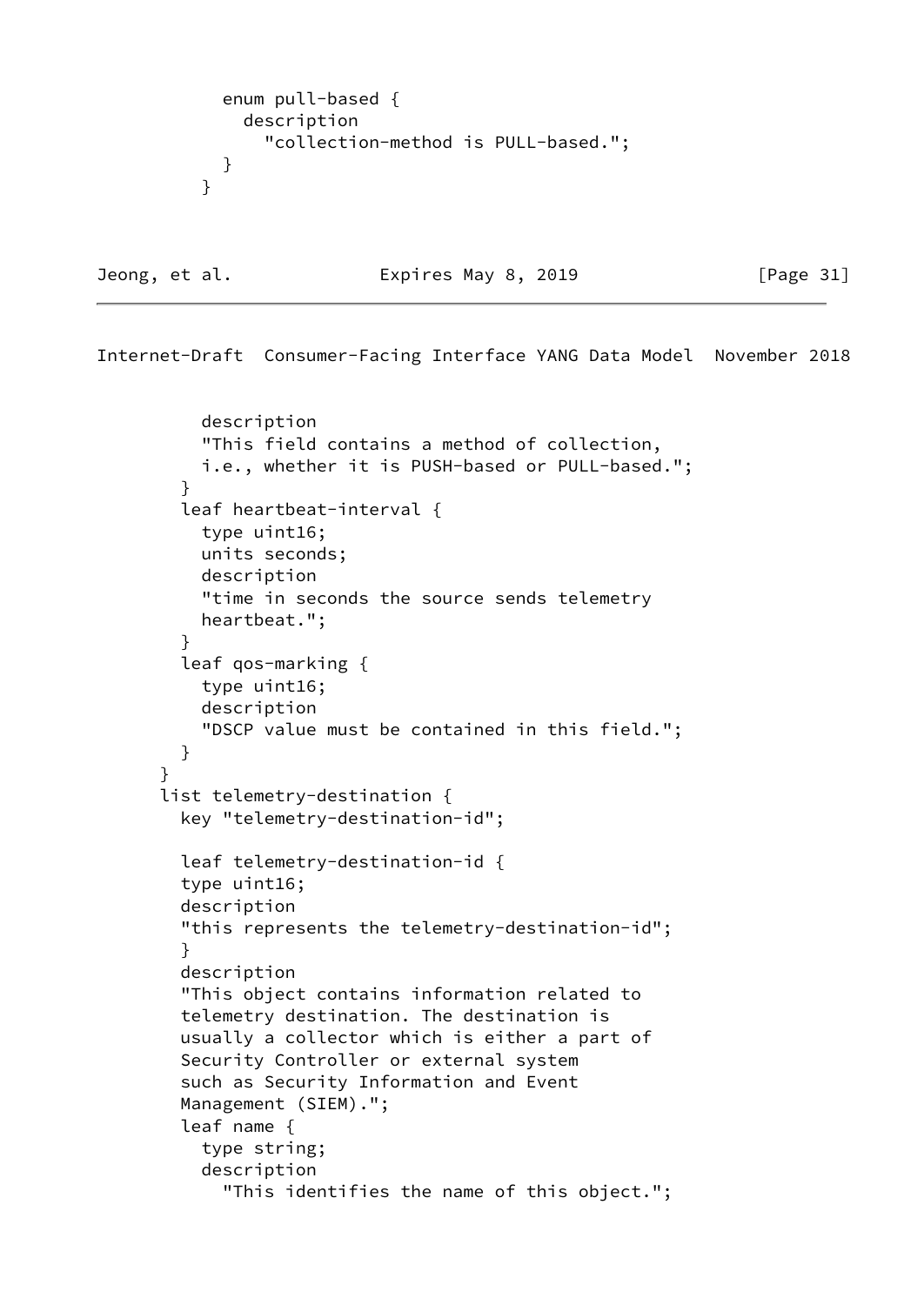```
 }
        leaf date {
          type yang:date-and-time;
          description
            "Date this object was created or last
            modified";
        }
          leaf collector-source {
            type inet:ipv4-address;
              description
                "This field contains information such as
                IP address and protocol (UDP or TCP) port
Jeong, et al. Expires May 8, 2019 [Page 32]
```

```
 number for the collector's destination.";
 }
          leaf collector-credentials {
            type string;
              description
              "This field contains the username and
             password for the collector.";
 }
          leaf data-encoding {
            type string;
             description
              "This field contains the telemetry data encoding
              in the form of schema.";
 }
          leaf data-transport {
            type enumeration{
              enum grpc {
                description
                  "telemetry data protocol is grpc.";
 }
              enum buffer-over-udp{
                description
                  "telemetry data protocol is buffer over UDP.";
 }
 }
            description
            "This field contains streaming telemetry data
            protocols. This could be gRPC, protocol
            buffer over UDP, etc.";
```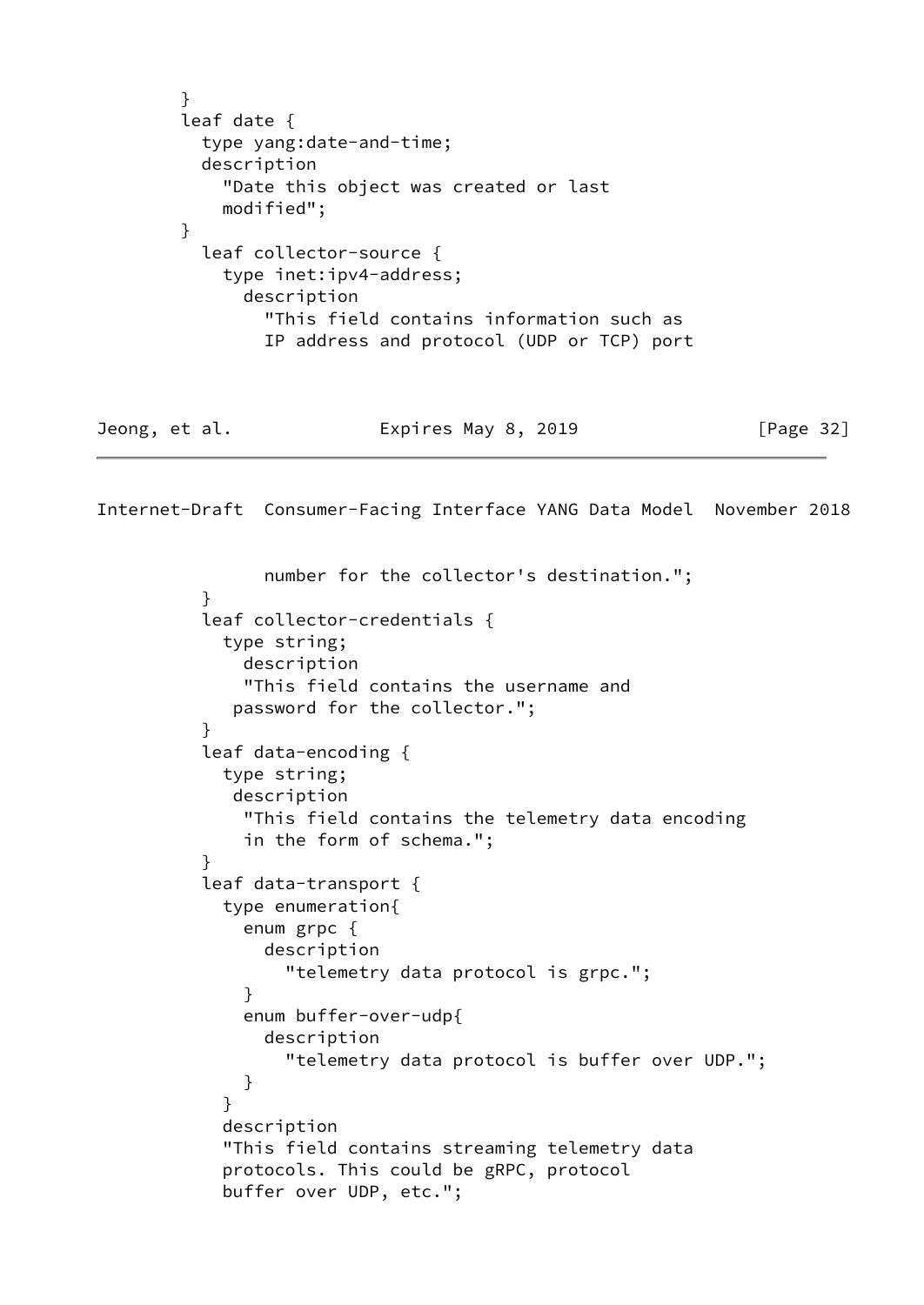} } } } <CODE ENDS>

## Figure 2: YANG for policy-general

<span id="page-37-0"></span>[5](#page-37-0). Use Case: Policy Instance Example for VoIP/VoLTE Security Services

 A common scenario for VoIP/VoLTE policy enforcement could be that a malicious call is made to a benign user of any telecommunication company. For example, imagine a case wherea company "A" employs a hacker with a malicious attempt to hack a user's phone with malware. The company "A" is located in a country, such as Africa, and uses the user's hacked phone to call the company. The hacked user is unaware of the company "A" so complains about the international call that was made to the company "B", which is the user's telecommunications company. The company "A" charges the company "B" for the

Jeong, et al. Expires May 8, 2019 [Page 33]

Internet-Draft Consumer-Facing Interface YANG Data Model November 2018

 international call. The company "B" cannot charge the user for the call, and has no choice but to pay the company "A". The following shows the example data tree model for the VoIP/VoLTE services. Multi-tenancy, endpoint groups, threat prevention, and telemetry data components are general part of the tree model, so we can just modify the policy instance in order to generate and enforce high-level policies. The policy-calendar can act as a scheduler to set the star and end time to block calls which uses suspicious ids, or calls from other countries.

 module: policy-voip +--rw policy-voip | +--rw rule-voip\* [rule-voip-id] | | +--rw rule-voip-id uint16 | | +--rw name? string | | +--rw date? yang:date-and-time | | +--rw event\* [event-id] +--rw event-id string | | | +--rw name? string | | | +--rw date? yang:date-and-time | | | +--rw event-type? string | | | +--rw Time-Information? string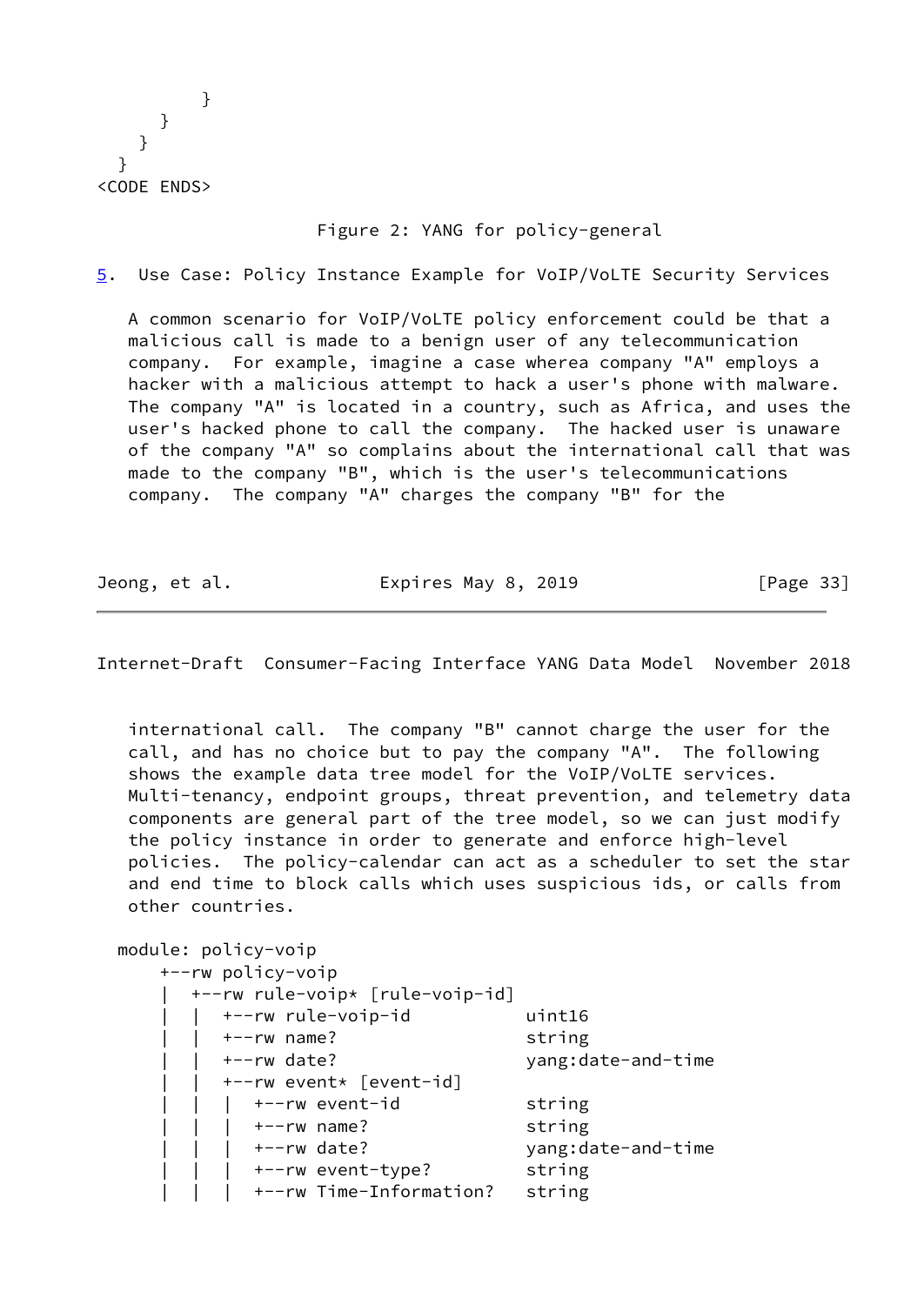```
 | | | +--rw event-map-group? -> /threat-feed/event-map-group
                                     | | | /event-map-group-id
         | | | +--rw enable? boolean
      | | +--rw condition* [condition-id]
         | | | +--rw condition-id string
         | | | +--rw source-caller? -> /threat-feed/threat-feed
                                     | | | /threat-feed-id
         | | | +--rw destination-callee? -> /threat-feed/custom-list
                                     | | | /custom-list-id
         | | | +--rw match? boolean
         | | | +--rw match-direction? string
         | | | +--rw exception? string
      | | +--rw action* [action-id]
       +--rw action-id string
         | | | +--rw name? string
        | | | +--rw date? yang:date-and-time
         | | | +--rw primary-action? string
         | | | +--rw secondary-action? string
      | | +--rw precedence? uint16
   | +--rw owner* [owner-id]
     +--rw owner-id string
      | +--rw name? string
      | +--rw date? yang:date-and-time
 +--rw threat-feed
   +--rw threat-feed* [threat-feed-id]
    | +--rw threat-feed-id uint16
```
<span id="page-38-0"></span>

Jeong, et al. **Expires May 8, 2019** [Page 34]

| $+--rw$ name?                                     | string             |  |  |
|---------------------------------------------------|--------------------|--|--|
| $+--rw$ date?                                     | yang:date-and-time |  |  |
| +--rw feed-type                                   | enumeration        |  |  |
| +--rw feed-server?                                | inet:ipv4-address  |  |  |
| +--rw feed-priority?                              | uint16             |  |  |
| +--rw custom-list* [custom-list-id]               |                    |  |  |
| +--rw custom-list-id                              | uint16             |  |  |
| $+--rw$ name?                                     | string             |  |  |
| $+--rw$ date?                                     | yang:date-and-time |  |  |
| +--rw list-type                                   | enumeration        |  |  |
| +--rw list-property                               | enumeration        |  |  |
| +--rw list-content?                               | string             |  |  |
| +--rw malware-scan-group* [malware-scan-group-id] |                    |  |  |
| +--rw malware-scan-group-id uint16                |                    |  |  |
| $+--rw$ name?                                     | string             |  |  |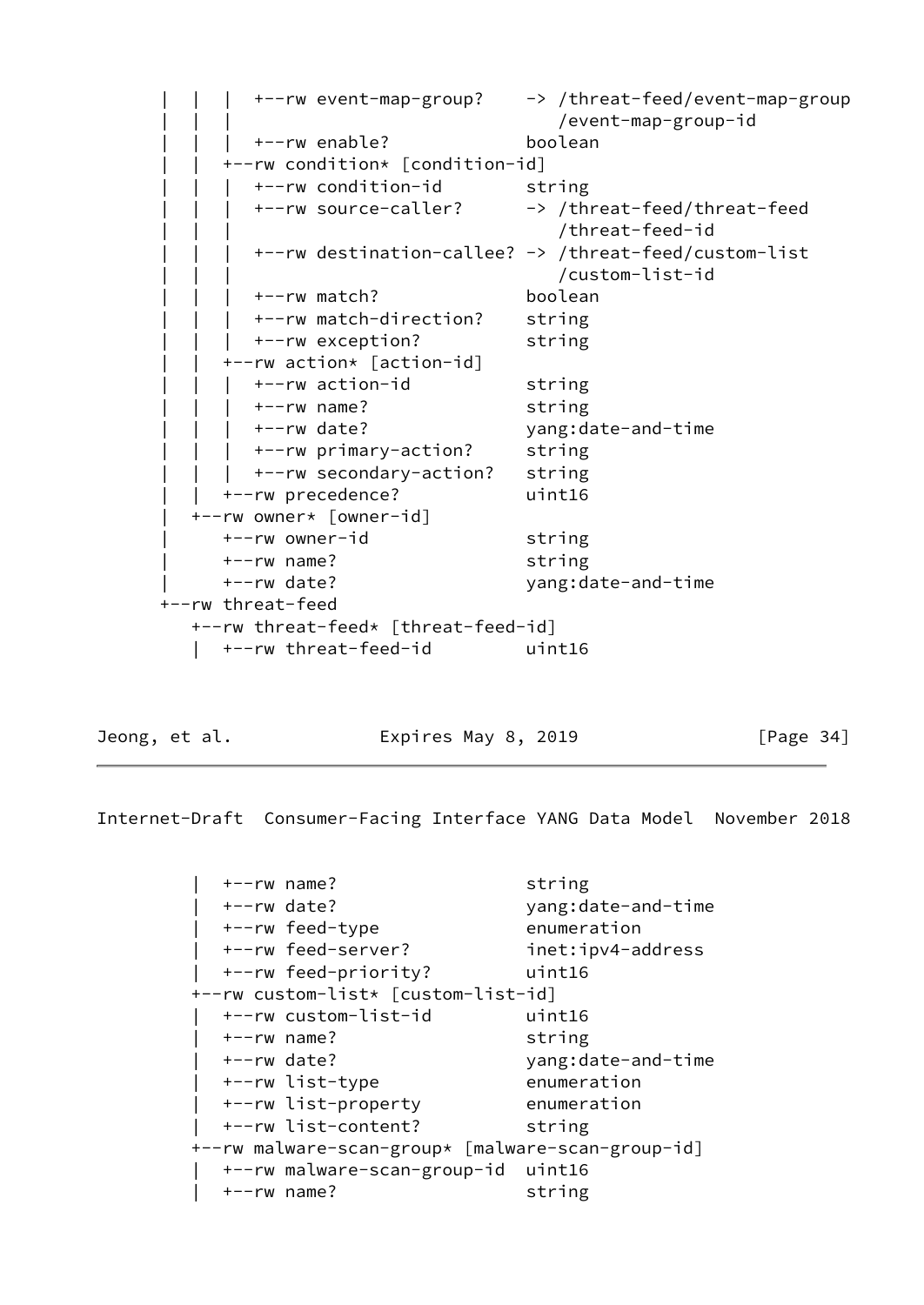```
 | +--rw date? yang:date-and-time
            | +--rw signature-server? inet:ipv4-address
            | +--rw file-types? string
            | +--rw malware-signatures? string
         +--rw event-map-group* [event-map-group-id]
            +--rw event-map-group-id uint16
            +--rw name? string
            +--rw date? yang:date-and-time
            +--rw security-events? string
            +--rw threat-map? string
    Figure 3: Policy Instance Example for VoIP/VoLTE Security Services
5.1. Policy Instance YANG Example for VoIP/VoLTE Security Services
   The following YANG data model is a policy instance for VoIP/VoLTE
   security services. The policy-calendar can act as a scheduler to set
   the start time and end time to block malicious calls which use
   suspicious IDs, or calls from other countries.
   <CODE BEGINS> file "ietf-i2nsf-cf-interface-voip.yang"
     module ietf-policy-voip {
     namespace
       "urn:ietf:params:xml:ns:yang:ietf-policy-voip";
     prefix
       "cf-interface";
     import ietf-yang-types{
       prefix yang;
     }
```
Jeong, et al. Expires May 8, 2019 [Page 35]

Internet-Draft Consumer-Facing Interface YANG Data Model November 2018 import ietf-inet-types{ prefix inet; } organization "IETF I2NSF (Interface to Network Security Functions) Working Group"; contact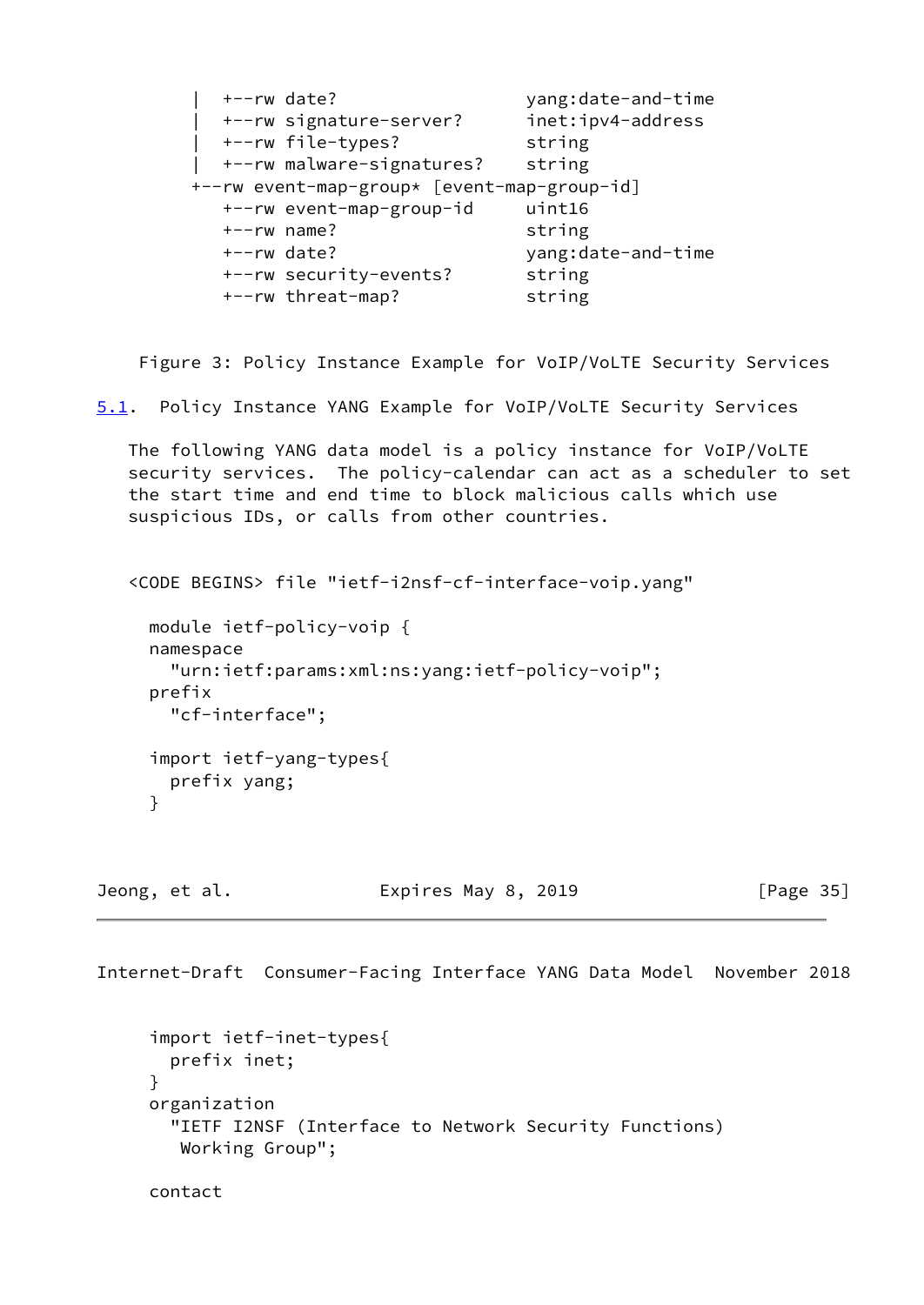```
 "WG Web: <http://tools.ietf.org/wg/i2nsf>
        WG List: <mailto:i2nsf@ietf.org>
        WG Chair: Adrian Farrel
         <mailto:Adrain@olddog.co.uk>
        WG Chair: Linda Dunbar
         <mailto:Linda.duhbar@huawei.com>
         Editor: Jaehoon Paul Jeong
         <mailto:pauljeong@skku.edu>";
     description
        "This module defines a YANG data module for consumer-facing
         interface to security controller.";
      revision "2018-11-04"{
       description "sixth revision";
       reference
          "draft-kumar-i2nsf-client-facing-interface-im-07";
     }
     container policy-voip {
             description
                "This object is a policy instance to have
                complete information such as where and when
                a policy need to be applied.";
       list rule-voip {
             key "rule-voip-id";
              leaf rule-voip-id {
              type uint16;
             mandatory true;
             description
              "This is ID for rules.";
 }
             description
              "This is a container for rules.";
              leaf name {
                type string;
                description
                  "This field idenfifies the name of this object.";
Jeong, et al. Expires May 8, 2019 [Page 36]
```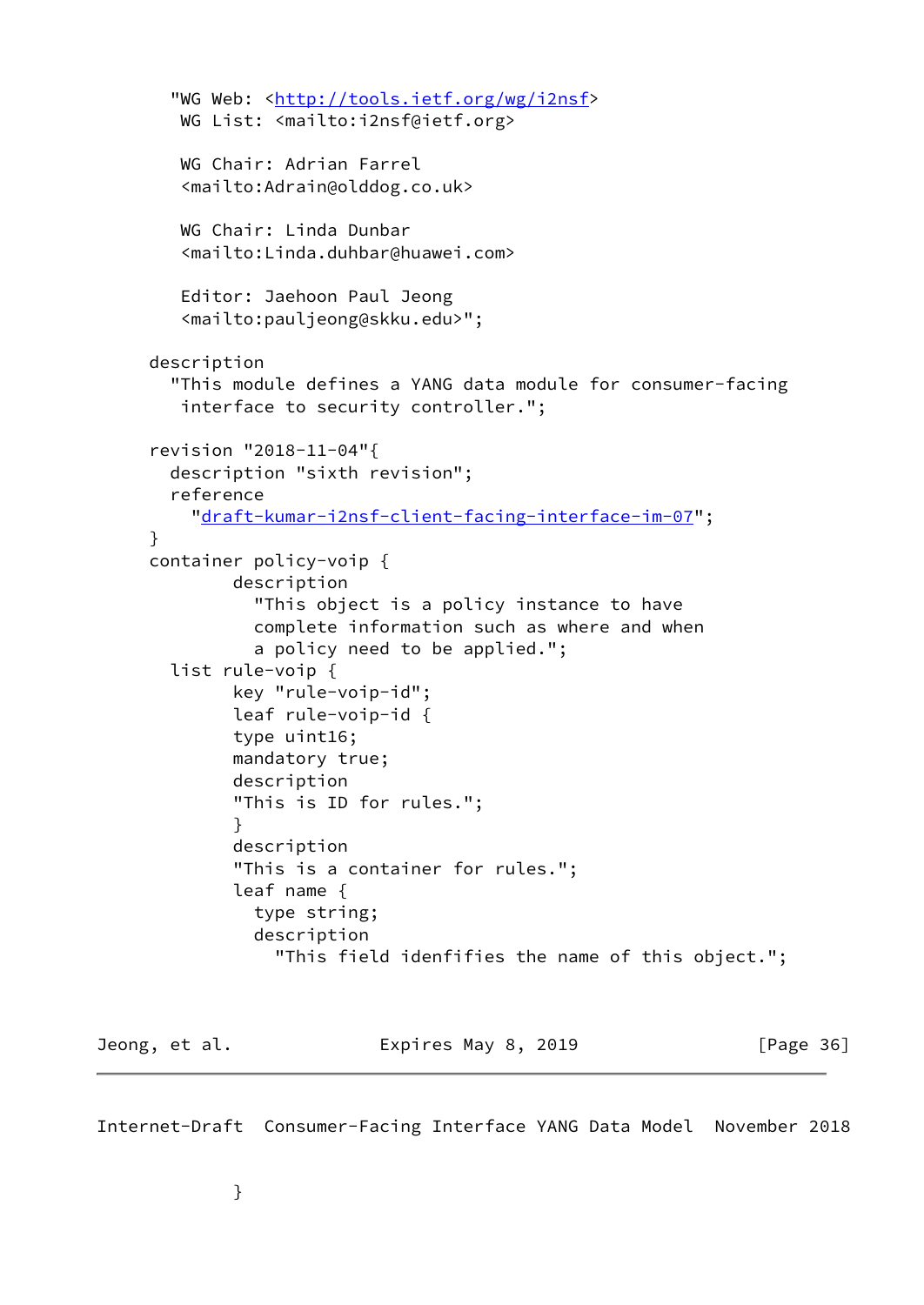```
 leaf date {
               type yang:date-and-time;
               description
                 "Date this object was created or last
                 modified";
 }
           list event {
             key "event-id";
             description
             "This represents the security event of a
                 policy-rule.";
             leaf event-id {
               type string;
               mandatory true;
               description
                 "This represents the event-id.";
 }
             leaf name {
               type string;
               description
                 "This field idenfifies the name of this object.";
 }
             leaf date {
               type yang:date-and-time;
               description
                 "Date this object was created or last
                 modified";
 }
             leaf event-type {
               type string;
               description
                 "This field identifies the event event type
                 .";
 }
             leaf Time-Information {
               type string;
               description
                 "This field contains time calendar such as
                BEGIN-TIME and END-TIME for one time
                enforcement or recurring time calendar for
                periodic enforcement.";
 }
             leaf event-map-group {
               type leafref{
                 path "/threat-feed/event-map-group/event-map-group-id";
 }
               description
```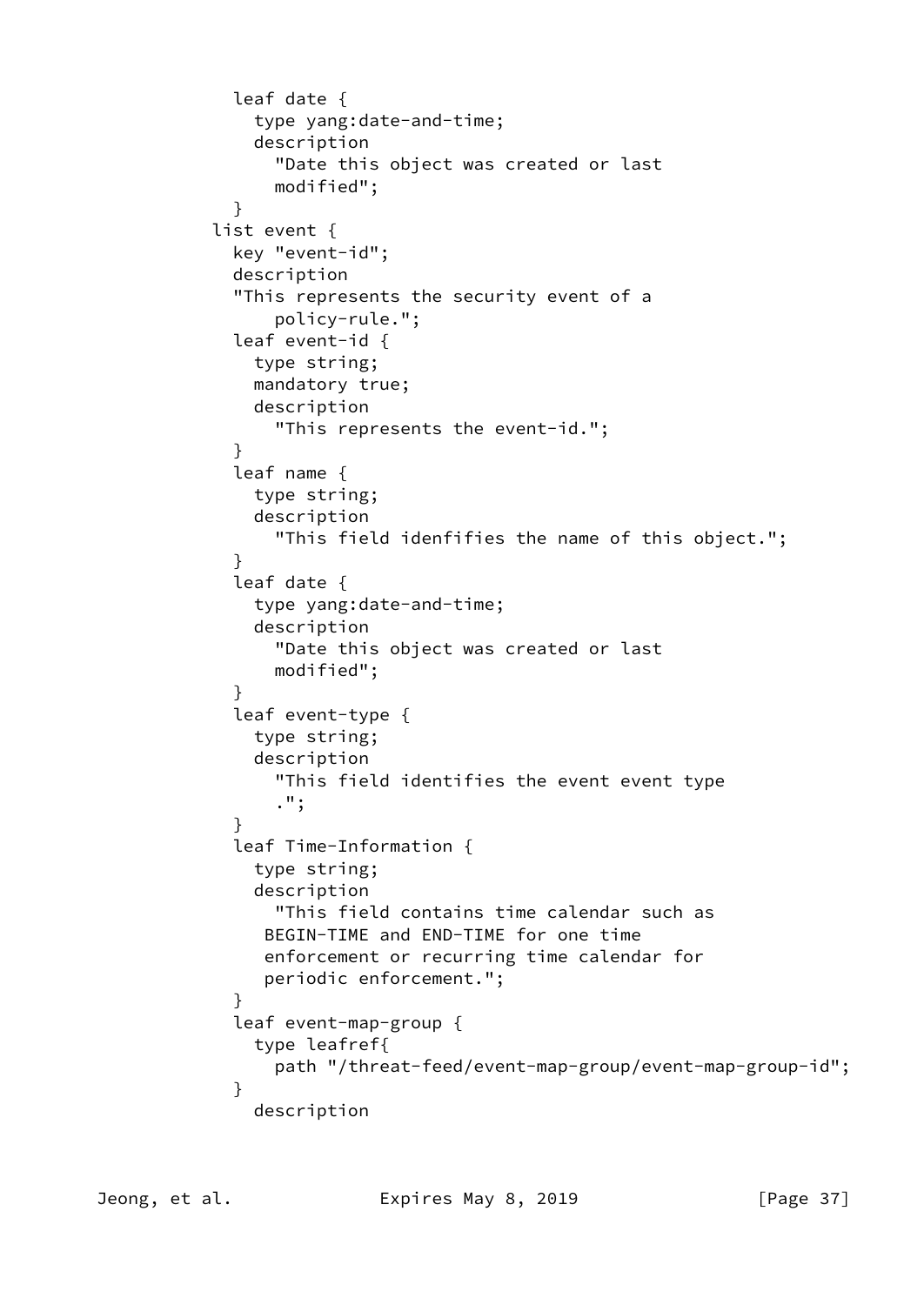```
Internet-Draft Consumer-Facing Interface YANG Data Model November 2018
               "This field contains security events or threat
               map in order to determine when a policy need
               to be activated. This is a reference to
               Evnet-Map-Group.";
 }
             leaf enable {
               type boolean;
               description
                 "This determines whether the condition
                 matches the security event or not.";
 }
 }
           list condition {
             key "condition-id";
             description
             "This represents the condition of a
                 policy-rule.";
             leaf condition-id {
               type string;
               description
                 "This represents the condition-id.";
 }
             leaf source-caller {
               type leafref {
                 path "/threat-feed/threat-feed/threat-feed-id";
 }
               description
                 "This field identifies the source of
                 the traffic. This could be reference to
                 either 'Policy Endpoint Group' or
                 'Threat-Feed' or 'Custom-List' if Security
                 Admin wants to specify the source; otherwise,
                 the default is to match all traffic.";
 }
             leaf destination-callee {
               type leafref {
                 path "/threat-feed/custom-list/custom-list-id";
 }
               description
                 "This field identifies the source of
                 the traffic. This could be reference to
                 either 'Policy Endpoint Group' or
                 'Threat-Feed' or 'Custom-List' if Security
                 Admin wants to specify the source; otherwise,
                 the default is to match all traffic.";
 }
```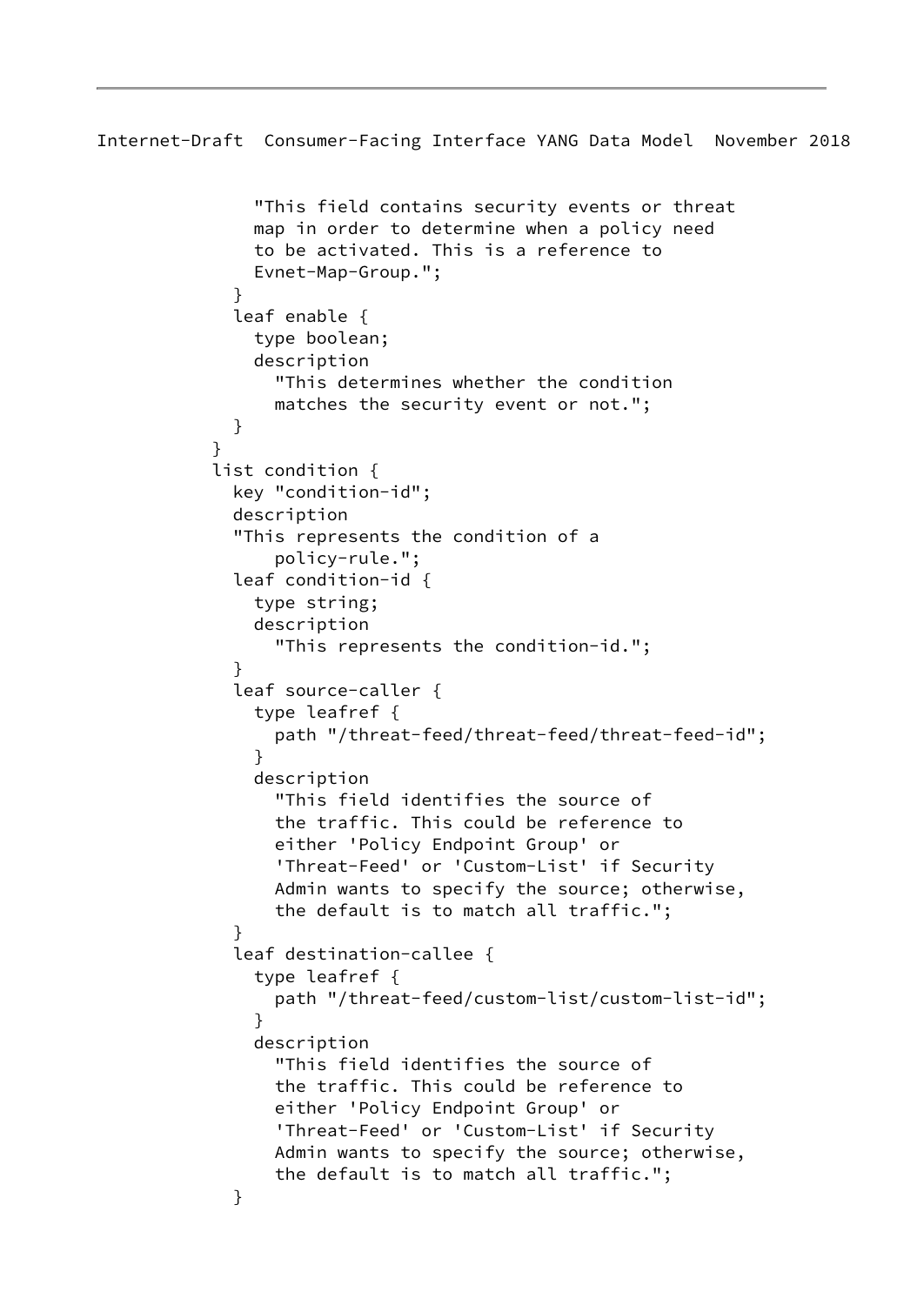Jeong, et al. **Expires May 8, 2019** [Page 38] Internet-Draft Consumer-Facing Interface YANG Data Model November 2018 description "This field identifies the match criteria used to evaluate whether the specified action need to be taken or not. This could be either a Policy- Endpoint-Group identifying a Application set or a set of traffic rules."; } leaf match-direction { type string; description "This field identifies if the match criteria is to evaluated for both direction of the traffic or only in one direction with default of allowing in the other direction for stateful match conditions. This is optional and by default rule should apply in both directions."; } leaf exception { type string; description "This field identifies the exception consideration when a rule is evaluated for a given communication. This could be reference to Policy-Endpoint-Group object or set of traffic matching criteria."; } } list action { key "action-id"; leaf action-id { type string; mandatory true; description "this represents the policy-action-id."; } description "This object represents actions that a Security Admin wants to perform based on

a certain traffic class.";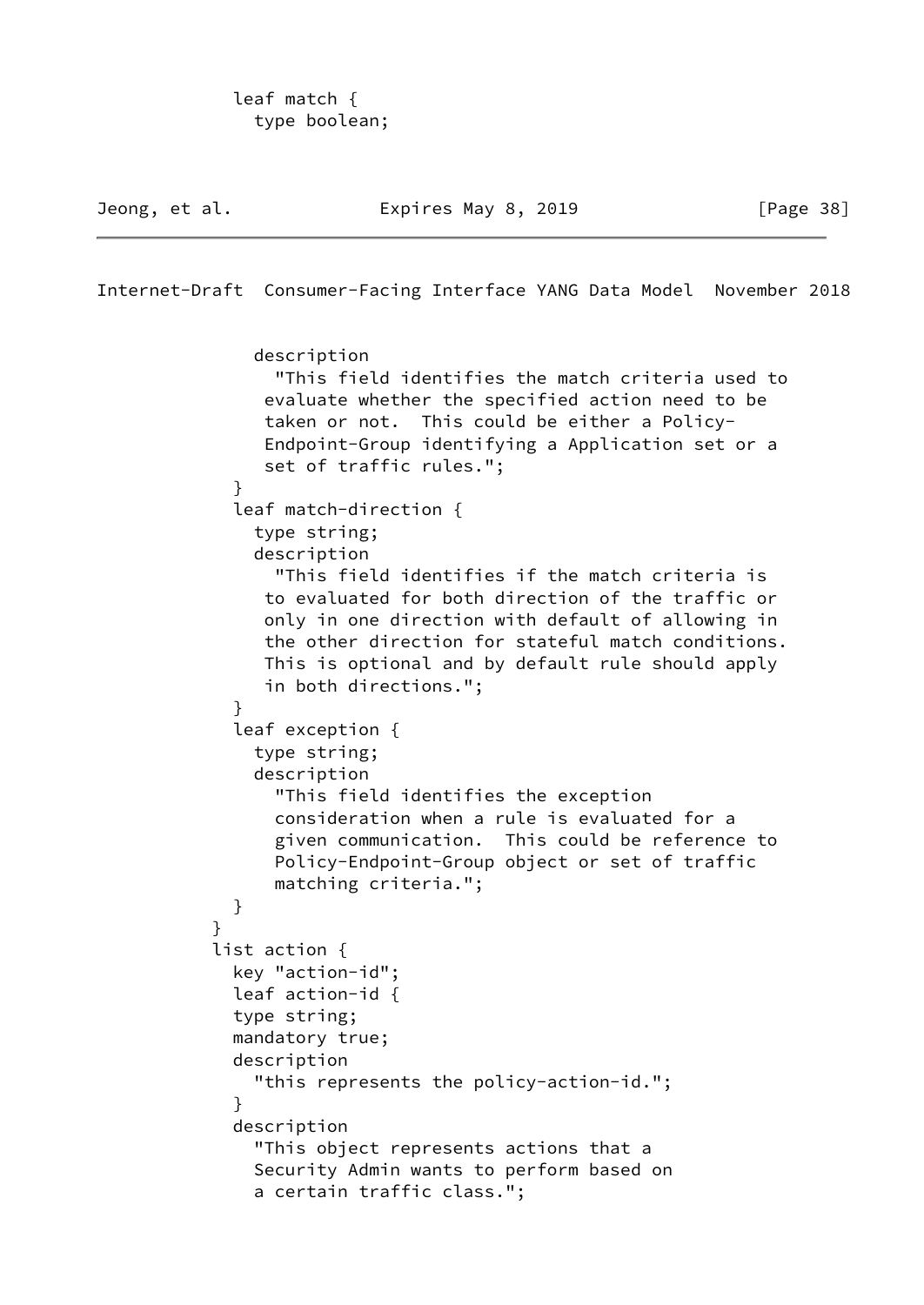leaf name { type string; description "The name of the policy-action object."; } leaf date { type yang:date-and-time; description Jeong, et al. **Expires May 8, 2019** [Page 39] Internet-Draft Consumer-Facing Interface YANG Data Model November 2018 "When the object was created or last modified."; } leaf primary-action { type string; description "This field identifies the action when a rule is matched by NSF. The action could be one of 'PERMIT', 'DENY', 'RATE-LIMIT', 'TRAFFIC-CLASS', 'AUTHENTICATE-SESSION', 'IPS, 'APP-FIREWALL', etc."; } leaf secondary-action { type string; description "This field identifies additional actions if a rule is matched. This could be one of 'LOG', 'SYSLOG', 'SESSION-LOG', etc."; } } leaf precedence { type uint16; description "This field identifies the precedence assigned to this rule by Security Admin. This is helpful in conflict resolution when two or more rules match a given traffic class."; } } list owner { key "owner-id"; leaf owner-id {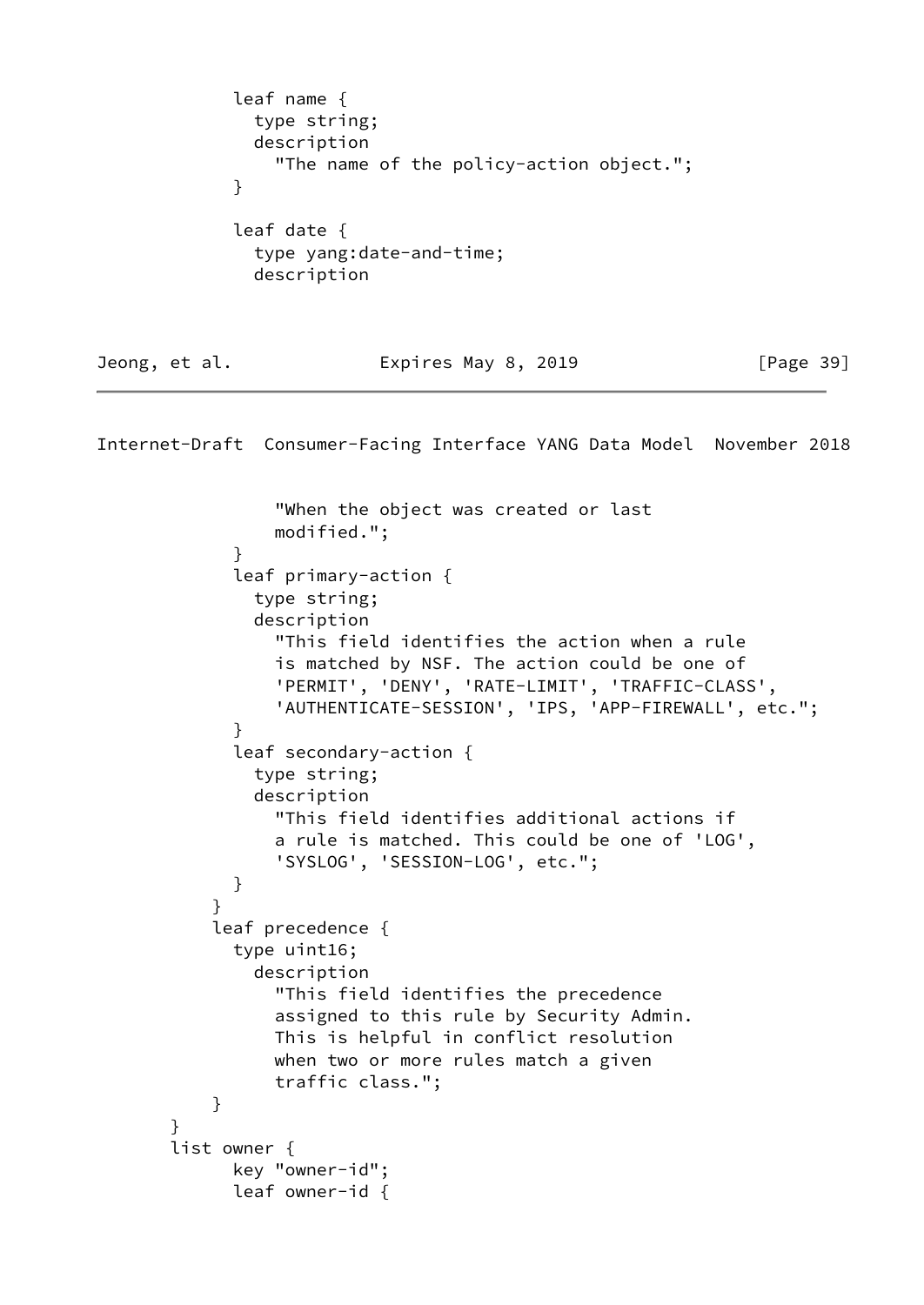```
 type string;
             mandatory true;
             description
               "this represents the owner-id.";
 }
             description
               "This field defines the owner of this policy.
               Only the owner is authorized to modify the
               contents of the policy.";
             leaf name {
               type string;
               description
                 "The name of the owner.";
 }
             leaf date {
               type yang:date-and-time;
```
Jeong, et al. **Expires May 8, 2019** [Page 40]

```
 description
                  "When the object was created or last
                  modified.";
 }
       }
      }
      container threat-feed {
          description
          "this describes the list of threat-feed.";
            list threat-feed {
              key "threat-feed-id";
              leaf threat-feed-id {
              type uint16;
              mandatory true;
              description
                "This represents the threat-feed-id.";
 }
              description
                "This represents the threat feed within the
                threat-prevention-list.";
              leaf name {
                type string;
                description
                  "Name of the theat feed.";
```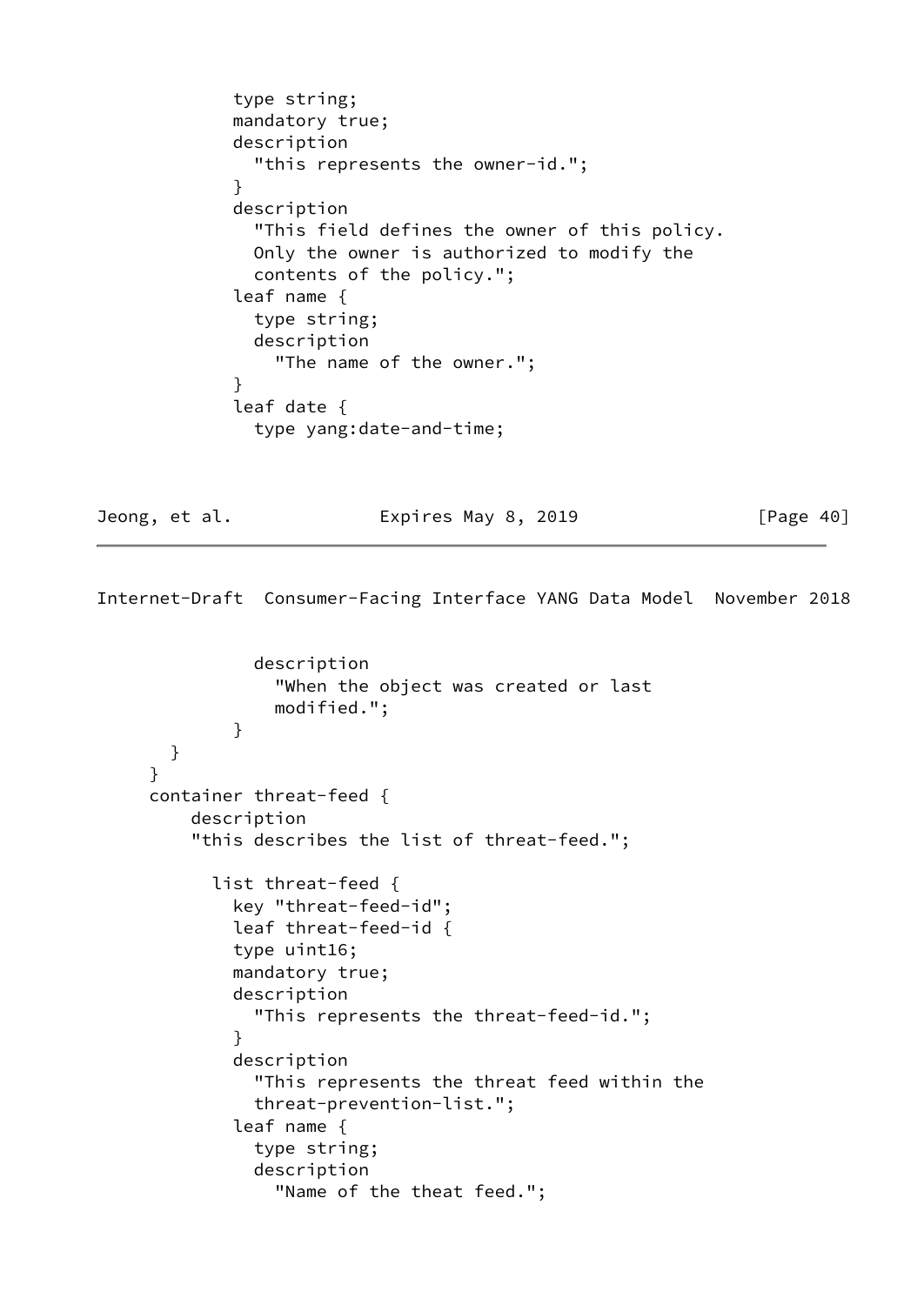```
 }
            leaf date {
              type yang:date-and-time;
              description
                "when the threat-feed was created.";
 }
            leaf feed-type {
              type enumeration {
                enum unknown {
                  description
                    "feed-type is unknown.";
 }
                enum ip-address {
                  description
                    "feed-type is IP address.";
 }
                enum url {
                  description
                    "feed-type is URL.";
 }
 }
Jeong, et al. Expires May 8, 2019 [Page 41]
Internet-Draft Consumer-Facing Interface YANG Data Model November 2018
              mandatory true;
              description
                "This determined whether the feed-type is IP address
                based or URL based.";
 }
            leaf feed-server {
              type inet:ipv4-address;
              description
                "this contains threat feed server information.";
 }
            leaf feed-priority {
              type uint16;
              description
                "this describes the priority of the threat from
                0 to 5, where 0 means the threat is minimum and
                5 meaning the maximum.";
```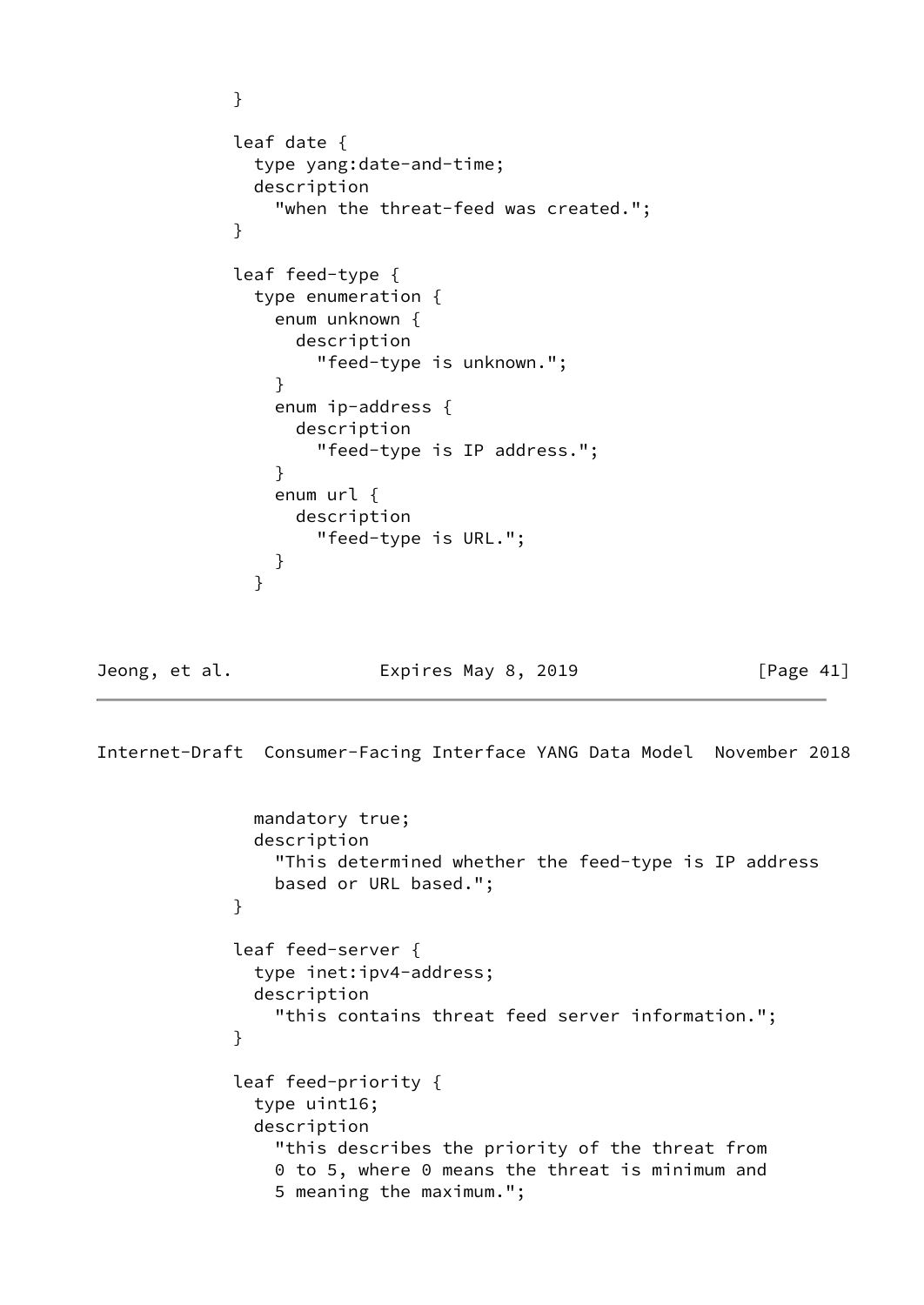```
 }
         }
         list custom-list {
            key "custom-list-id";
            leaf custom-list-id {
            type uint16;
            description
             "this describes the custom-list-id.";
 }
            description
             "this describes the threat-prevention custom list.";
            leaf name {
              type string;
              description
                "Name of the custom-list.";
 }
            leaf date {
              type yang:date-and-time;
              description
                "when the custom list was created.";
 }
            leaf list-type {
              type enumeration {
                enum unknown {
                  description
                    "list-type is unknown.";
 }
                enum ip-address {
Jeong, et al. Expires May 8, 2019 [Page 42]
Internet-Draft Consumer-Facing Interface YANG Data Model November 2018
                  description
                    "list-type is IP address.";
 }
                enum mac-address {
                  description
                    "list-type is MAC address.";
 }
                enum url {
                  description
                    "list-type is URL.";
```
}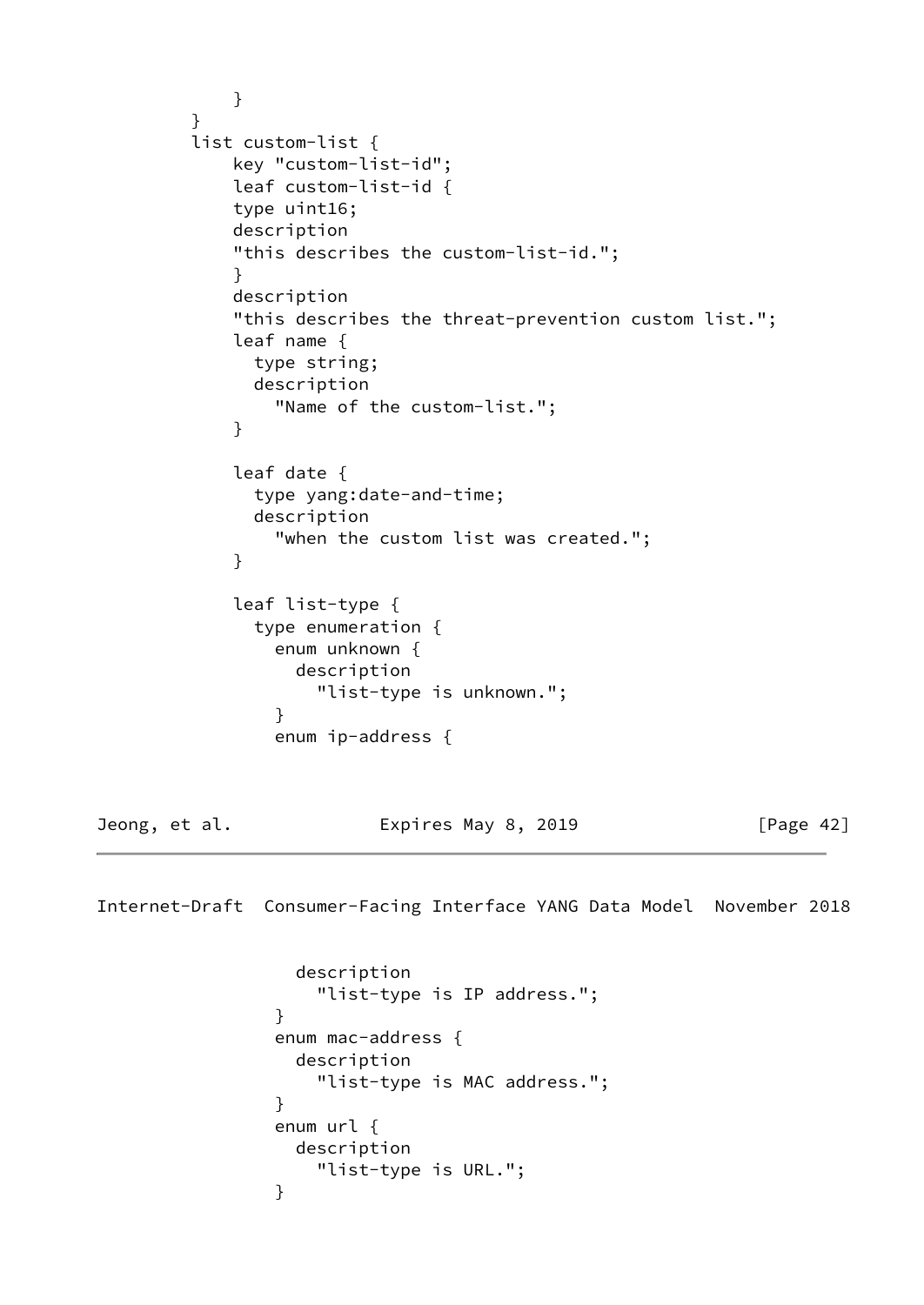```
 }
              mandatory true;
              description
                "This determined whether the feed-type is IP address
                based or URL based.";
 }
           leaf list-property {
              type enumeration {
                enum unknown {
                  description
                   "list-property is unknown.";
 }
                enum blacklist {
                 description
                   "list-property is blacklist.";
 }
                enum whitelist {
                 description
                   "list-property is whitelist.";
 }
 }
              mandatory true;
              description
                "This determined whether the list-type is blacklist
                or whitelist.";
 }
            leaf list-content {
              type string;
              description
                "This describes the contents of the custom-list.";
 }
 }
         list malware-scan-group {
            key "malware-scan-group-id";
            leaf malware-scan-group-id {
            type uint16;
```
Jeong, et al. **Expires May 8, 2019** [Page 43]

Internet-Draft Consumer-Facing Interface YANG Data Model November 2018

 mandatory true; description "This is the malware-scan-group-id."; }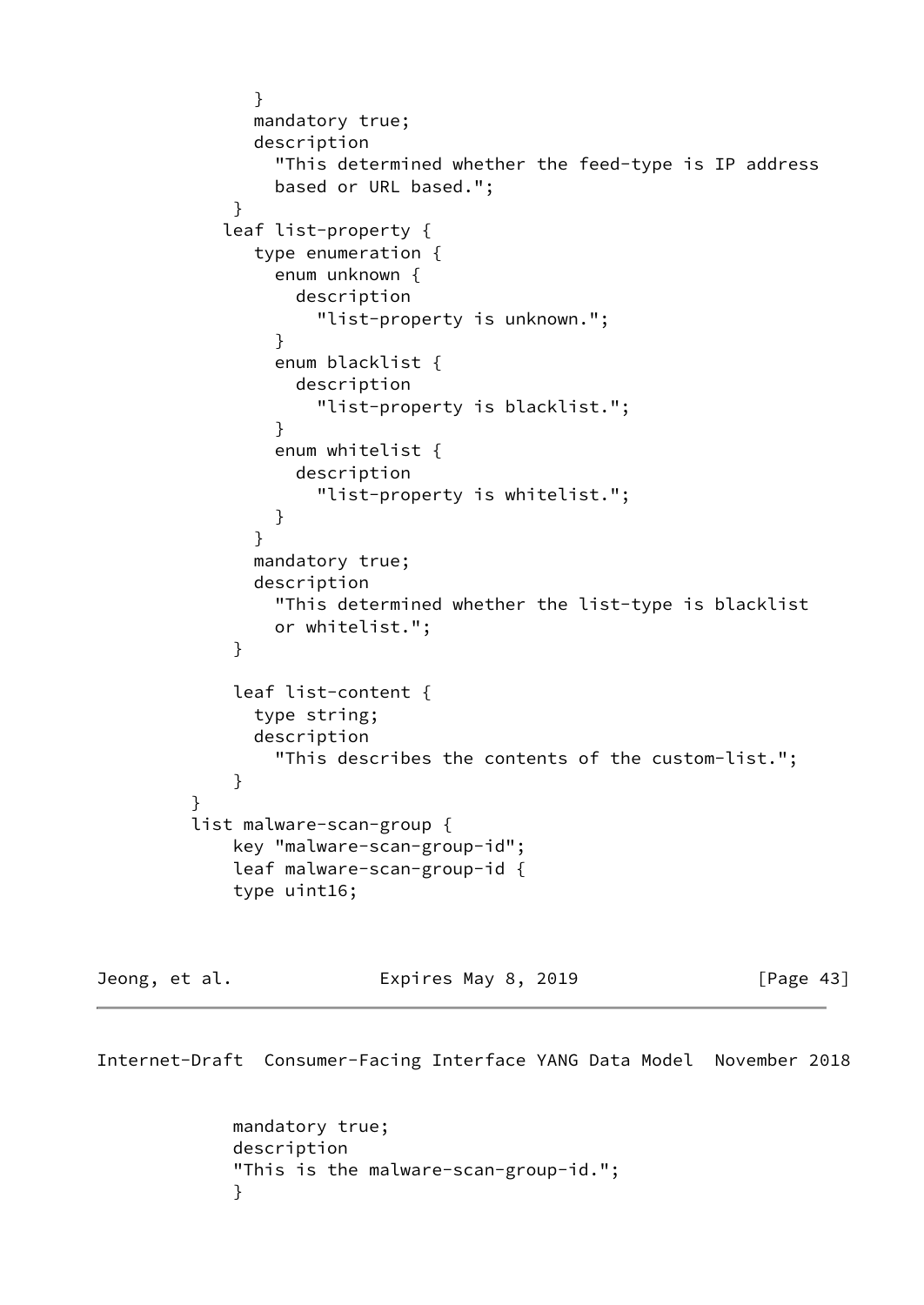```
 description
             "This represents the malware-scan-group.";
             leaf name {
               type string;
               description
                 "Name of the malware-scan-group.";
 }
             leaf date {
               type yang:date-and-time;
               description
                 "when the malware-scan-group was created.";
 }
             leaf signature-server {
               type inet:ipv4-address;
               description
                 "This describes the signature server of the
                 malware-scan-group.";
 }
             leaf file-types {
               type string;
               description
                 "This contains a list of file types needed to
                 be scanned for the virus.";
 }
             leaf malware-signatures {
               type string;
               description
                 "This contains a list of malware signatures or hash.";
 }
         list event-map-group {
             key "event-map-group-id";
             leaf event-map-group-id {
             type uint16;
             mandatory true;
             description
             "This is the event-map-group-id.";
 }
             description
             "This represents the event map group.";
```
}

Jeong, et al. **Expires May 8, 2019** [Page 44]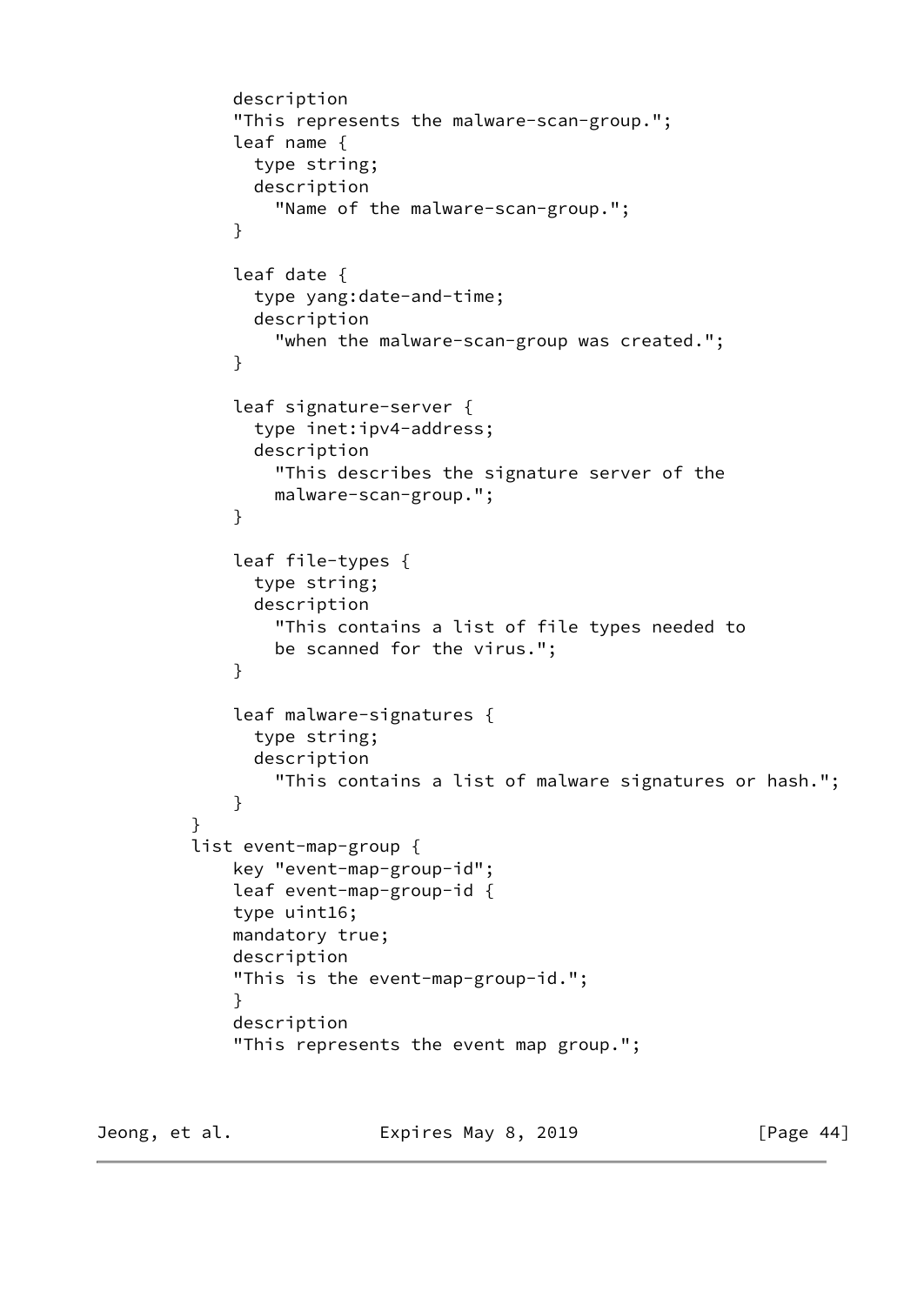```
 leaf name {
               type string;
               description
                 "Name of the event-map.";
 }
             leaf date {
               type yang:date-and-time;
               description
                 "when the event-map was created.";
 }
             leaf security-events {
               type string;
               description
                 "This contains a list of security events.";
 }
             leaf threat-map {
               type string;
               description
                 "This contains a list of threat levels.";
 }
         }
       }
   <CODE ENDS>
```
Figure 4: Policy Instance YANG Example for VoIP Security Services

<span id="page-50-0"></span>[6](#page-50-0). Example XML Output for Various Use Cases

 In this section, we present an XML example for various use cases. Here, we show the policy examples that can be delivered through consumer-facing interface. For now, the considered use cases are: VoIP security service, DDoS-attack mitigation, time-based firewall, and web-filter.

```
6.1. Case 1: VoIP Security Service
```
}

 The first example is a VoIP policy. Here, we are going to drop calls commin from a country with an Ip from South Africa that is classified as malicious. The below figure shows the XML document generated by using the YANG data tree as shown in the previous section.

<?xml version="1.1" encoding="UTF-8"?>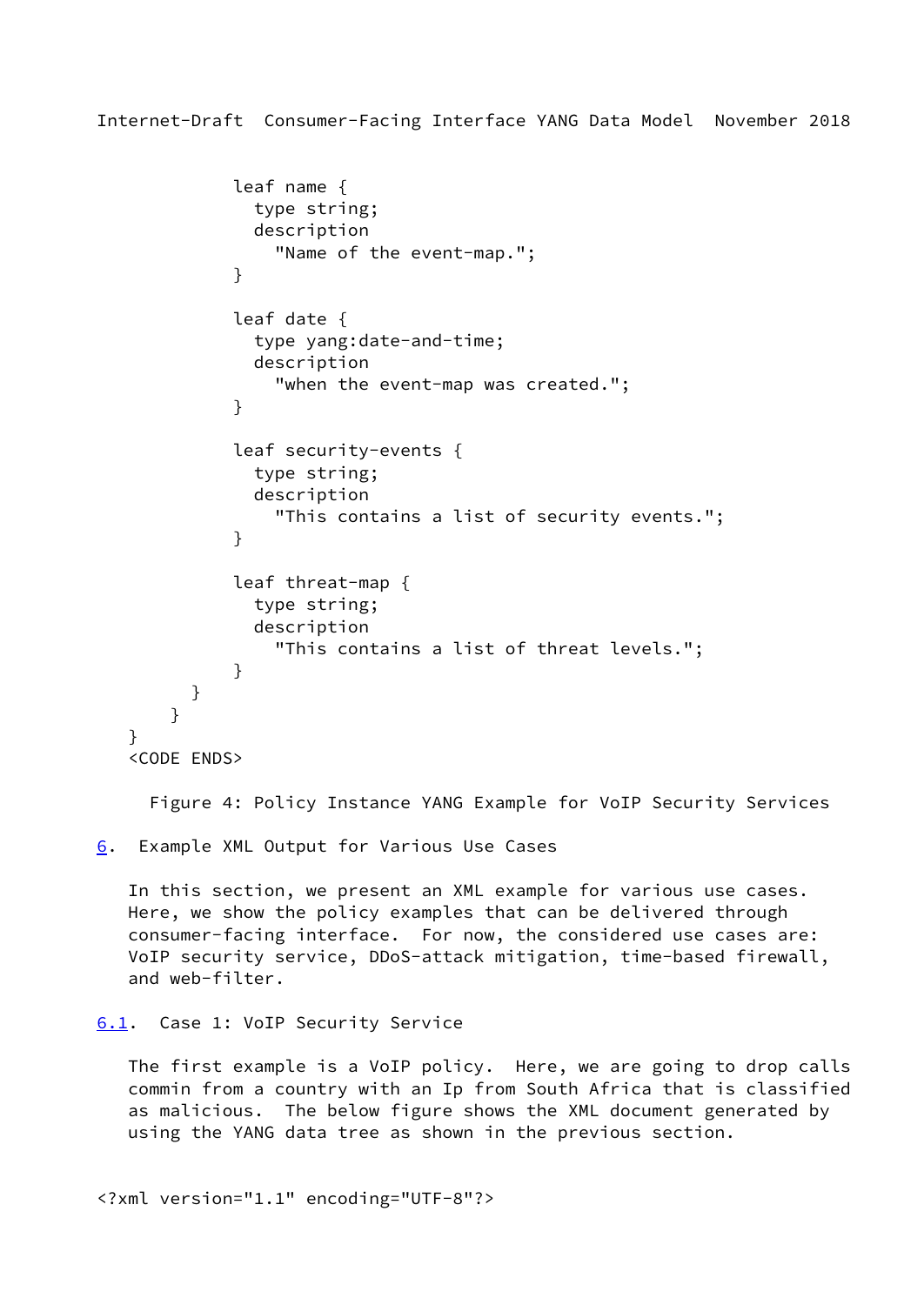<rpc message-id="1" xmlns="urn:ietf:params:xml:ns:restconf:base:1.0">

```
 <edit-config>
  <target>
  \langlerunning/>
  </target>
   <config>
    <i2nsf-cf-interface-voip-req nc:operation="create">
        <policy-voip>
            <rule-voip>
                 <rule-voip-id>01</rule-voip-id>
                 <rule-voip-name>voip-policy-example</rule-voip-name>
                 <rule-voip-date>2017.10.25/20:30:32</rule-voip-date>
                 <event>
                     <event-id>01</event-id>
                     <event-name>voip_call</event-name>
                     <event-date>2017.10.25/20:30:32</event-date>
                     <event-type>malicious</event-type>
                     <event-map-group>19</event-map-group>
                     <enable>True</enable>
                 </event>
                 <condition>
                     <condition-id>01</condition-id>
                     <source-caller>105.176.0.0</source-caller>
                     <destination-callee>192.168.171.35</destination-callee>
                     <time-information>
                         <begin-time>22:00</begin-time>
                         <end-time>08:00</end-time>
                     </time-information>
                     <match-direction>default</match-direction>
                     <exeption>00</exeption>
                 </condition>
                 <action>
                     <action-id>01</action-id>
                     <action-name>action-voip</action-name>
                     <action-date>2017.10.25/20:30:32</action-date>
                     <primary-action>DENY</primary-action>
                     <secondary-action>LOG</secondary-action>
                 </action>
                 <precedence>none</precedence>
               <owner>
                 <owner-id>01</owner-id>
```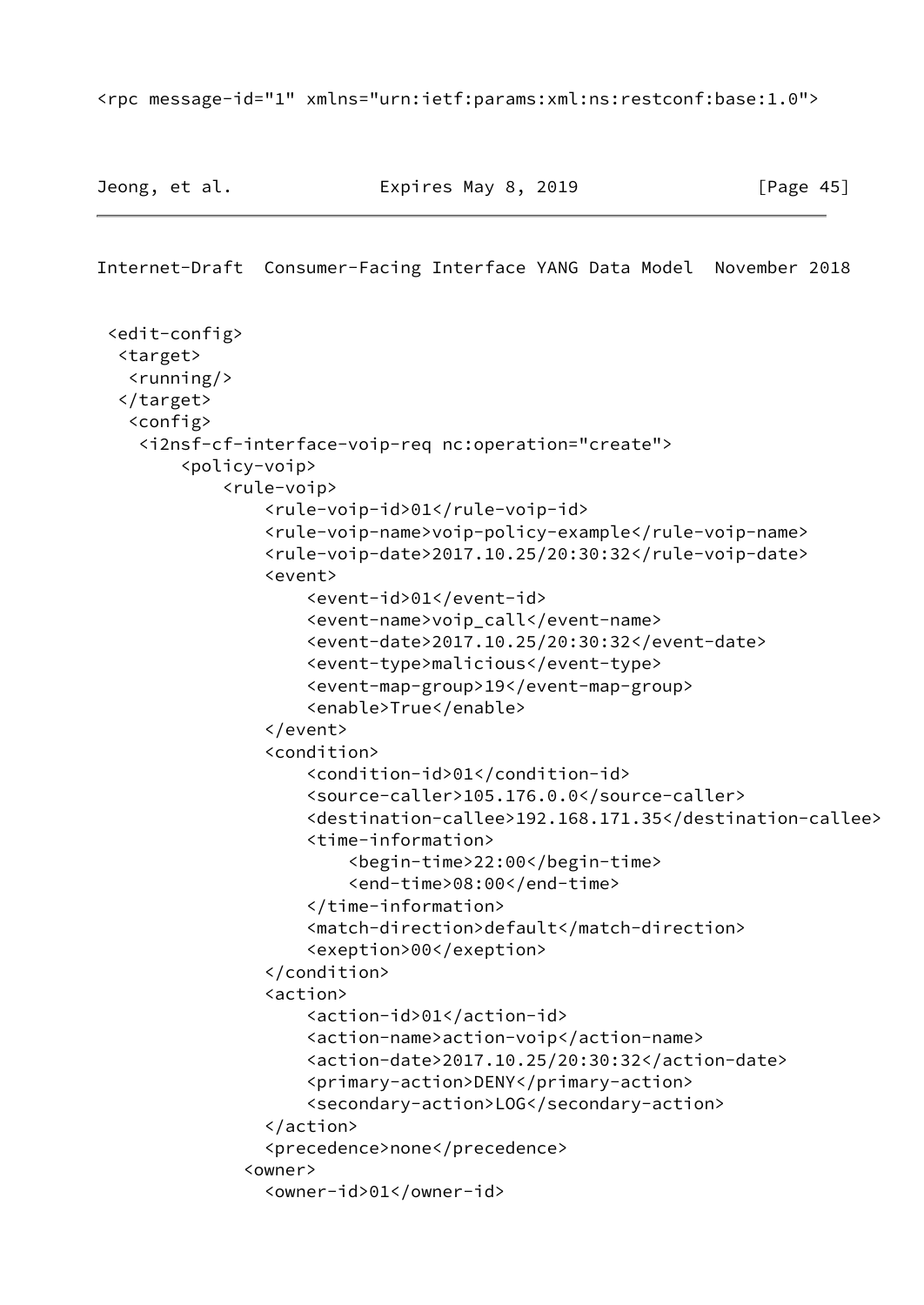<name>i2nsf-admin</name> </owner> </rule-voip> </policy-voip> </i2nsf-cf-interface-voip-req> </config> </edit-config>  $\langle$ /rpc $\rangle$ 

Jeong, et al. **Expires May 8, 2019** [Page 46]

<span id="page-52-1"></span>Internet-Draft Consumer-Facing Interface YANG Data Model November 2018

Figure 5: An XML Example for VoIP Security Service

<span id="page-52-0"></span>[6.2](#page-52-0). Case 2: DDoS-Attack Mitigation

 The second example is a DDoS-attack mitigation policy. Here, the time information is not set because the service provided by the network should be maintained at all times. If the packets sent by any sources are more than the set threshold, then the admin can set the percentage of the packets to be dropped to safely maintain the service.

```
 <?xml version="1.1" encoding="UTF-8"?>
 <rpc message-id="2" xmlns="urn:ietf:params:xml:ns:restconf:base:1.0">
  <edit-config>
   <target>
   \langlerunning/>
   </target>
    <config>
     <i2nsf-cf-interface-ddos-req nc:operation="create">
         <policy-ddos>
              <rule-ddos>
                  <rule-ddos-id>03</rule-ddos-id>
                  <rule-ddos-name>ddos-policy-example</rule-ddos-name>
                  <rule-ddos-date>2018.10.25/11:25:32</rule-ddos-date>
                  <event>
                      <event-id>03</event-id>
                      <event-name>ddos</event-name>
                      <event-date>2018.10.25/11:25:32</event-date>
                      <event-type>ddos</event-type>
                      <event-map-group>03</event-map-group>
                      <enable>True</enable>
                  </event>
                  <condition>
```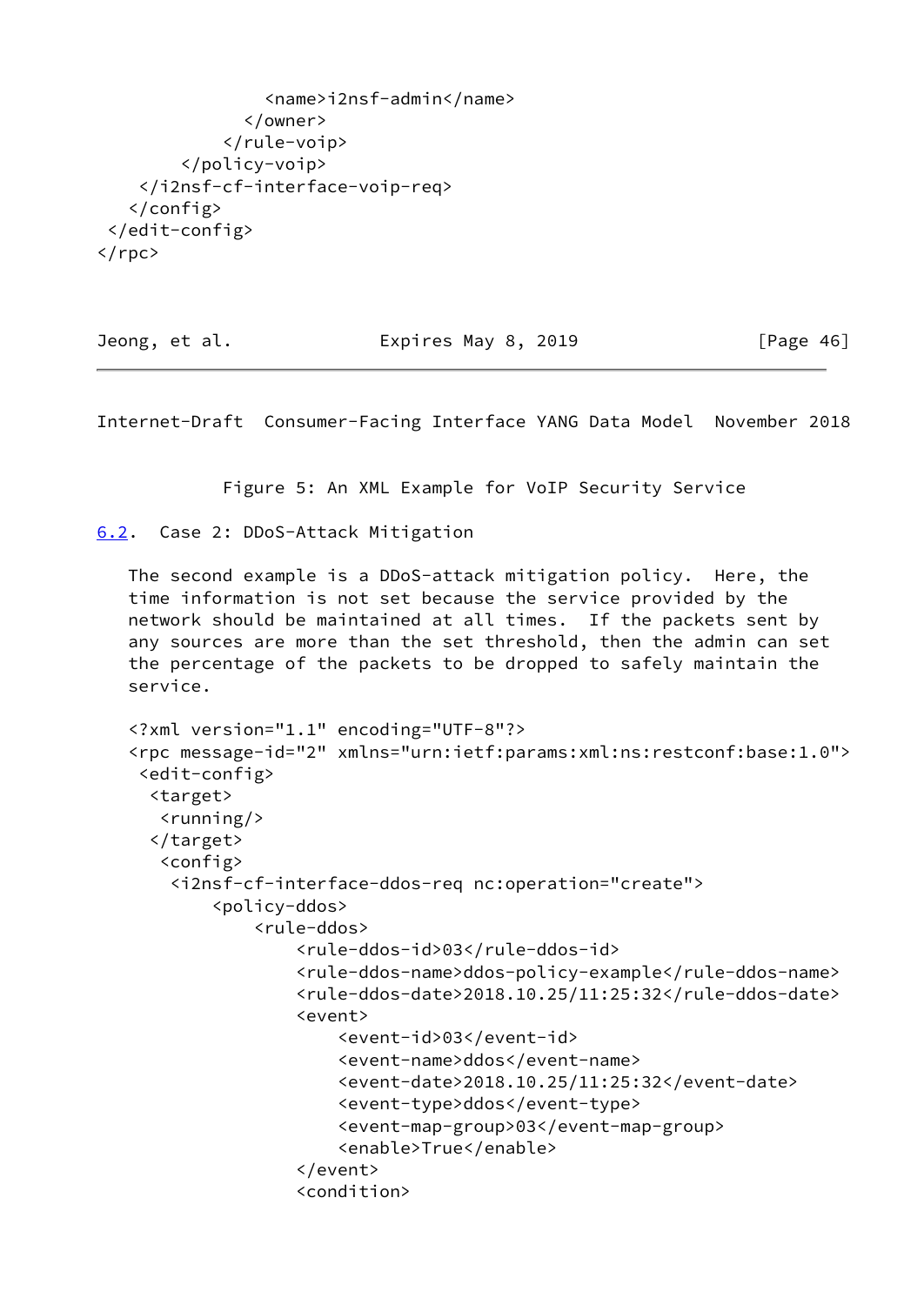```
 <condition-id>03</condition-id>
     <source-ip>Any</source-ip>
     <destination-ip>192.168.173.37</destination-ip>
     <threshold>30</threshold>
     <time-information>
         <begin-time>--:--</begin-time>
         <end-time>--:--</end-time>
     </time-information>
     <match-direction>default</match-direction>
     <exeption>00</exeption>
 </condition>
 <action>
     <action-id>03</action-id>
     <action-name>action-ddos</action-name>
     <action-date>2018.10.25/11:25:32</action-date>
```
Jeong, et al. Expires May 8, 2019 [Page 47]

<span id="page-53-1"></span>Internet-Draft Consumer-Facing Interface YANG Data Model November 2018

```
 <primary-action>REJECT</primary-action>
                       <secondary-action>LOG</secondary-action>
                  </action>
                  <precedence>none</precedence>
                <owner>
                  <owner-id>03</owner-id>
                  <name>i2nsf-admin</name>
                </owner>
              </rule-ddos>
         </policy-ddos>
     </i2nsf-cf-interface-ddos-req>
    </config>
  </edit-config>
\langlerpc>
```
Figure 6: An XML Example for DDoS-attack Mitigation

<span id="page-53-0"></span>[6.3](#page-53-0). Case 3: Time-Based Firewall

 The third example is a time-based firewall policy. Consider a Smart Factory which operates from 9 am to 7 pm during the working days. During these hours, only the admin responsible for operating the factory is allow to access a control system. The below figure show that any access during outside the operating hours is rejected.

<?xml version="1.1" encoding="UTF-8"?>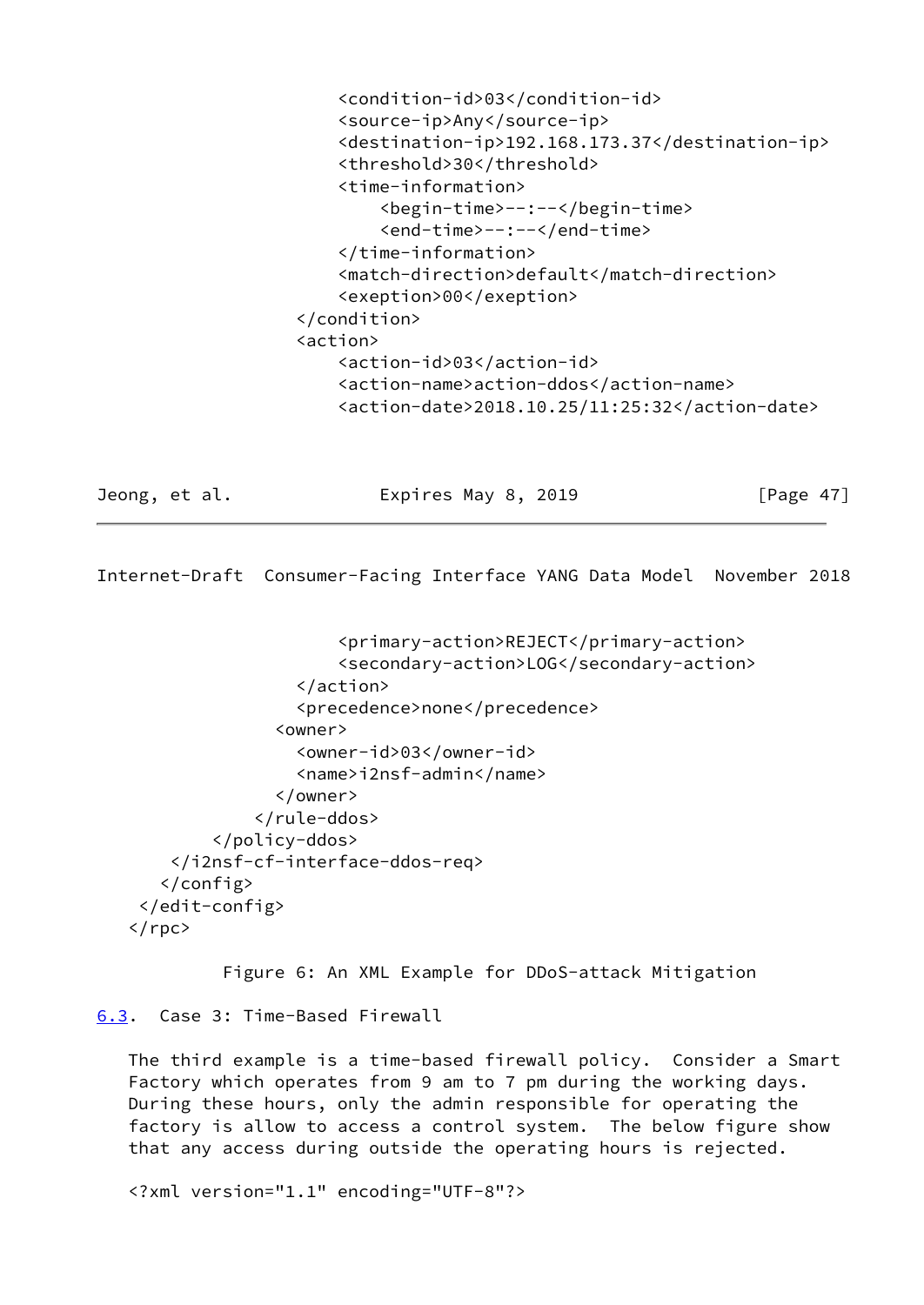```
 <rpc message-id="3" xmlns="urn:ietf:params:xml:ns:restconf:base:1.0">
  <edit-config>
   <target>
   \langlerunning/>
   </target>
    <config>
     <i2nsf-cf-interface-fw-req nc:operation="create">
         <policy-fw>
             <rule-fw>
                  <rule-fw-id>01</rule-fw-id>
                  <rule-fw-name>fw-policy-example</rule-fw-name>
                  <rule-fw-date>2018.10.25/11:19:05</rule-fw-date>
                  <event>
                      <event-id>01</event-id>
                      <event-name>invalid_access</event-name>
                      <event-date>2018.10.25/11:19:05</event-date>
                      <event-type>invalid</event-type>
                      <event-map-group>02</event-map-group>
                      <enable>True</enable>
                  </event>
                  <condition>
                      <condition-id>02</condition-id>
```
<span id="page-54-0"></span>

## Jeong, et al. **Expires May 8, 2019** [Page 48]

```
 <source-ip>115.176.0.1</source-ip>
       <destination-ip>192.168.173.41</destination-ip>
       <time-information>
           <begin-time>09:00</begin-time>
           <end-time>17:00</end-time>
       </time-information>
       <match-direction>default</match-direction>
       <exeption>00</exeption>
   </condition>
   <action>
       <action-id>02</action-id>
       <action-name>action-fw</action-name>
       <action-date>2018.10.25/11:19:05</action-date>
       <primary-action>PASS</primary-action>
       <secondary-action>LOG</secondary-action>
   </action>
   <precedence>none</precedence>
 <owner>
   <owner-id>02</owner-id>
```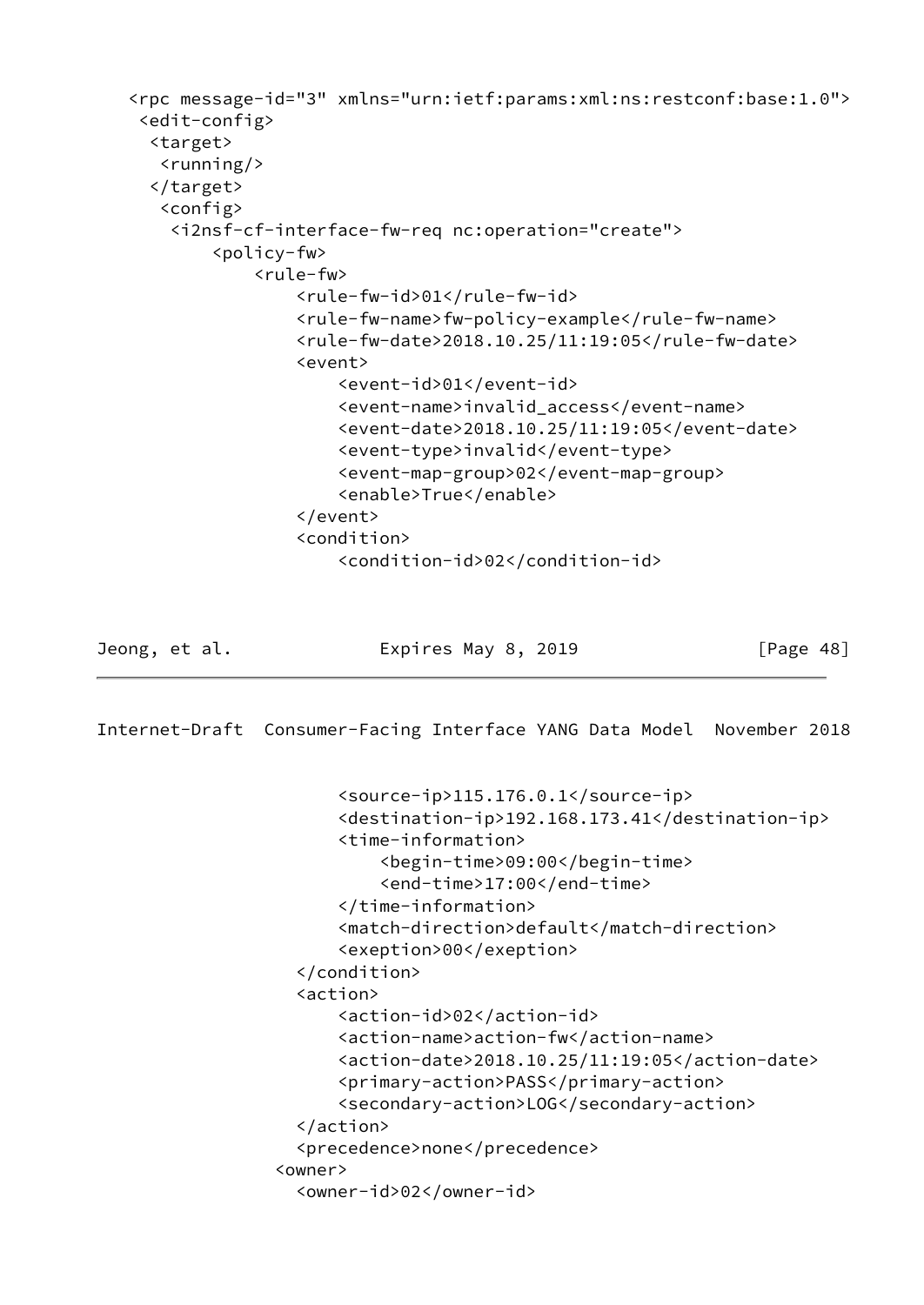```
 <name>i2nsf-admin</name>
                   </owner>
                 </rule-fw>
            </policy-fw>
        </i2nsf-cf-interface-fw-req>
       </config>
     </edit-config>
   \langle/rpc\rangle Figure 7: An XML Example for Time-based Firewall
6.4. Case 4: Time-Based Web-Filter
    The last example is a time-based web-filter policy. Let us suppose
    that a owner of an enterprise wants to forbid access to a specific
    set of websites, such as Facebook, Youtube, Instagram, etc. The
    below figure shows an example policy an admin of a sector or
    department can deploy.
  <?xml version="1.1" encoding="UTF-8"?>
  <rpc message-id="4" xmlns="urn:ietf:params:xml:ns:restconf:base:1.0">
   <edit-config>
    <target>
    <running/> </target>
     <config>
      <i2nsf-cf-interface-wf-req nc:operation="create">
          <policy-wf>
              <rule-wf>
```
<span id="page-55-1"></span>

Jeong, et al. Expires May 8, 2019 [Page 49]

```
 <rule-wf-id>03</rule-wf-id>
 <rule-wf-name>wf-policy-example</rule-wf-name>
 <rule-wf-date>2018.10.26/14:03:17</rule-wf-date>
 <event>
     <event-id>04</event-id>
     <event-name>wf</event-name>
     <event-date>2018.10.26/14:03:17</event-date>
     <event-type>wf</event-type>
     <event-map-group>04</event-map-group>
     <enable>True</enable>
 </event>
 <condition>
```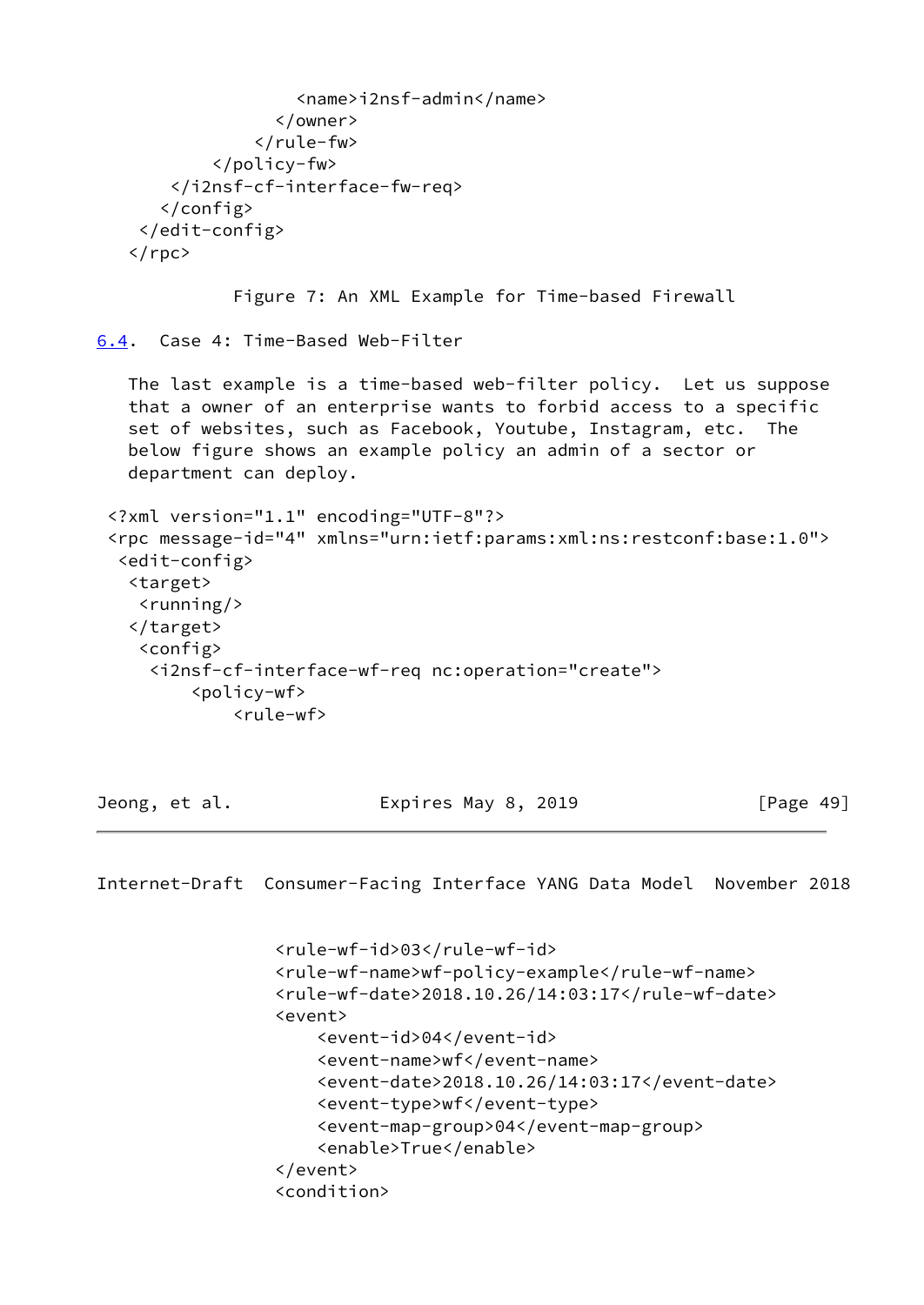```
 <condition-id>04</condition-id>
                      <source-ip>192.168.1.3</source-ip>
                      <destination-url>www.facebook.com</destination-url>
                      <time-information>
                           <begin-time>09:00</begin-time>
                           <end-time>18:00</end-time>
                      </time-information>
                      <match-direction>default</match-direction>
                      <exeption>00</exeption>
                  </condition>
                  <action>
                      <action-id>04</action-id>
                      <action-name>action-wf</action-name>
                      <action-date>2018.10.26/14:03:17</action-date>
                      <primary-action>REJECT</primary-action>
                      <secondary-action>LOG</secondary-action>
                  </action>
                  <precedence>none</precedence>
                <owner>
                  <owner-id>03</owner-id>
                  <name>i2nsf-admin</name>
                </owner>
              </rule-wf>
         </policy-wf>
     </i2nsf-cf-interface-wf-req>
    </config>
  </edit-config>
\langlerpc>
```

```
 Figure 8: An XML Example for Time-based Web-filter
```
<span id="page-56-0"></span>[6.5](#page-56-0). Case 5: Threat-Feed Configuration

 The threat-feed container described above can convey various sources containing information concerning security threats. One good example can be STIX. STIX (Structured Threat Information Expression) is a

| Jeong, et al. | Expires May 8, 2019 | [Page 50] |
|---------------|---------------------|-----------|
|               |                     |           |

<span id="page-56-1"></span>Internet-Draft Consumer-Facing Interface YANG Data Model November 2018

 language and serialization format used to exchange cyber threat intelligence (CTI). It is a lanauge to describe threat information in a standardized format to enable exchanging and sharing them. The blow figure show the necessary configuration, which can be generated and delivered by consumer-facing interface.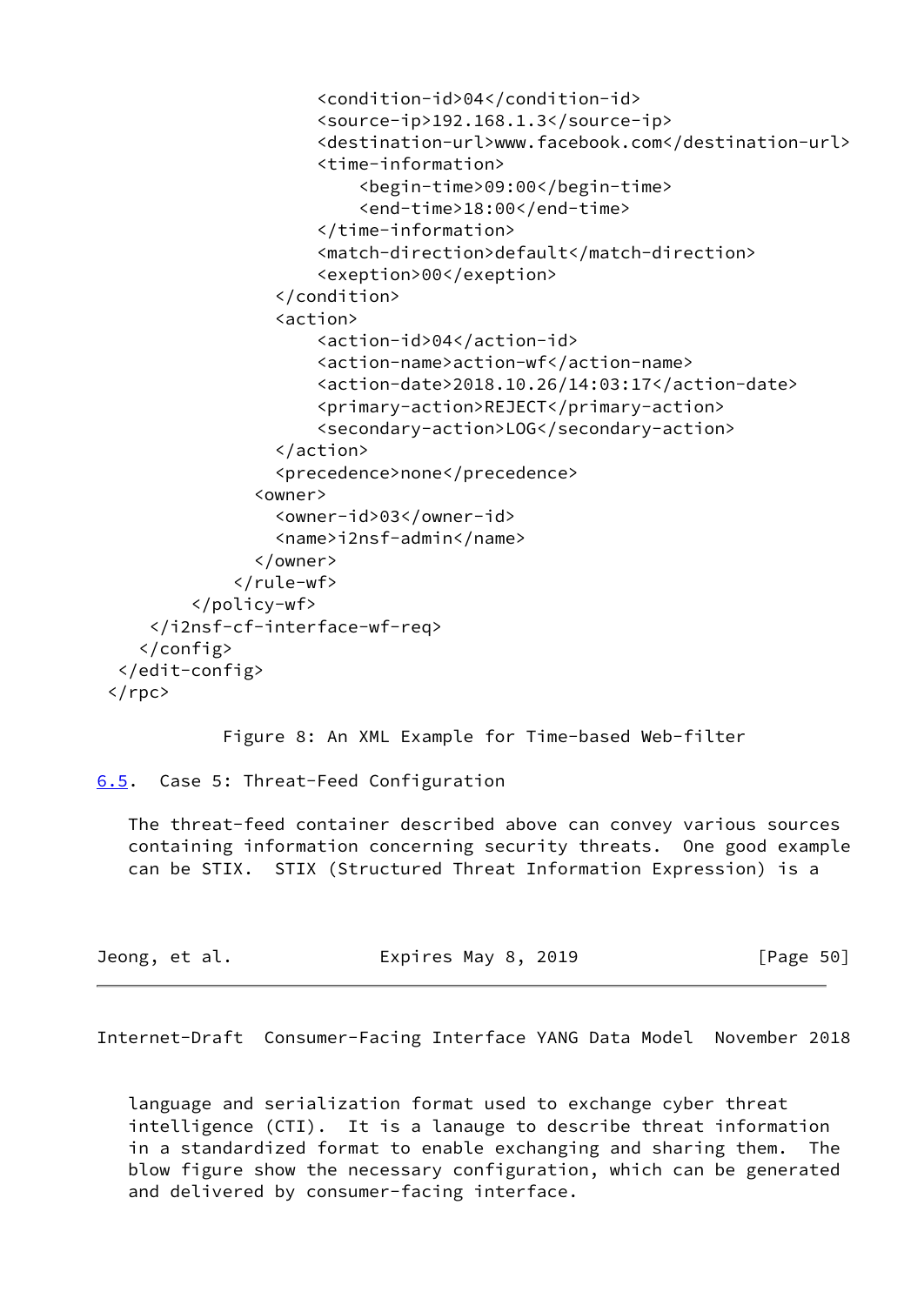```
 ...
   ...
     <configuration-tf>
         <threat-feed>
             <threat-feed-id>02</threat-feed-id>
             <threat-feed-name>stix</threat-feed-name>
             <threat-feed-date>2018.10.25/11:25:32</threat-feed-date>
             <threat-feed-type>ip-address</threat-feed-type>
             <feed-server>105.134.171.24</feed-server>
             <feed-priority>ip-address</feed-priority>
         </threat-feed>
     </configuration-tf>
 ...
 ...
```
Figure 9: An XML Example for Threat-feed Configuration

 Usually, STIX can be obtained from a TAXII server which contains a collection of cyber threat information formatted in STIX. Here, the "feed-server" leaf contains the ip-address of the TAXII server, so that recent threat related information can be collected when the configuration is set.

<span id="page-57-0"></span>[7](#page-57-0). Security Considerations

 The data model for the I2NSF Consumer-Facing Interface is derived from the I2NSF Consumer-Facing Interface Information Model [\[client-facing-inf-im](#page-58-2)], so the same security considerations with the information model should be included in this document. The data model needs to support a mechanism to protect Consumer-Facing Interface to Security Controller.

<span id="page-57-1"></span>[8](#page-57-1). References

<span id="page-57-2"></span>[8.1](#page-57-2). Normative References

 [RFC3444] Pras, A., "On the Difference between Information Models and Data Models", [RFC 3444](https://datatracker.ietf.org/doc/pdf/rfc3444), January 2003.

<span id="page-57-3"></span>Jeong, et al. Expires May 8, 2019 [Page 51]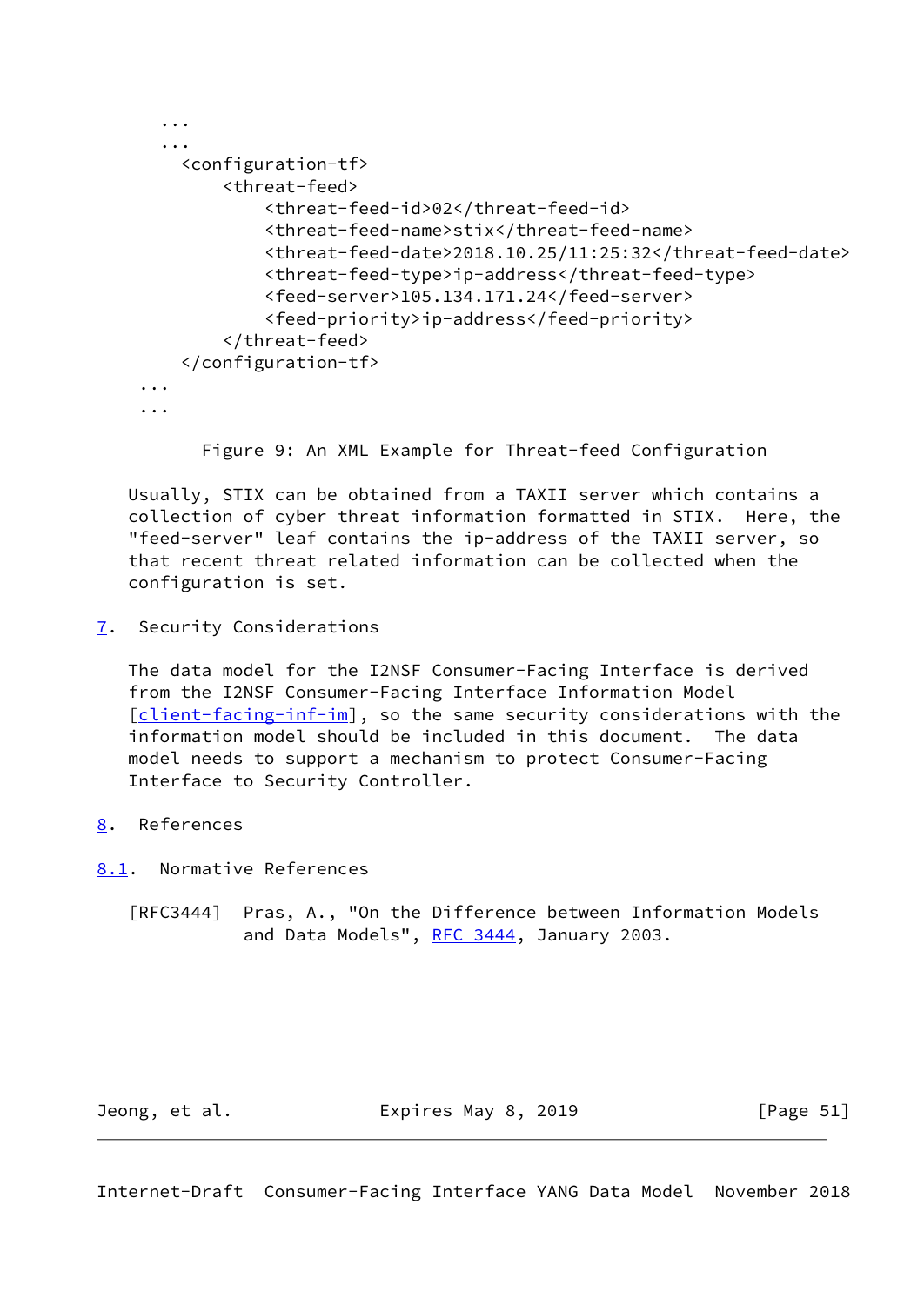<span id="page-58-0"></span>[8.2](#page-58-0). Informative References

```
 [client-facing-inf-im]
```
 Kumar, R., Lohiya, A., Qi, D., Bitar, N., Palislamovic, S., and L. Xia, "Information model for Client-Facing Interface to Security Controller", [draft-kumar-i2nsf](https://datatracker.ietf.org/doc/pdf/draft-kumar-i2nsf-client-facing-interface-im-07) [client-facing-interface-im-07](https://datatracker.ietf.org/doc/pdf/draft-kumar-i2nsf-client-facing-interface-im-07) (work in progress), July 2018.

<span id="page-58-4"></span>[client-facing-inf-req]

 Kumar, R., Lohiya, A., Qi, D., Bitar, N., Palislamovic, S., and L. Xia, "Requirements for Client-Facing Interface to Security Controller", [draft-ietf-i2nsf-client-facing](https://datatracker.ietf.org/doc/pdf/draft-ietf-i2nsf-client-facing-interface-req-05) [interface-req-05](https://datatracker.ietf.org/doc/pdf/draft-ietf-i2nsf-client-facing-interface-req-05) (work in progress), May 2018.

<span id="page-58-1"></span>[i2nsf-framework]

 Lopez, D., Lopez, E., Dunbar, L., Strassner, J., and R. Kumar, "Framework for Interface to Network Security Functions", [RFC 8329,](https://datatracker.ietf.org/doc/pdf/rfc8329) February 2018.

<span id="page-58-3"></span>[i2nsf-terminology]

 Hares, S., Strassner, J., Lopez, D., Birkholz, H., and L. Xia, "Information model for Client-Facing Interface to Security Controller", [draft-ietf-i2nsf-terminology-06](https://datatracker.ietf.org/doc/pdf/draft-ietf-i2nsf-terminology-06) (work in progress), July 2018.

 [RFC6020] Bjorklund, M., "YANG - A Data Modeling Language for the Network Configuration Protocol (NETCONF)", [RFC 6020](https://datatracker.ietf.org/doc/pdf/rfc6020), October 2010.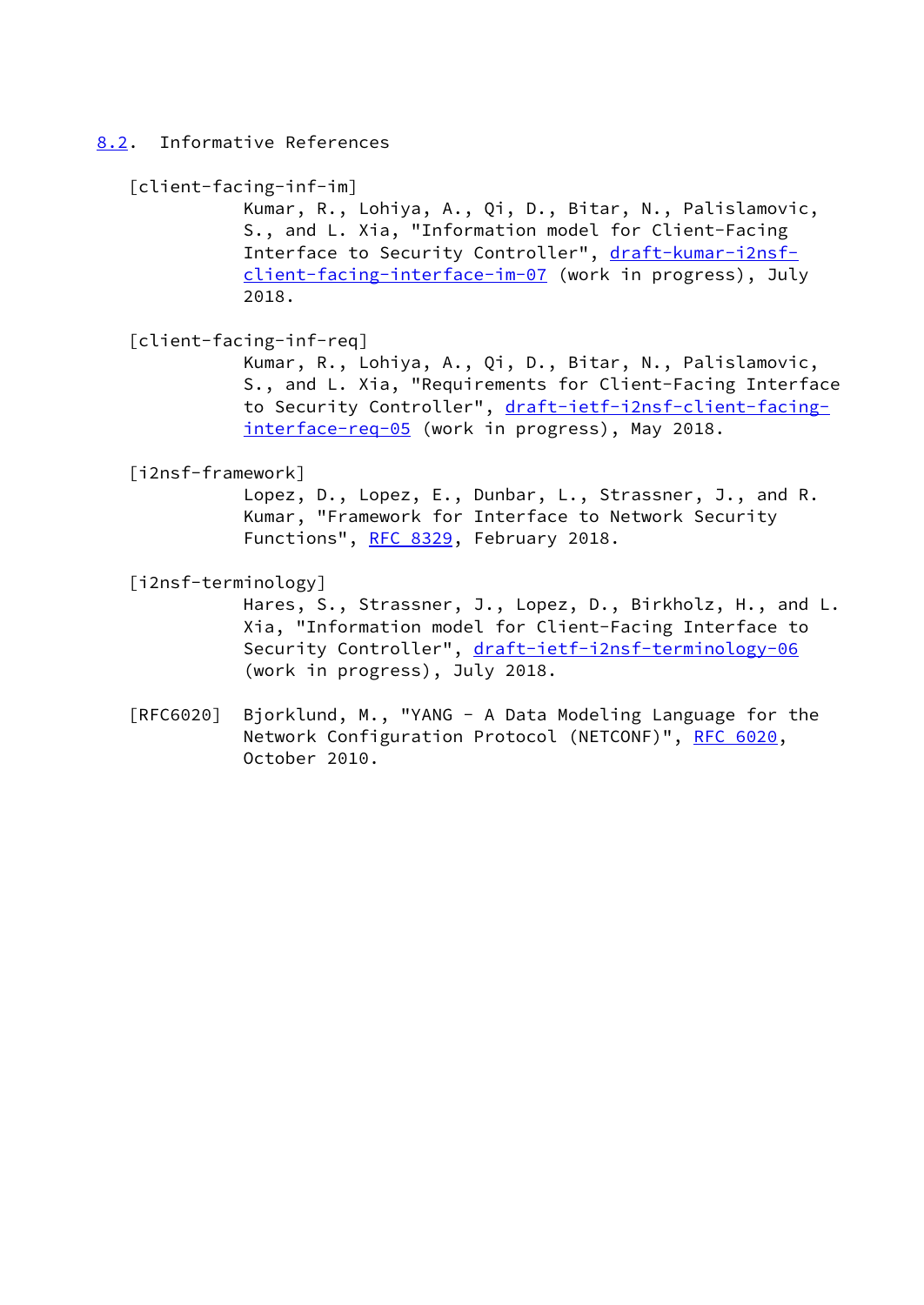## <span id="page-59-1"></span><span id="page-59-0"></span>[Appendix A.](#page-59-0) Changes from [draft-ietf-i2nsf-consumer-facing-interface](https://datatracker.ietf.org/doc/pdf/draft-ietf-i2nsf-consumer-facing-interface-dm-01)  $dm - 01$

The following changes have been made from [draft-ietf-i2nsf-consumer](https://datatracker.ietf.org/doc/pdf/draft-ietf-i2nsf-consumer-facing-interface-dm-01) [facing-interface-dm-01](https://datatracker.ietf.org/doc/pdf/draft-ietf-i2nsf-consumer-facing-interface-dm-01):

- o In [Section 6,](#page-50-0) four additional XML output examples (VoIP, DDoS attack, Time-based Firewall and Web-filter) for security policies are added. Also, an example XML output for Threat-feed configuration is added using STIX and TAXII as a threat-feed example.
- o The overall organization of the YANG data model and its data types have also been reviewed and corrected, and produced the corresponding data tree as shown in the Sections  $\frac{4}{9}$  and  $\frac{5}{9}$ .
- o Overall editorial errors have been corrected.

#### <span id="page-59-2"></span>[Appendix B.](#page-59-2) Acknowledgments

 This work was supported by Institute for Information & communications Technology Promotion(IITP) grant funded by the Korea government(MSIP) (No.R-20160222-002755, Cloud based Security Intelligence Technology Development for the Customized Security Service Provisioning).

### <span id="page-59-3"></span>[Appendix C.](#page-59-3) Contributors

 This document is made by the group effort of I2NSF working group. Many people actively contributed to this document, such as Mahdi F. Dachmehchi and Daeyoung Hyun. The following are considered co authors:

- o Hyoungshick Kim (Sungkyunkwan University)
- o Seungjin Lee (Sungkyunkwan University)
- o Jinyong Tim Kim (Sungkyunkwan University)

Authors' Addresses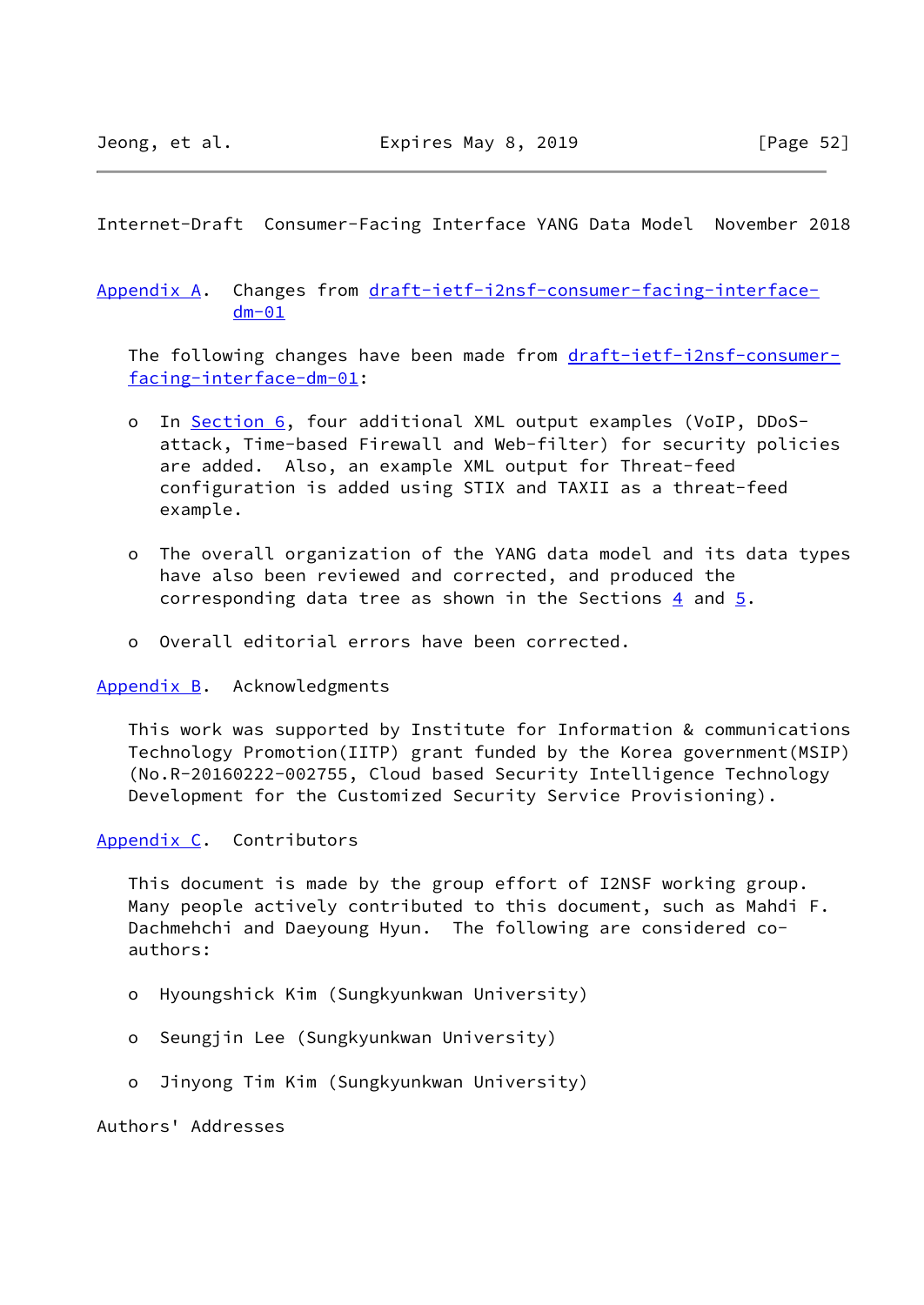Jeong, et al. **Expires May 8, 2019** [Page 53]

Internet-Draft Consumer-Facing Interface YANG Data Model November 2018

 Jaehoon Paul Jeong Department of Software Sungkyunkwan University 2066 Seobu-Ro, Jangan-Gu Suwon, Gyeonggi-Do 16419 Republic of Korea

 Phone: +82 31 299 4957 Fax: +82 31 290 7996 EMail: pauljeong@skku.edu URI: <http://iotlab.skku.edu/people-jaehoon-jeong.php>

 Eunsoo Kim Department of Electrical and Computer Engineering Sungkyunkwan University 2066 Seobu-Ro, Jangan-Gu Suwon, Gyeonggi-Do 16419 Republic of Korea

 Phone: +82 31 299 4104 EMail: eskim86@skku.edu URI: <http://seclab.skku.edu/people/eunsoo-kim/>

 Tae-Jin Ahn Korea Telecom 70 Yuseong-Ro, Yuseong-Gu Daejeon 305-811 Republic of Korea

 Phone: +82 42 870 8409 EMail: taejin.ahn@kt.com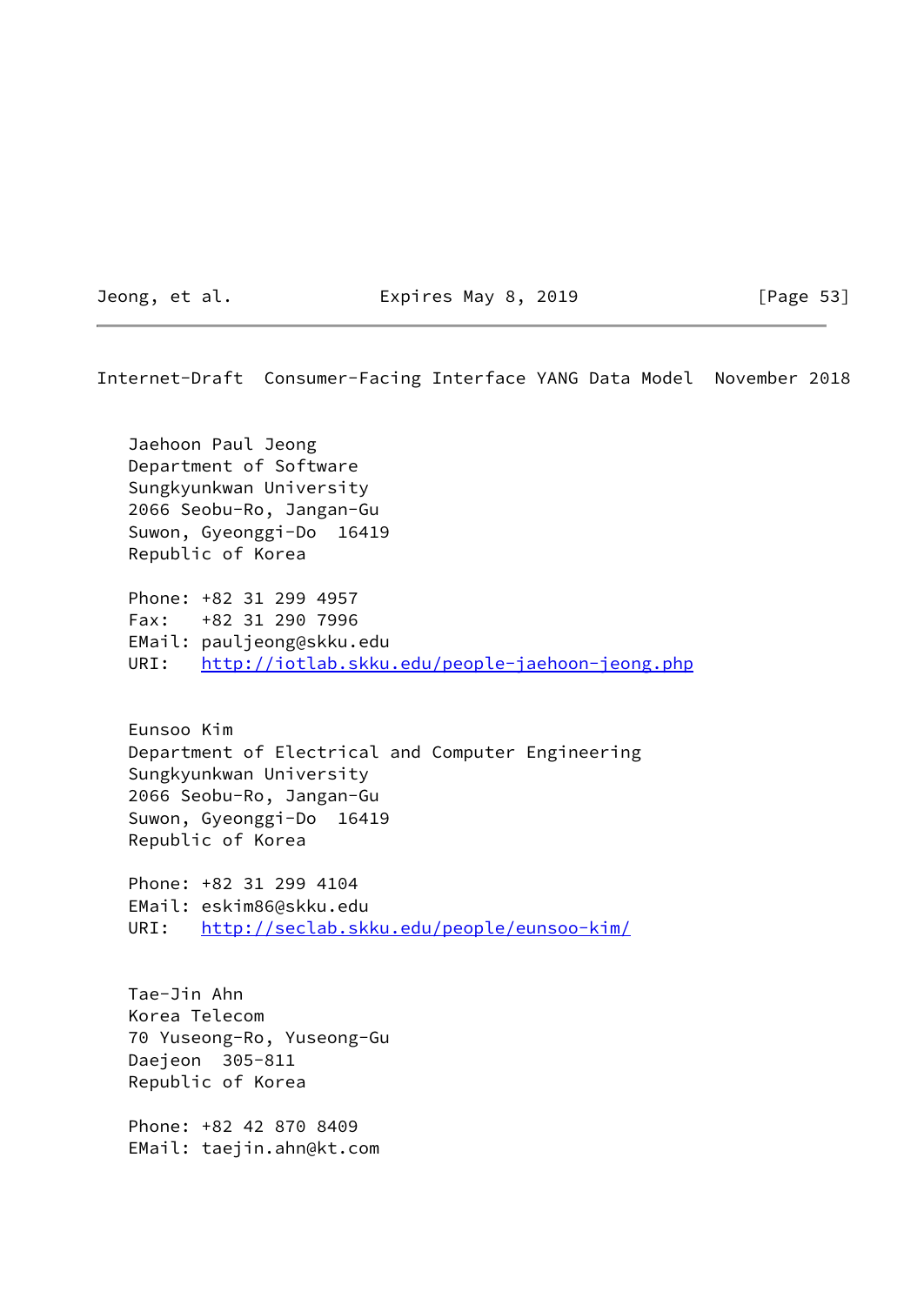Rakesh Kumar Juniper Networks 1133 Innovation Way Sunnyvale, CA 94089 USA EMail: rkkumar@juniper.net Jeong, et al. **Expires May 8, 2019** [Page 54]

Internet-Draft Consumer-Facing Interface YANG Data Model November 2018

 Susan Hares Huawei 7453 Hickory Hill Saline, MI 48176 USA Phone: +1-734-604-0332 EMail: shares@ndzh.com